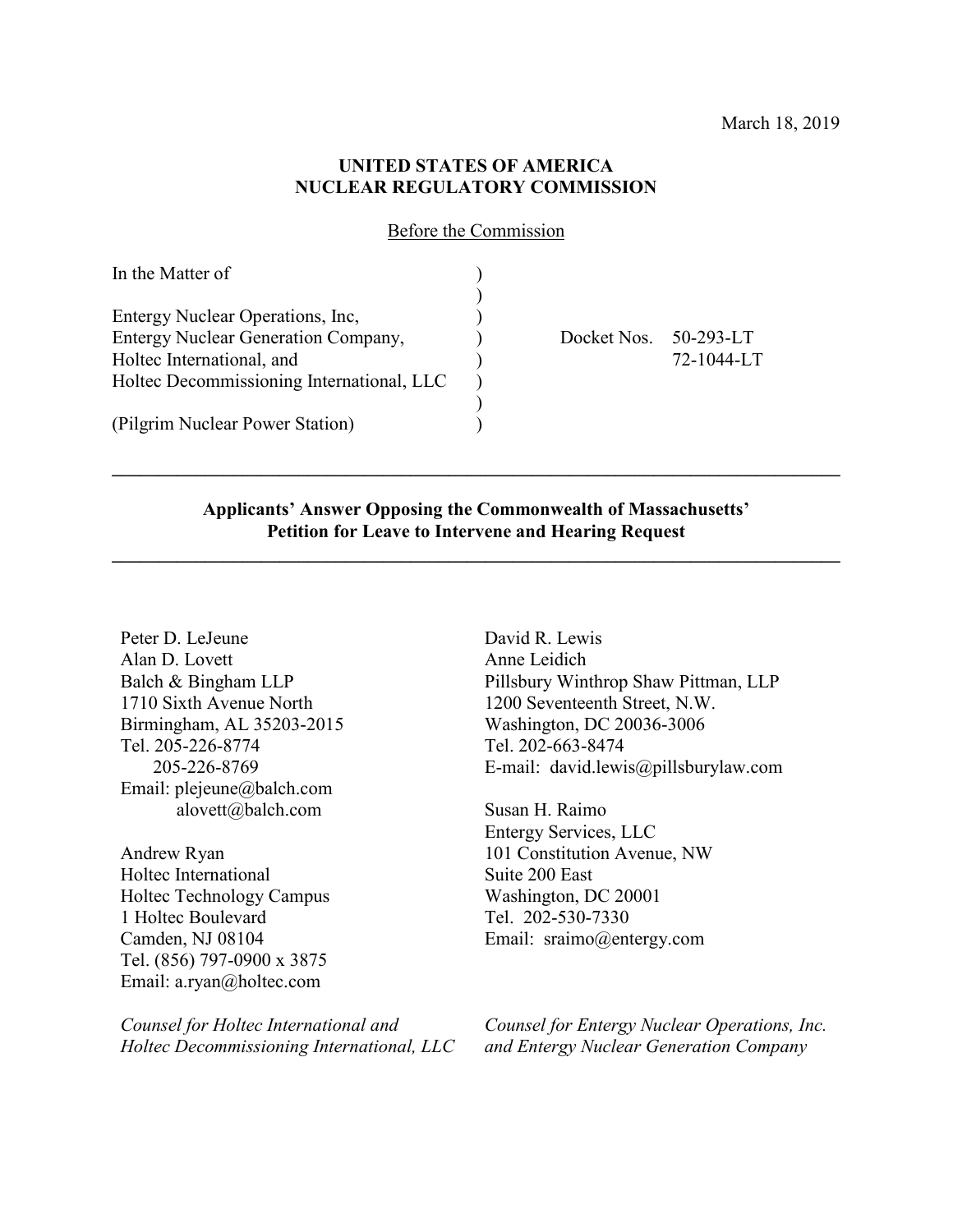## TABLE OF CONTENTS

| I. |          |                                                                                                                                                                                                                                                                                                                                                                    |  |
|----|----------|--------------------------------------------------------------------------------------------------------------------------------------------------------------------------------------------------------------------------------------------------------------------------------------------------------------------------------------------------------------------|--|
|    |          |                                                                                                                                                                                                                                                                                                                                                                    |  |
|    |          |                                                                                                                                                                                                                                                                                                                                                                    |  |
|    |          | A. NRC Decommissioning and Related Financial Assurance Requirements  6                                                                                                                                                                                                                                                                                             |  |
|    |          |                                                                                                                                                                                                                                                                                                                                                                    |  |
|    |          |                                                                                                                                                                                                                                                                                                                                                                    |  |
|    |          | V. The Commonwealth Has Failed to Put Forth an Admissible Contention 15                                                                                                                                                                                                                                                                                            |  |
|    |          |                                                                                                                                                                                                                                                                                                                                                                    |  |
|    | 2.<br>3. | 1. The Commonwealth's Challenges to the Generic Finding of No Significant<br>The Commonwealth's Challenges to the PSDAR Are Impermissible<br>Challenges to the NRC Rules and Are Outside the Scope of the Proceeding  17<br>The Commonwealth's Claims Regarding the Adequacy of Financial Assurance<br>Are Baseless, Immaterial, and Fail to Demonstrate a Genuine |  |
|    | 2.       | 1. Contention 2 Is Barred as an Impermissible Challenge to the Categorical<br>The Commonwealth's Concern that the Application and Exemption May Result<br>in a Shortfall in Funding Lacks Basis and Fails to Demonstrate Any                                                                                                                                       |  |
|    | 3.       | The Commonwealth's Claims Regarding the PSDAR Are Outside the Scope                                                                                                                                                                                                                                                                                                |  |
|    |          |                                                                                                                                                                                                                                                                                                                                                                    |  |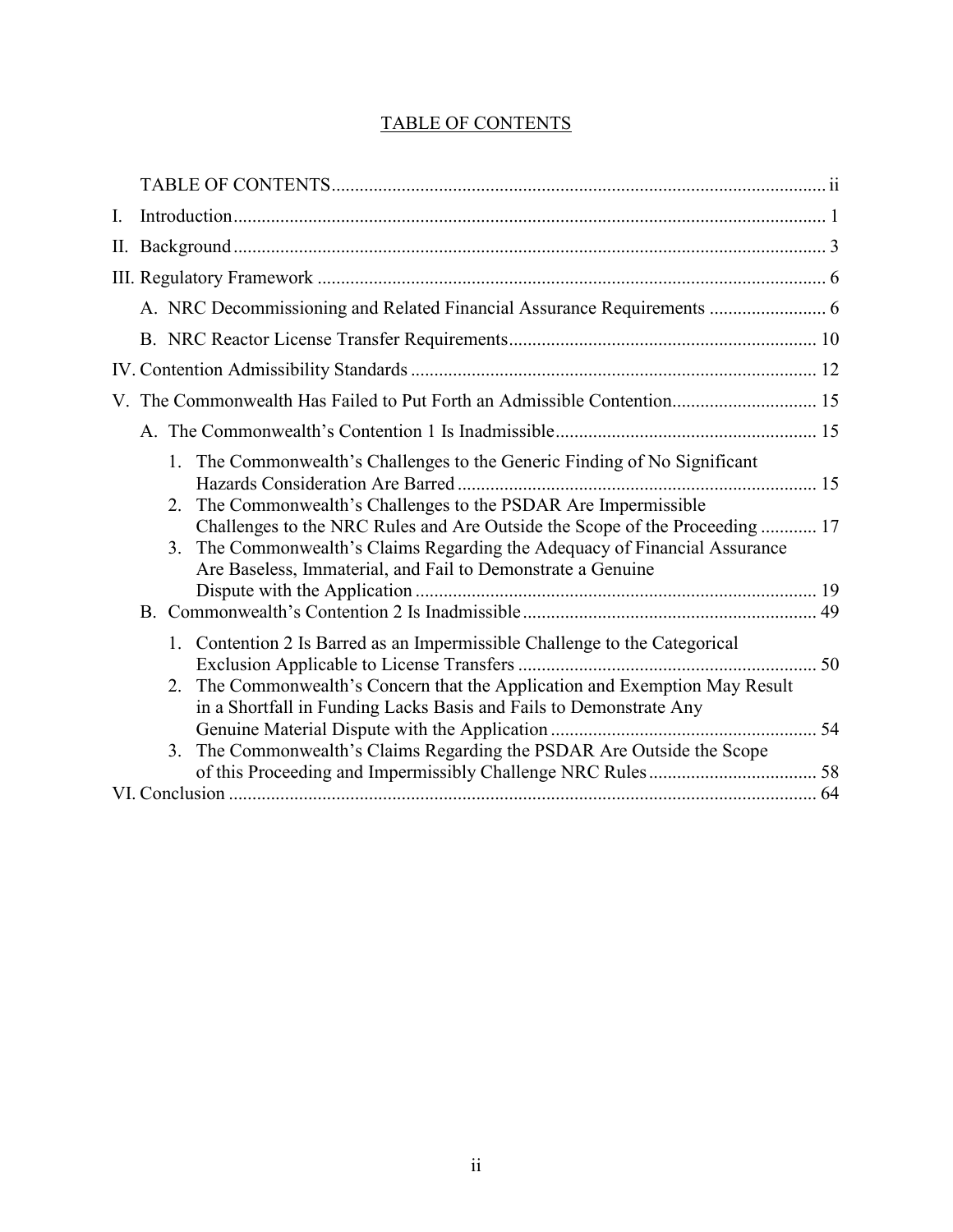# TABLE OF AUTHORITIES

### **Cases**

| Blue Mountains Biodiversity Project v. Blackwood,                                                         |
|-----------------------------------------------------------------------------------------------------------|
| Citizens Awareness Network, Inc. v. Nuclear Regulatory Comm'n,                                            |
| Connecticut Bankers Ass'n v. Bd. of Governors,                                                            |
| Natural Res. Def. Council v. Morton,                                                                      |
| San Luis Obispo Mothers for Peace v. Nuclear Regulatory Comm'n,                                           |
| <b>Administrative Proceedings</b>                                                                         |
| Ameren Energy Co., LLC (License Renewal for Oyster Creek Nuclear Generating<br>Station),                  |
| AmerGen Energy Co., LLC (Oyster Creek Nuclear Generating Station),                                        |
| Arizona Public Service Co. (Palo Verde Nuclear Generating Station, Units 1, 2, and 3),                    |
| Baltimore Gas & Elec. Co. (Calvert Cliffs Nuclear Power Plant, Units 1 and 2),<br>CLI-98-14, 48 N.R.C. 39 |
| Consol. Edison Co. of New York (Indian Point, Units 1 and 2),                                             |
| Curators of the University of Missouri,                                                                   |
| Dominion Nuclear Connecticut, Inc. (Millstone Nuclear Power Station, Unit 3),                             |
| Dominion Nuclear Connecticut, Inc. (Millstone Nuclear Power Station, Units 2 and 3),                      |
| Duke Energy Corp. (McGuire Nuclear Station, Units 1 and 2; Catawba Nuclear Station,<br>Units 1 and 2),    |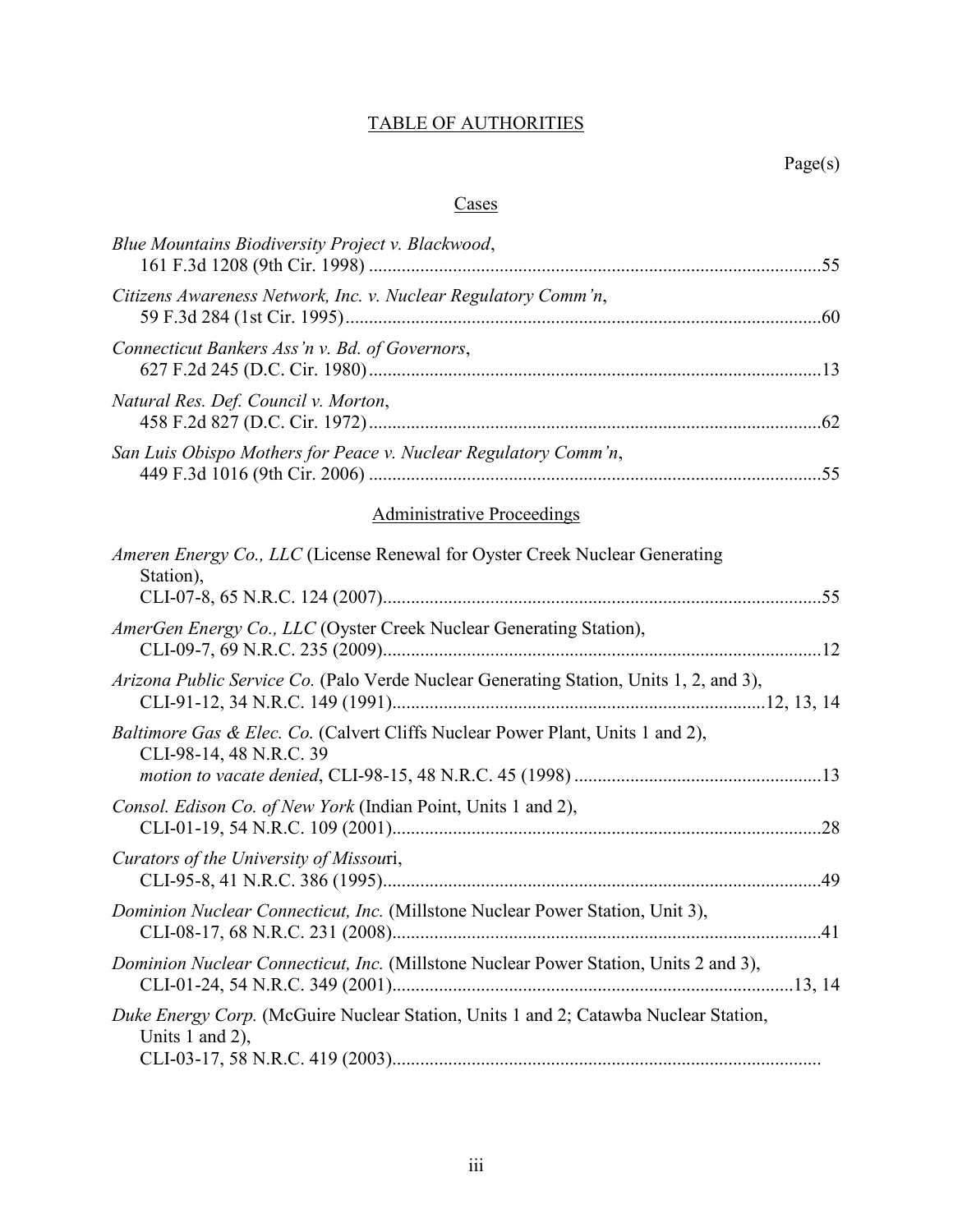| Duke Power Co. (Catawba Nuclear Station, Units 1 and 2),<br>ALAB-687, 16 N.R.C. 460 (1982),<br>vacated in part on other grounds, CLI-83-19, 17 N.R.C. 1041 (1983)14                    |  |
|----------------------------------------------------------------------------------------------------------------------------------------------------------------------------------------|--|
| Entergy Nuclear Generation Co. (Pilgrim Nuclear Power Station),                                                                                                                        |  |
| Entergy Nuclear Generation Co. (Pilgrim Nuclear Power Station),                                                                                                                        |  |
| Entergy Nuclear Generation Co. (Pilgrim Nuclear Power Station),                                                                                                                        |  |
| Entergy Nuclear Vermont Yankee, LLC (Vermont Yankee Nuclear Power Station),                                                                                                            |  |
| Entergy Nuclear Vermont Yankee, LLC (Vermont Yankee Nuclear Power Station),                                                                                                            |  |
| Entergy Nuclear Vermont Yankee, LLC (Vermont Yankee Nuclear Power Station),                                                                                                            |  |
| Fansteel, Inc. (Muskogee, Okla., Site),                                                                                                                                                |  |
| Georgia Inst. of Tech. (Georgia Tech Research Reactor, Atlanta, Georgia), LBP-<br>95-6, 41 N.R.C. 281, vacated in part and remanded on other grounds, CLI-                             |  |
| GPU Nuclear Inc. (Oyster Creek Nuclear Generating Station),                                                                                                                            |  |
| N. Atl. Energy Serv. Corp. (Seabrook Station, Unit 1),                                                                                                                                 |  |
| Northern Indiana Public Service Co. (Bailly Generating Station, Nuclear-1),                                                                                                            |  |
| Power Authority of the State of New York (James A. Fitzpatrick Nuclear Power<br>Plant; Indian Point Unit 3),                                                                           |  |
| Private Fuel Storage, L.L.C. (Indep. Spent Fuel Storage Installation),                                                                                                                 |  |
| Private Fuel Storage, L.L.C. (Indep. Spent Fuel Storage Installation),                                                                                                                 |  |
| Private Fuel Storage, L.L.C. (Indep. Spent Fuel Storage Installation),                                                                                                                 |  |
| See Texas Util. Elec. Co. (Comanche Peak Steam Electric Station, Unit 2), LBP-<br>92-37, 36 N.R.C. 370, 384 (1992),<br>vacated as moot and appeal dismissed, CLI-93-10, 37 N.R.C. 192, |  |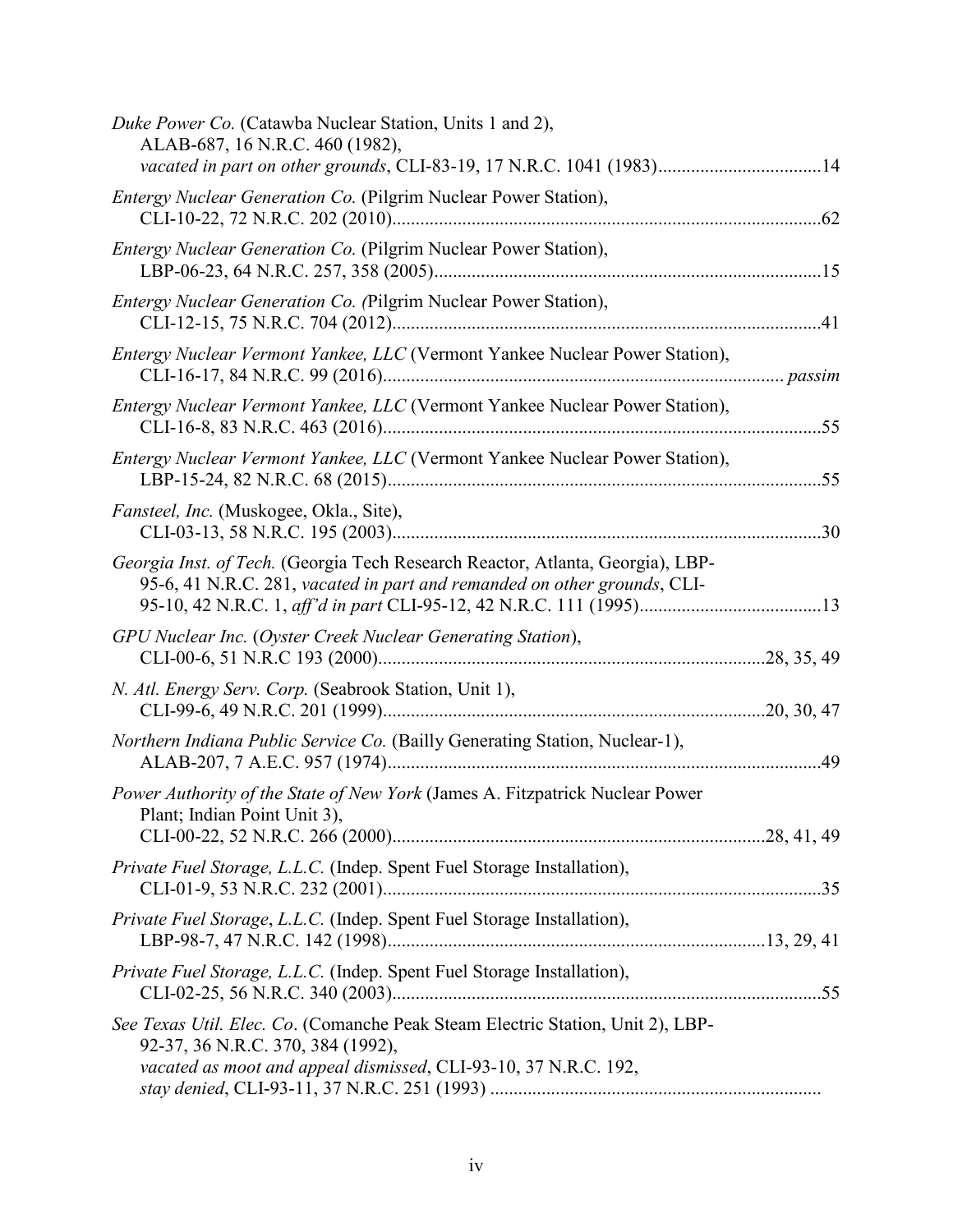| USEC, Inc. (American Centrifuge Plant),                                    |  |
|----------------------------------------------------------------------------|--|
| USEC, Inc. (American Centrifuge Plant),                                    |  |
| USEC, Inc. (American Centrifuge Plant),                                    |  |
| Vermont Yankee Nuclear Power Corp. (Vermont Yankee Nuclear Power Station), |  |
| Virginia Elec. & Power Co. (North Anna Power Station, Units 3 and 4),      |  |

#### **Statutes and Codes**

**United States Code** 

| Section 102 of the National Environmental Policy Act, 42 U.S.C. § 433255 |  |
|--------------------------------------------------------------------------|--|

#### **Rules and Regulations**

### Code of Federal Regulations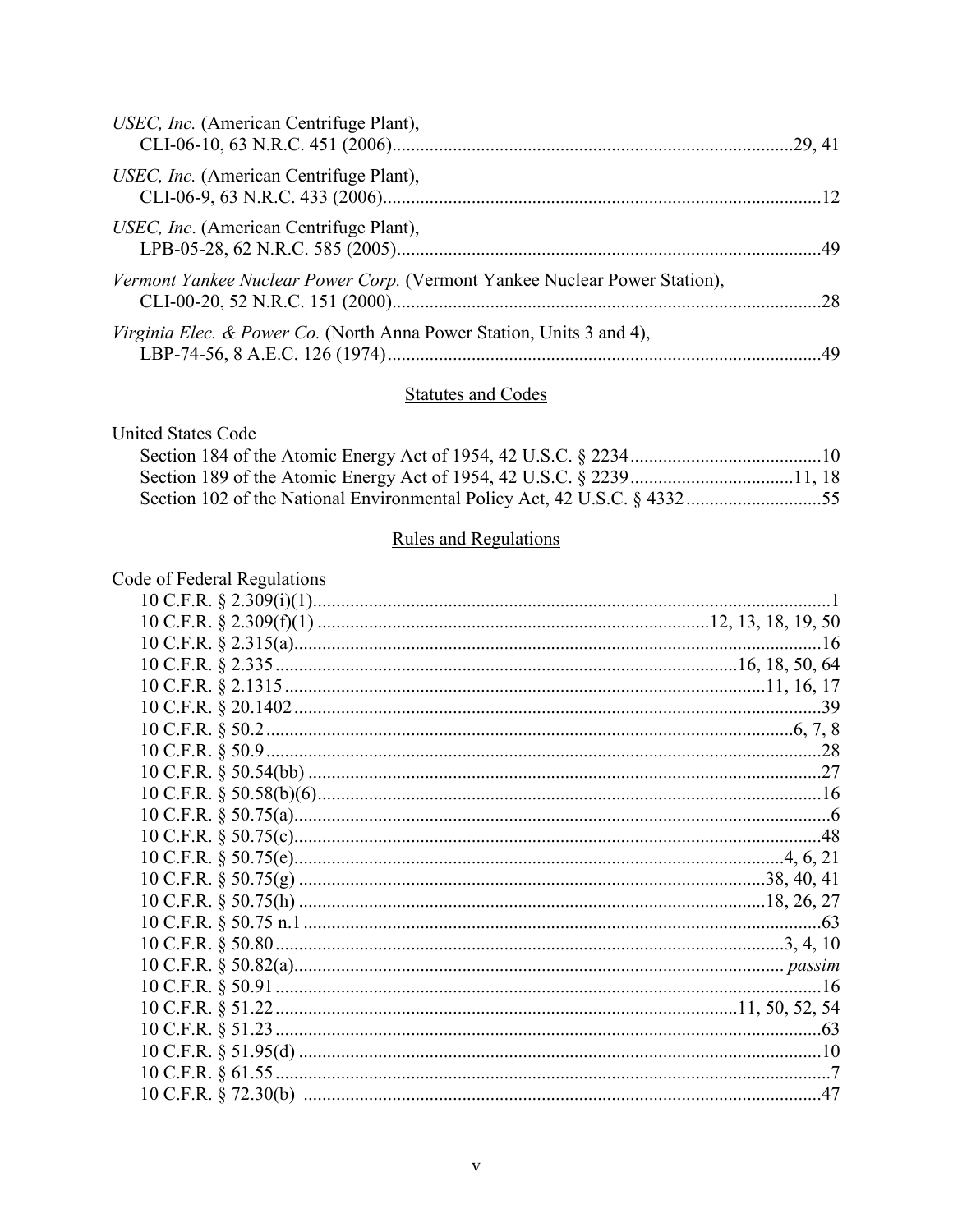# Federal Register

| Interim Primary Drinking Water Regulations,                                                                                                                |
|------------------------------------------------------------------------------------------------------------------------------------------------------------|
| Environmental Protection Regulations for Domestic Licensing and Related<br>Regulatory Functions and Related Conforming Amendments,                         |
| General Requirements for Decommissioning Nuclear Facilities, Final Rule, 53                                                                                |
| Rules of Practice for Domestic Licensing Proceedings – Procedural Changes in<br>the Hearing Process, Final Rule, 54 Fed. Reg. 33,168 (Aug. 11, 1989)13, 14 |
| Decommissioning of Nuclear Power Reactors, Final Rule,                                                                                                     |
| Final Policy Statement on the Restructuring and Economic Deregulation of the                                                                               |
| Streamlined Hearing Process for NRC Approval of License Transfers; Final Rule,                                                                             |
| Changes to Adjudicatory Process; Final Rule, 69 Fed. Reg. 2,182 (Jan. 14, 2004)11                                                                          |
| Decommissioning Planning; Final Rule,                                                                                                                      |
| Pilgrim Nuclear Power Station; Consideration of Approval of Transfer of License                                                                            |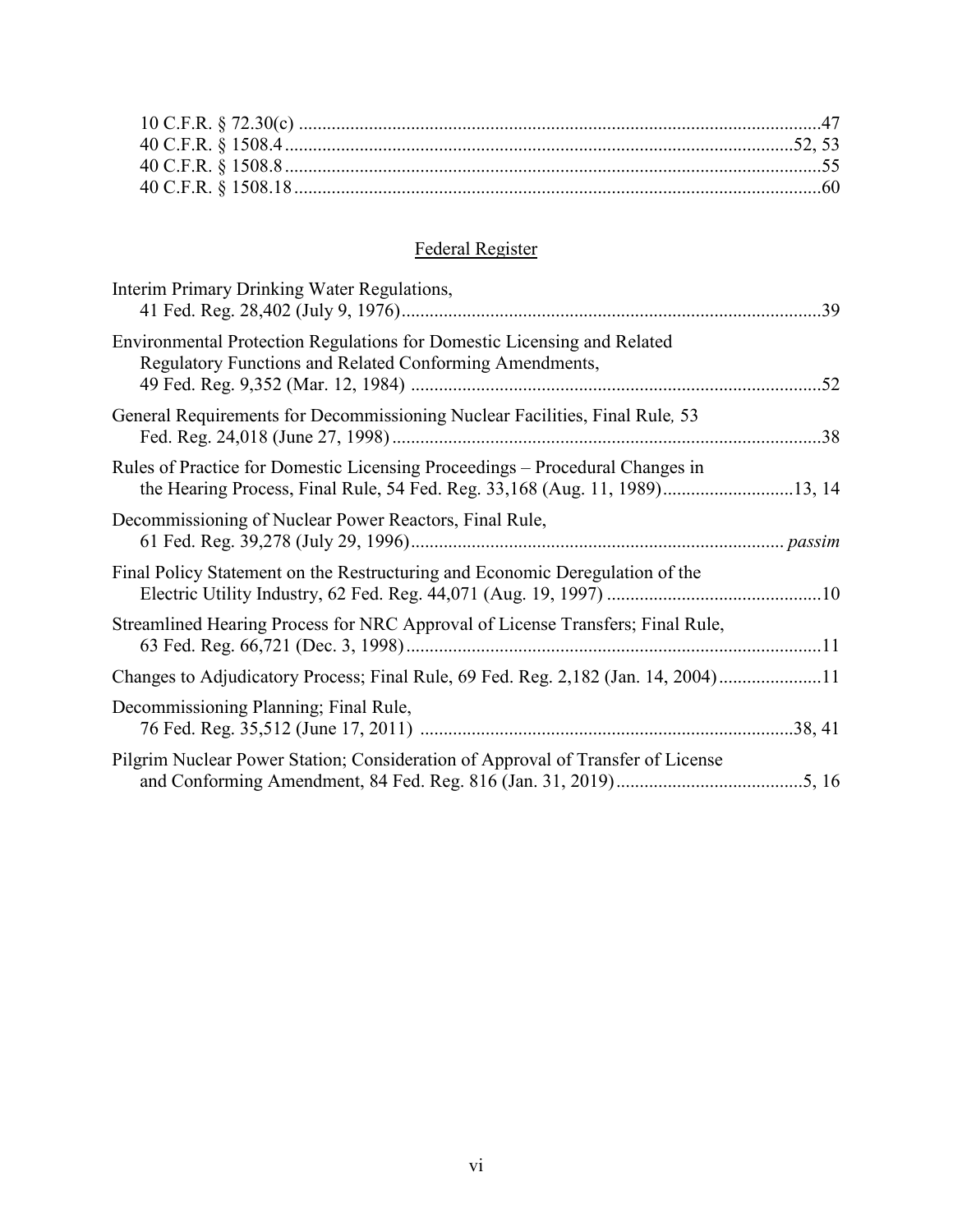### **UNITED STATES OF AMERICA NUCLEAR REGULATORY COMMISSION**

#### Before the Commission

| In the Matter of                          |                       |            |
|-------------------------------------------|-----------------------|------------|
|                                           |                       |            |
| Entergy Nuclear Operations, Inc.          |                       |            |
| Entergy Nuclear Generation Company,       | Docket Nos. 50-293-LT |            |
| Holtec International, and                 |                       | 72-1044-LT |
| Holtec Decommissioning International, LLC |                       |            |
|                                           |                       |            |
| (Pilgrim Nuclear Power Station)           |                       |            |

### **Applicants' Answer Opposing the Commonwealth of Massachusetts' Petition for Leave to Intervene and Hearing Request**

### **I. INTRODUCTION**

Pursuant to 10 C.F.R. § 2.309(i)(1), Entergy Nuclear Operations, Inc. ("ENOI"), Entergy Nuclear Generation Company ("ENGC" – to be renamed "Holtec Pilgrim"), Holtec International ("Holtec"), and Holtec Decommissioning International, LLC ("HDI") (collectively, "Applicants") hereby answer and oppose the Commonwealth of Massachusetts' Petition for Leave to Intervene and Hearing Request (Feb. 20, 2019) ("Petition" or "Pet.") in the Pilgrim Nuclear Power Station ("Pilgrim") license transfer proceeding. The Petition should be denied because the Commonwealth of Massachusetts ("Petitioner" or "Commonwealth") has failed to propose an admissible contention.

The Commission's regulations and case law clearly set forth the requirements that a petitioner must satisfy in order to propose an admissible contention. Petitioner bears the burden of pleading contentions that meet the Commission's heightened threshold for the admission of contentions. In its Petition, the Commonwealth proposed two contentions, but neither meets this standard.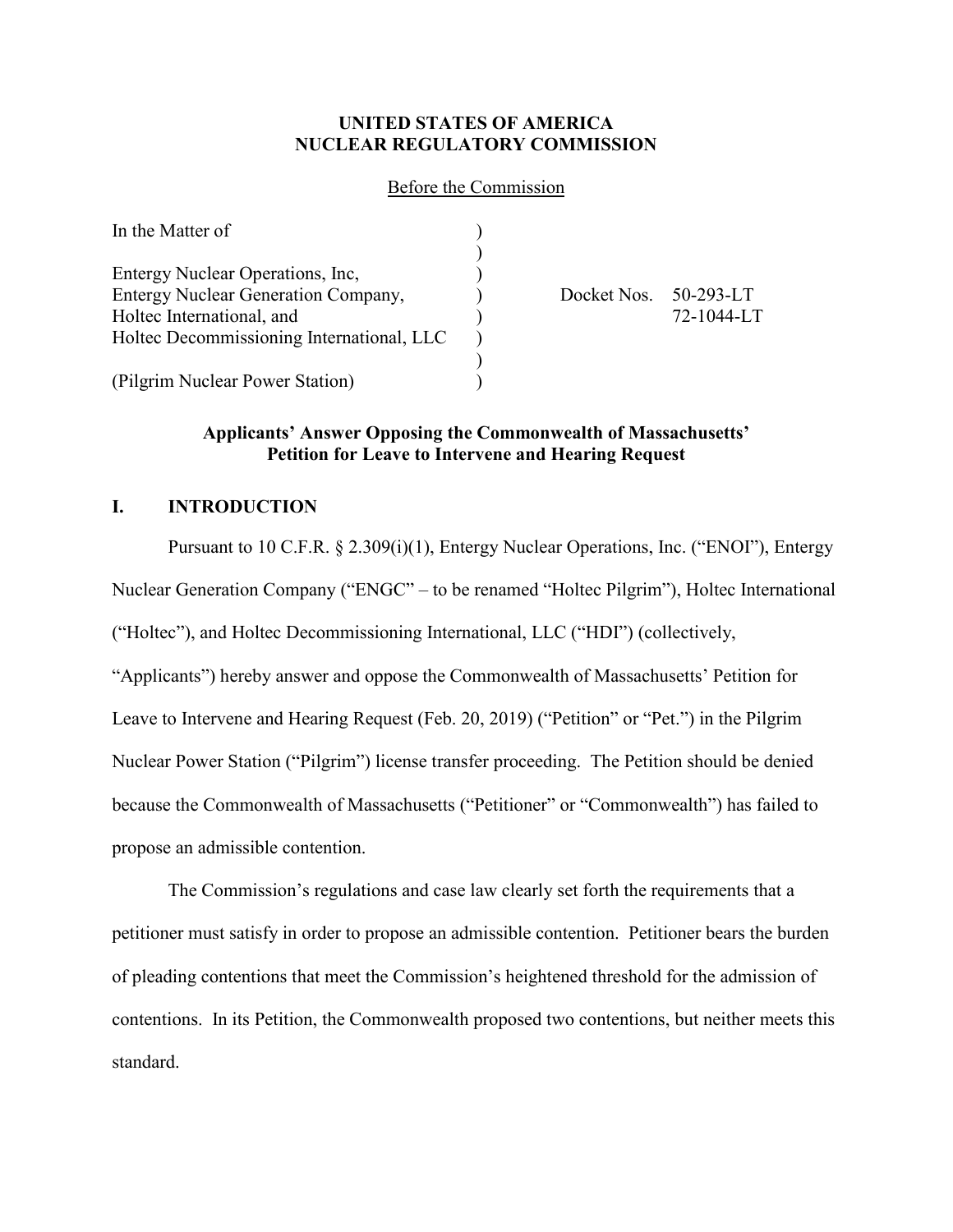The Commonwealth's first contention primarily challenges the financial qualifications of HDI and Holtec Pilgrim to decommission Pilgrim but fails to demonstrate any genuine material dispute with the financial analysis and other pertinent information in the application demonstrating their financial qualifications. The Commonwealth merely speculates regarding various possibilities that could affect HDI's decommissioning cost estimate for Pilgrim. The Commonwealth does not address or provide any basis to dispute the efficacy of the Commission's rigorous decommissioning oversight rules, which require annual reporting and, as needed, adjustment to funding for decommissioning and spent fuel management, as well as further review of funding assurance when a full site characterization is submitted as part of the license termination plan. The Commonwealth also fails to address or dispute the substantial conservatism in the financial analysis in the license transfer application, in that the cash flow analysis does not credit recovery of spent fuel costs from the U.S. Department of Energy ("DOE"), which will provide considerable additional cash flow over the life of the project and ample means to adjust funding assurance if needed. Nor does the Commonwealth demonstrate that there is any realistic possibility of a shortfall preventing completion of decommissioning, as the transferred fund will contain over \$1 billion, and upon completion of decommissioning (and site restoration) of all portions of the site other than the independent spent fuel storage installation ("ISFSI") is still projected to contain over \$200 million without any credit for further DOE recoveries.

The Commonwealth's second contention argues that an environmental review of the license transfer application is required. This contention impermissibly challenges the Nuclear Regulatory Commission's ("NRC") rule categorically excluding license transfers from environmental review. It also seeks to conflate the license transfer application with HDI's post-

2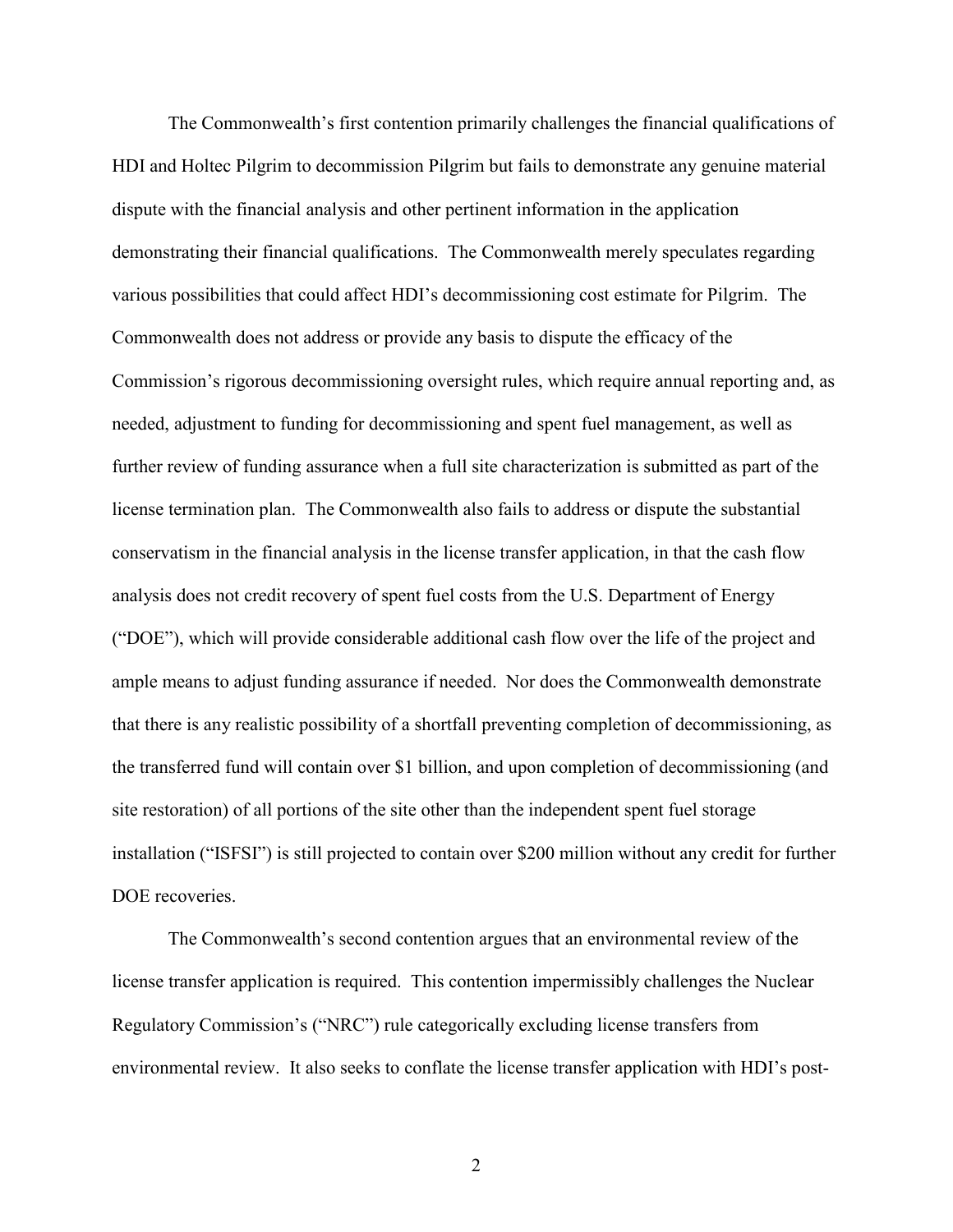shutdown decommissioning activities report ("PSDAR") and, contradicting Commission precedent, to treat HDI's PSDAR as a major federal action requiring approval and environmental review. In addition, it provides no basis to suggest that the license transfer application would result in any significant environmental impact, and impermissibly challenges the Continued Storage Rule.

As neither contention is admissible, the Petition should be denied.

#### **II. BACKGROUND**

On November 16, 2018, Applicants submitted an application requesting that the Commission approve the direct transfer of ENOI's operating authority (*i.e.*, authority to conduct licensed activities) under the Pilgrim Renewed Facility Operating License No. DPR-35 and the general license for the Pilgrim ISFSI to HDI, and the indirect transfer of control of the licenses to Holtec.<sup>1</sup> Applicants also request that the NRC approve conforming amendments to the Operating License to reflect this transfer.

The transfer is sought as part of a transaction in which Holtec, through a wholly-owned subsidiary, Nuclear Asset Management Company, LLC, will acquire the equity interests in ENGC (the licensed owner of Pilgrim), which will then be renamed Holtec Pilgrim, LLC ("Holtec Pilgrim"). At the same time, ENOI's operating authority will be transferred to HDI, a wholly-owned subsidiary of Holtec formed to decommission nuclear plants.

The Application provides the information required by 10 C.F.R. § 50.80, including a demonstration of HDI's and Holtec Pilgrim's technical and financial qualifications. Because the

 <sup>1</sup> *Application for Order Consenting to Direct and Indirect Transfers of Control of Licenses and approving Conforming License Amendment, and Request for Exemption from 10 CFR 50.82(a)(8)(i)(A), Pilgrim Nuclear Power Station*, Docket Nos. 50-293 & 72-1044, Renewed License No. DPR-35 (Nov. 16, 2018) (ADAMS Accession No. ML18320A031) ("Application" or "LTA").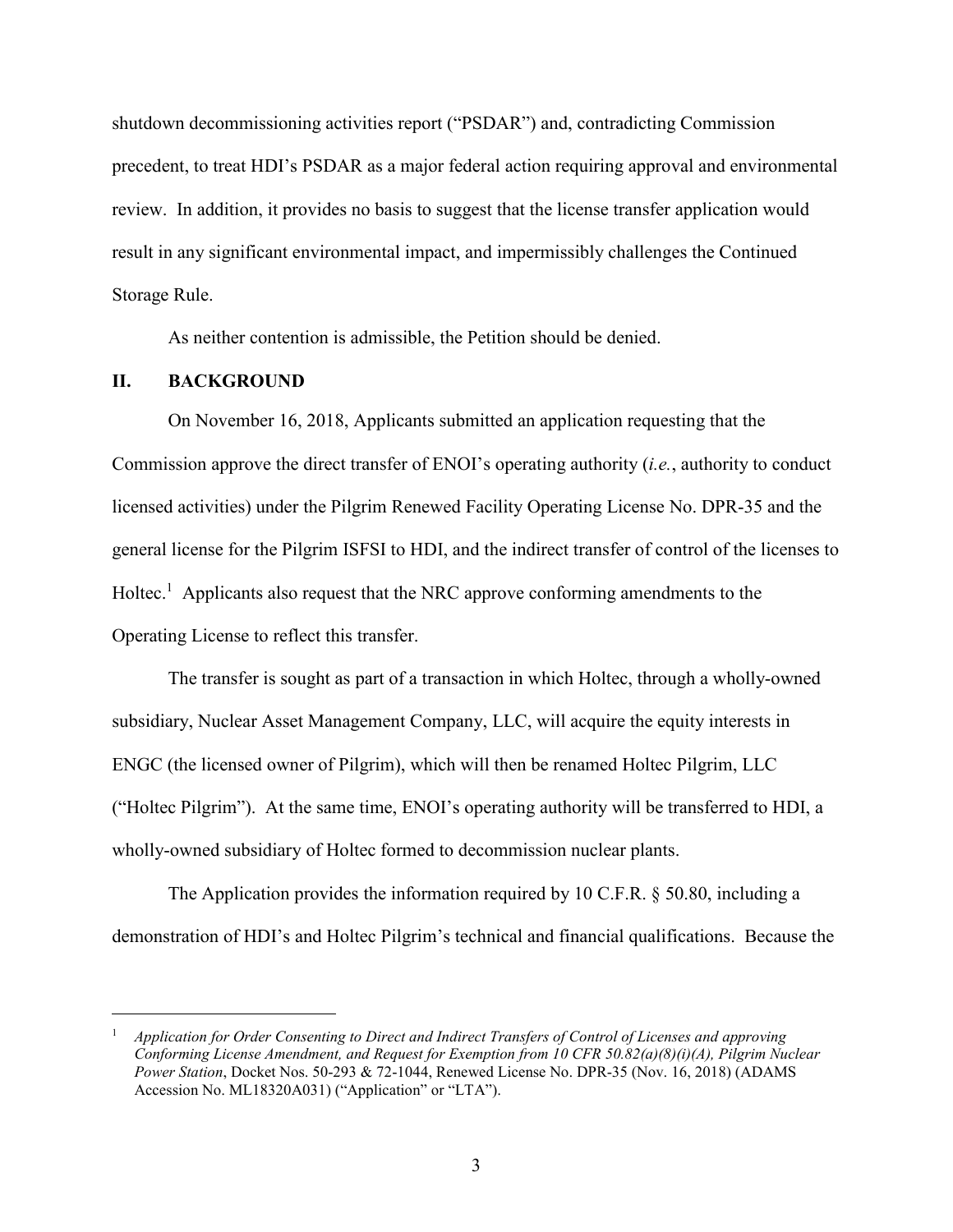license transfers will occur after Pilgrim has permanently ceased operation and has been permanently defueled, the demonstration of financial qualifications is based on funding assurance for decommissioning and spent fuel management, using the prepayment method.<sup>2</sup> As stated in the Application, under the terms of the Equity Purchase and Sale Agreement ("EPSA") included in the Application, the after-tax market value of Pilgrim's nuclear decommissioning trust ("NDT") must be no less than \$1.03 billion at closing (subject to an adjustment that will not impact Holtec Pilgrim's or HDI's financial qualifications, as discussed in the Application).<sup>3</sup> The Application provides a cash flow analysis demonstrating that this very substantial amount – over a billion dollars – in Pilgrim's NDT will be sufficient to cover the estimated cost of decommissioning and spent fuel management, as well as site restoration.<sup>4</sup> Because of the reliance on Pilgrim's NDT, the Application seeks an exemption to allow the NDT to be used for spent fuel management and site restoration costs.<sup>5</sup> As stated in the Application, the cash flow analysis upon which financial qualifications and the exemption request are based is conservative, because it does not take credit for any proceeds that Holtec Pilgrim will recover from DOE through litigation or settlement of its claims for the spent fuel management costs it will incur as a result of the DOE's breach of its obligations to dispose of Pilgrim's spent nuclear fuel.<sup>6</sup>

<sup>&</sup>lt;sup>2</sup> 10 C.F.R. § 50.75(e)(1)(i) defines prepayment as follows:

Prepayment is the deposit made preceding the start of operation *or the transfer of a license under § 50.80* into an account segregated from licensee assets and outside the administrative control of the licensee and its subsidiaries or affiliates of cash or liquid assets *such that the amount of funds would be sufficient to pay decommissioning costs at the time permanent termination of operations is expected*. Prepayment may be in the form of a trust, escrow account, or Government fund with payment by, certificate of deposit, deposit of government or other securities or other method acceptable to the NRC.

Emphasis added.

LTA at 3, and Encl. 1 at 17.

<sup>&</sup>lt;sup>4</sup> LTA, Encl. 1, Att. D ( $5<sup>th</sup>$  and  $6<sup>th</sup>$  unnumbered pages).

LTA, Encl. 2.

LTA, Encl. 1 at 18.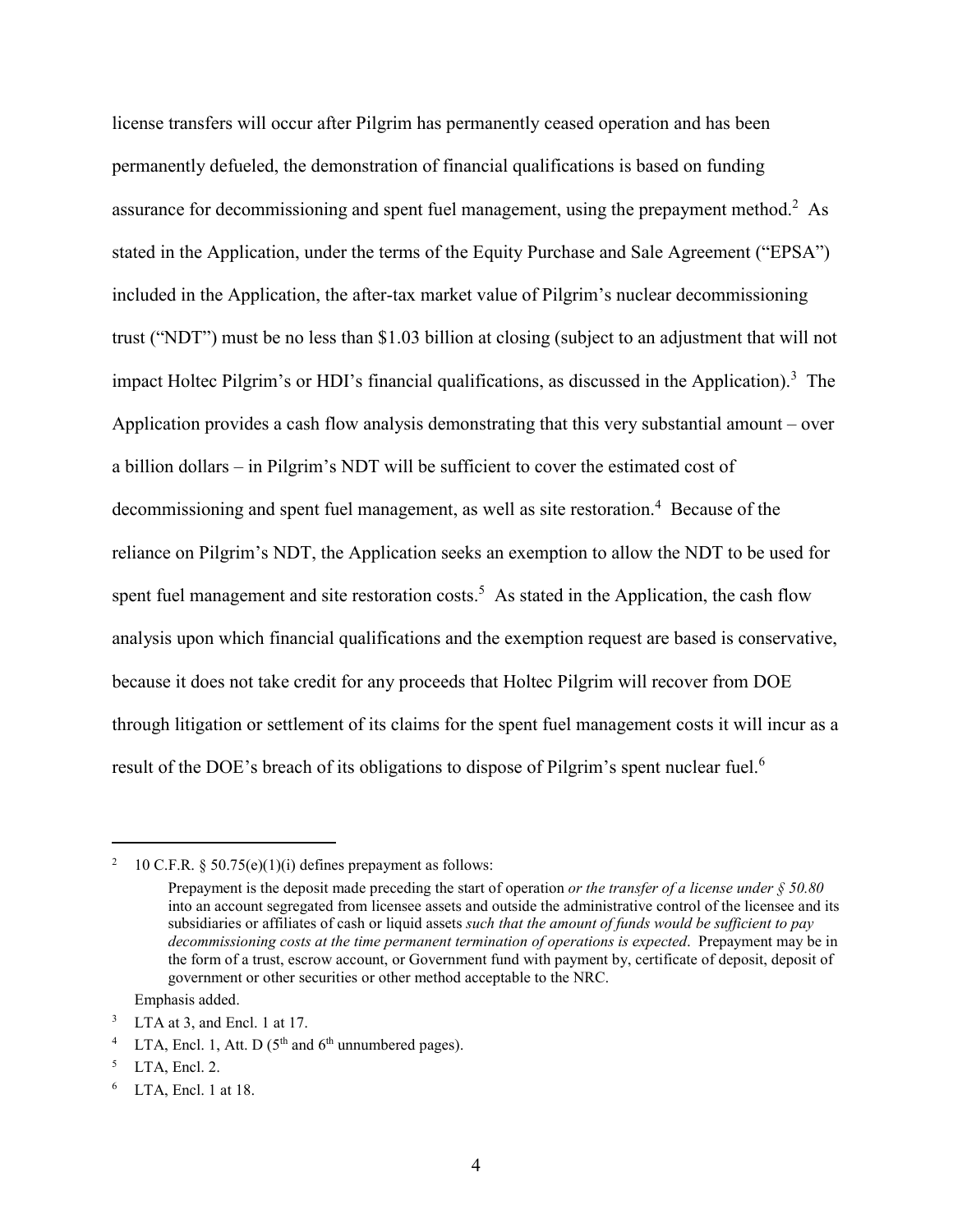On November 16, 2018, HDI also separately submitted a DECON Post-Shutdown Decommissioning Activities Report (hereinafter referred to as the "Revised PSDAR"),<sup>7</sup> which includes HDI's site-specific decommissioning cost estimate ("DCE"). 8 This Revised PSDAR is contingent upon NRC approval of the licenses, completion of transfers of the licenses and the sale closure.<sup>9</sup> The Revised PSDAR and DCE explain that HDI's cost estimate is based on information compiled during an extensive due diligence period, including plant data and historical information obtained from Entergy, $10$  and includes a 17 percent contingency allowance<sup>11</sup> (amounting to approximately \$165 million in contingency in the DCE on which the cash flow analysis is based) .

On January 31, 2019, the NRC published a notice in the Federal Register regarding the Application.<sup>12</sup> In the Notice, the Commission provided an opportunity to any person whose interest may be affected, within 20 days of the Notice, to request a hearing and file a petition for leave to intervene in the direct transfer proceeding. The Notice states that any such petitions should be filed in accordance with the Commission's Agency Rules of Practice and Procedure set forth in 10 C.F.R. Part 2 and lays out the standards for pleading admissible contentions and establishing standing.

 <sup>7</sup> Letter from P. Cowan, HDI, to NRC, Notification of Revised Post-Shutdown Decommissioning Activities Report and Revised Site-Specific Decommissioning Cost Estimate for Pilgrim Nuclear Power Station (Nov. 16, 2018) (ADAMS Accession No. ML18320A040) ("Revised PSDAR").

<sup>8</sup> Revised PSDAR, Encl. 1 (hereinafter cited as the "DCE"). The DCE is also summarized in the Application. *See*  LTA, Encl. 1, Att. D ( $3<sup>rd</sup>$  and  $4<sup>th</sup>$  unnumbered pages).

*Id.* at 2. Entergy has also submitted a PSDAR, which would remain operative if the license transfer does not occur. *See infra* note 101.

<sup>&</sup>lt;sup>10</sup> Revised PSDAR at 18; DCE at 7.

 $11$  DCE at 41.

<sup>&</sup>lt;sup>12</sup> Pilgrim Nuclear Power Station; Consideration of Approval of Transfer of License and Conforming Amendment, 84 Fed. Reg. 816 (Jan. 31, 2019) ("Notice").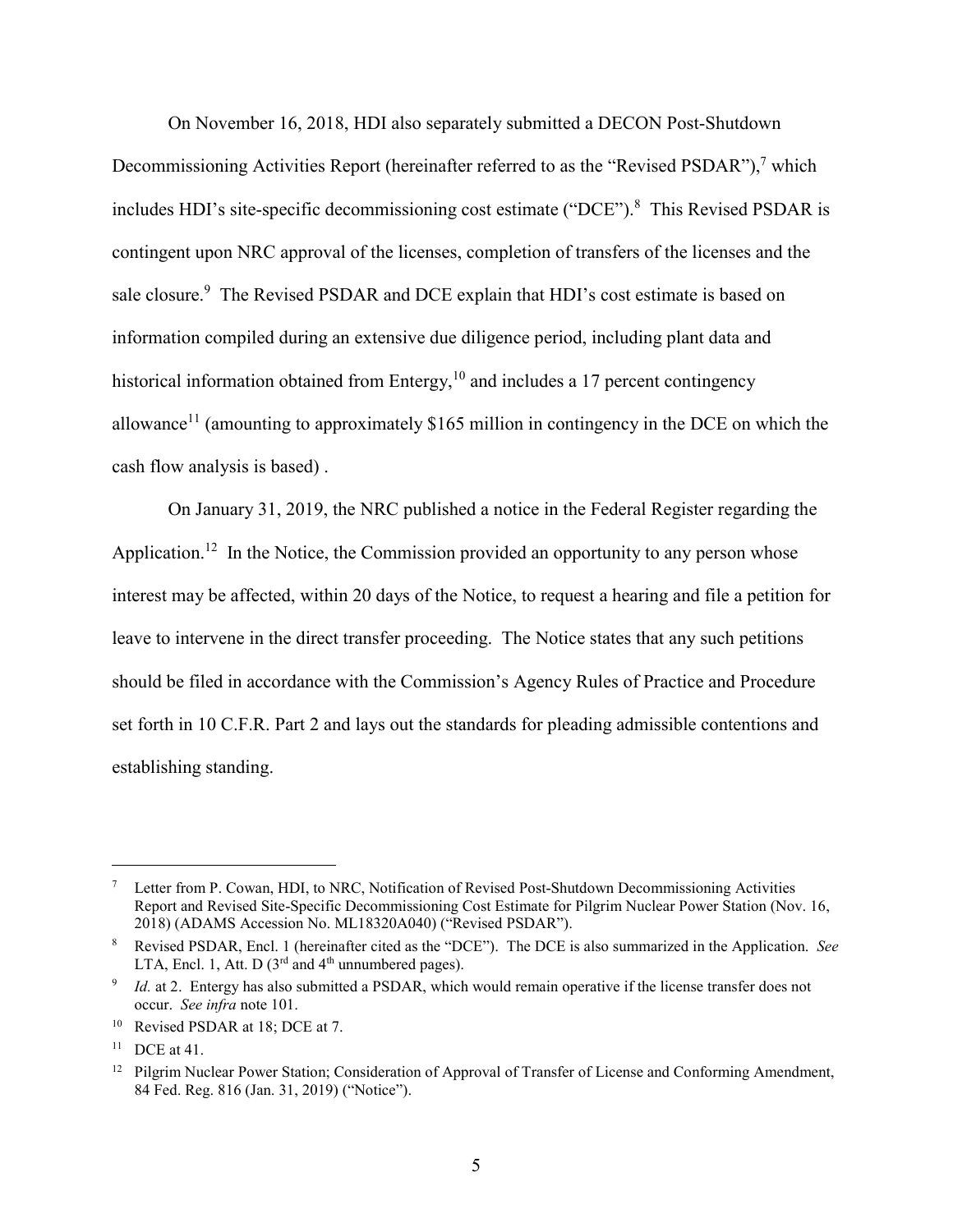#### **III. REGULATORY FRAMEWORK**

#### **A. NRC Decommissioning and Related Financial Assurance Requirements**

Under NRC regulations, decommissioning a nuclear reactor means to safely remove the facility from service, reduce residual radioactivity to a level that allows releasing the property for unrestricted use (or restricted use subject to conditions, not proposed here), and terminate the license.<sup>13</sup> NRC regulations require that applicants and licensees provide reasonable assurance that funds will be available for the decommissioning process.<sup>14</sup> The primary methods of providing financial assurance for decommissioning permitted by the NRC are through (1) prepayment; (2) an external sinking fund; (3) a surety, insurance, or other guarantee; or (4) a combination of these or equivalent mechanisms.<sup>15</sup>

Once a licensee decides to cease operations permanently, NRC regulations impose additional requirements that govern three sequential phases for decommissioning activities: (1) initial activities; (2) major decommissioning and storage activities; and (3) license termination activities.<sup>16</sup> The decommissioning process begins when a licensee certifies to the NRC Staff that it has permanently ceased operations and it has permanently removed fuel from the reactor vessel.<sup>17</sup> NRC regulations require a licensee to submit a PSDAR prior to or within two years following the permanent cessation of operations.<sup>18</sup> The PSDAR must contain a description of the planned decommissioning activities along with a schedule for their accomplishment, a

 <sup>13</sup> <sup>10</sup> C.F.R. § 50.2.

<sup>&</sup>lt;sup>14</sup> 10 C.F.R. § 50.75(a). The NRC requires nuclear power plant licensees to report to the agency the status of their decommissioning funds at least once every two (2) years, annually within five (5) years of the planned shutdown, and annually once the plant ceases operation.

<sup>&</sup>lt;sup>15</sup> 10 C.F.R. § 50.75(e)(1)(i)-(iii), (vi).

<sup>16</sup> *See generally* 10 C.F.R. § 50.82(a).

<sup>&</sup>lt;sup>17</sup> 10 C.F.R.  $\frac{$50.82(a)(1)(i)-(ii)}{i}$ .

 $18$  10 C.F.R. § 50.82(a)(4)(i).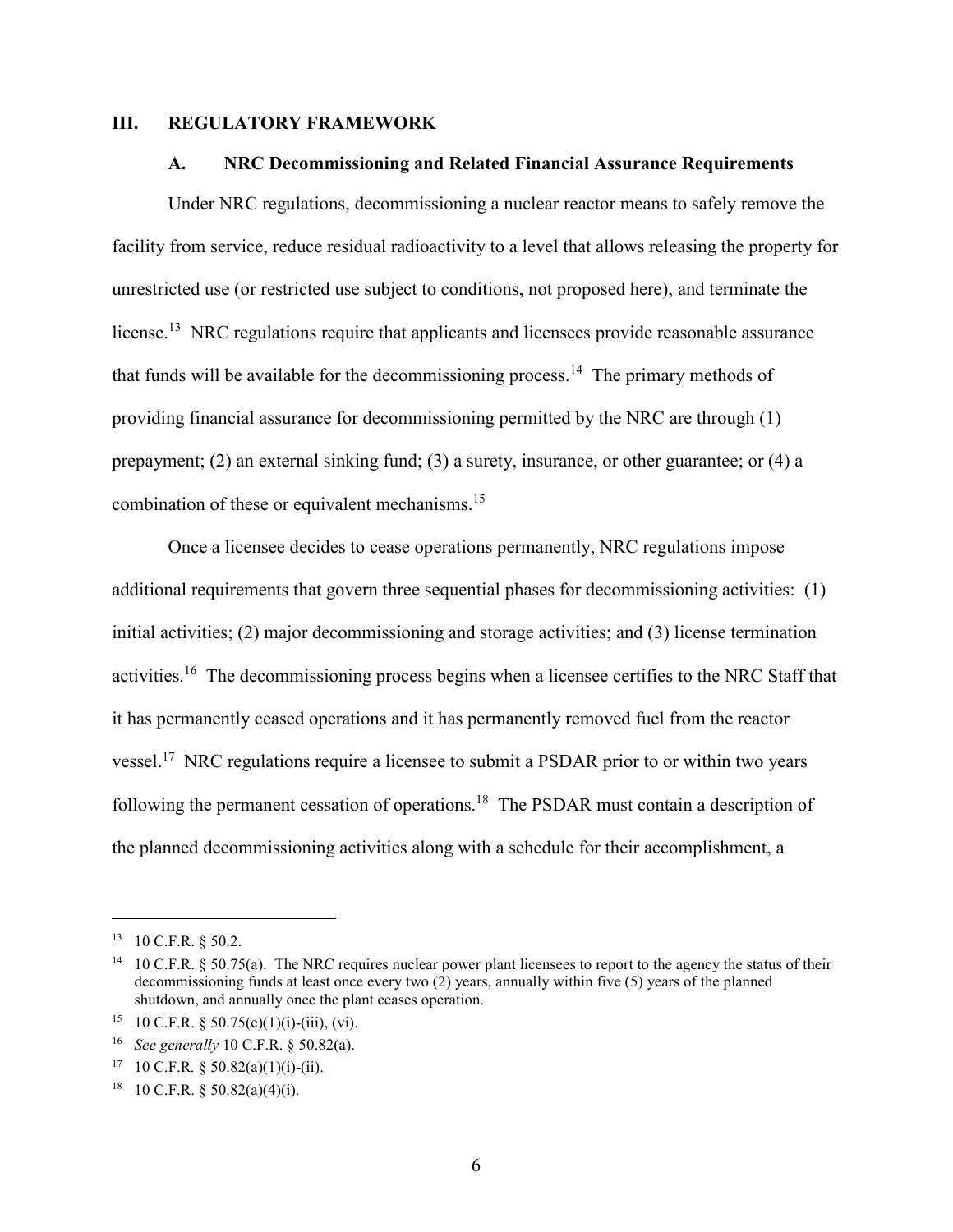discussion that provides the reasons for concluding that the environmental impacts associated with site-specific decommissioning activities will be bounded by appropriate previously-issued environmental impact statements, and a site-specific decommissioning cost estimate, including the projected cost of managing irradiated fuel.<sup>19</sup> The Staff notices its receipt of the PSDAR, makes the PSDAR available for public comment, and holds a public meeting on its contents.<sup>20</sup> The PSDAR serves to inform the public and NRC Staff of the licensee's proposed activities,<sup>21</sup> but approval is not required under the NRC rules.

Thus, absent any objections from the NRC Staff, the licensee may commence "major decommissioning activities" ninety (90) days after the Staff receives the PSDAR.<sup>22</sup> Under NRC regulations, a licensee may not perform decommissioning activities that would foreclose the release of the site for possible unrestricted use, result in significant environmental impacts not previously reviewed, or result in the lack of reasonable assurance that adequate funds will be available for decommissioning.<sup>23</sup>

Once a licensee submits its decommissioning cost estimate, it generally is allowed access to the balance of the NDT fund monies for the remaining decommissioning activities with "broad

 <sup>19</sup> *Id.*

<sup>&</sup>lt;sup>20</sup> 10 C.F.R. § 50.82(a)(4)(ii). The Staff presents comments received at the public meeting held on the PSDAR and makes available to the public a written transcript of the meeting. *See* Regulatory Guide 1.185, Rev. 1, Standard Format and Content for Post-Shutdown Decommissioning Activities Report (June 2013) at 4 (ADAMS Accession No. ML13140A038). As discussed further below, the PSDAR process does not give rise to a hearing opportunity.

<sup>&</sup>lt;sup>21</sup> Decommissioning of Nuclear Power Reactors, Final Rule, 61 Fed. Reg. 39,278, 39,281 (July 29, 1996) ("1996 Decommissioning Rule"). In establishing the current process governing decommissioning, the NRC "eliminate[d] the need for an approved decommissioning plan before major decommissioning activities can be performed." *Id.*

<sup>&</sup>lt;sup>22</sup> 10 C.F.R. § 50.82(a)(5). A "major decommissioning activity" for a nuclear power plant such as Pilgrim is defined as "any activity that results in permanent removal of major radioactive components, permanently modifies the structure of the containment, or results in dismantling components for shipment containing greater than class C waste in accordance with  $[10 \text{ C.F.R.} \$   $61.55]$ ."  $10 \text{ C.F.R.} \$   $50.2$ .

<sup>&</sup>lt;sup>23</sup> 10 C.F.R. § 50.82(a)(6).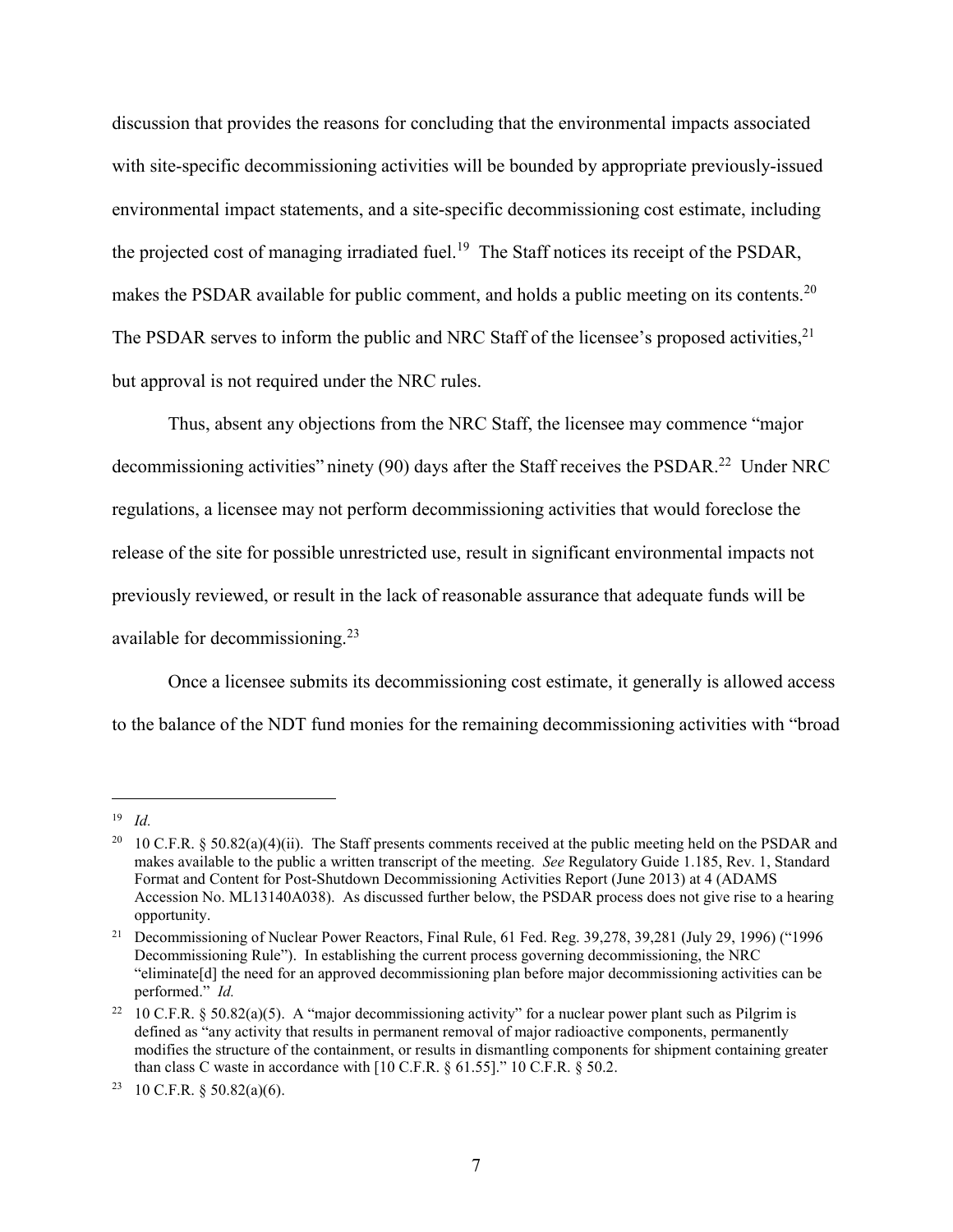flexibility."<sup>24</sup> However, the use of the NDT fund is limited in three important respects. First, withdrawals from the fund must be for expenses for "legitimate decommissioning activities" consistent with the definition of decommissioning in 10 C.F.R.  $\S$  50.2<sup>25</sup> Second, the expenditure must not reduce the value of the decommissioning trust below an amount necessary to place and maintain the reactor in a safe storage condition if unforeseen conditions or expenses arise.<sup>26</sup> Finally, the withdrawals must not inhibit the ability of the licensee to complete funding of any shortfalls in the decommissioning trust needed to ensure the availability of funds to ultimately release the site and terminate the license.<sup>27</sup>

Additionally, the NRC Staff monitors the licensee's use of the decommissioning trust fund via its review of the licensee's annual financial assurance status reports.<sup>28</sup> Those annual reports must include, among other information, the amount spent on decommissioning activities, the amount remaining in the fund, and an updated estimate of the costs required to complete decommissioning.<sup>29</sup> If the licensee or NRC identifies a shortfall between the remaining funds and the updated cost to complete decommissioning (as a result of these annual status reports or otherwise), then the licensee must provide additional financial assurance.<sup>30</sup> The annual reports must also include the status of funding to manage spent fuel, including the amount of funds

 <sup>24</sup> *See* 1996 Decommissioning Rule, 61 Fed. Reg. at 39,285.

<sup>&</sup>lt;sup>25</sup> 10 C.F.R. § 50.82(a)(8)(i)(A).

<sup>&</sup>lt;sup>26</sup> 10 C.F.R. § 50.82(a)(8)(i)(B).

<sup>&</sup>lt;sup>27</sup> 10 C.F.R. § 50.82(a)(8)(i)(C).

<sup>&</sup>lt;sup>28</sup> 10 C.F.R. § 50.82(a)(8)(v).

<sup>&</sup>lt;sup>29</sup> 10 C.F.R. § 50.82(a)(8)(v)(A)-(B).

 $30 \text{ } 10 \text{ C.F.R. }$  § 50.82(a)(8)(vi). The determination whether a shortfall exists takes into account a two (2) percent annual real rate of return.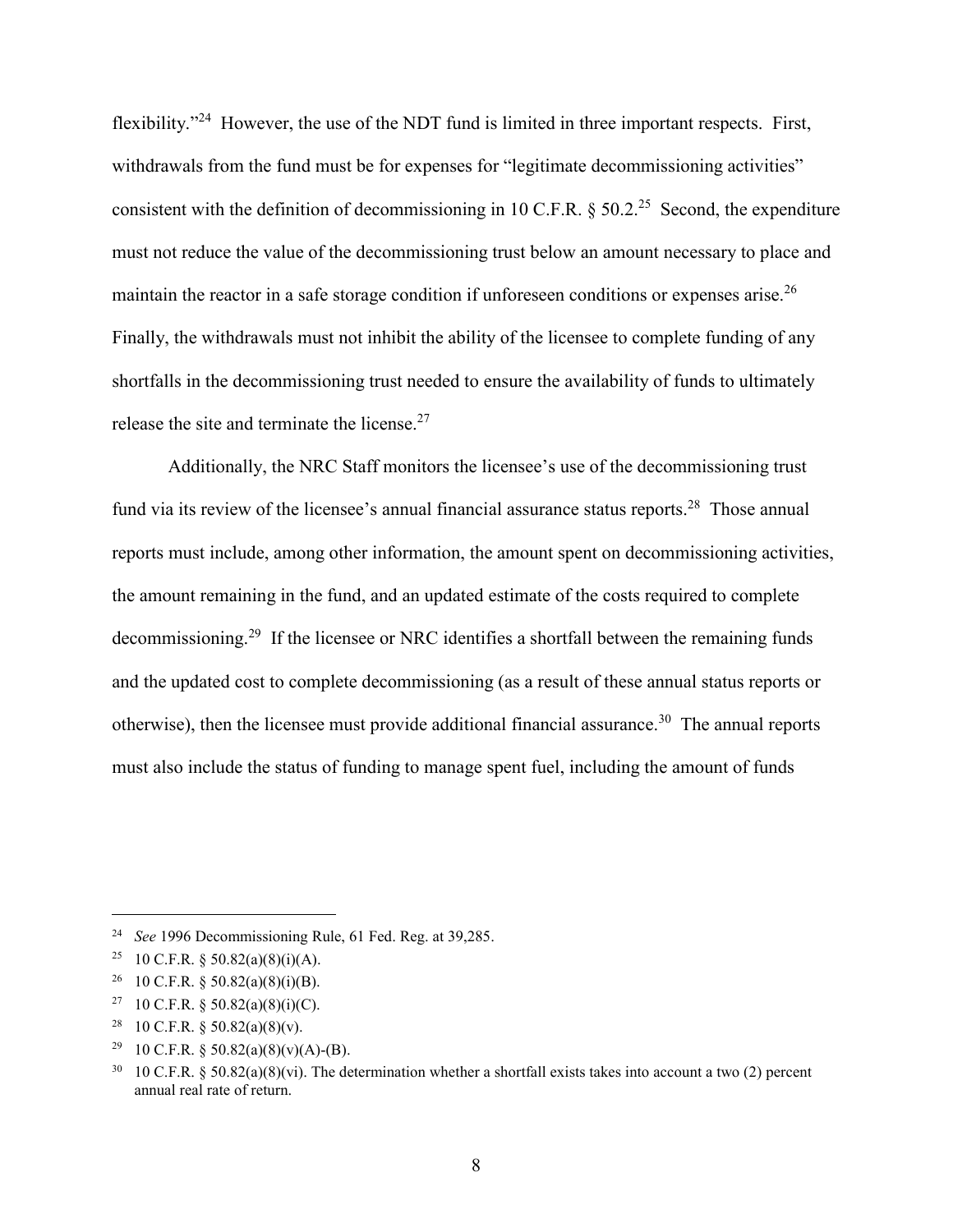available, the projected cost of managing spent fuel until it is removed by the DOE and, if there is a funding shortfall, a plan to obtain additional funds to cover the cost.<sup>31</sup>

Unless otherwise authorized, the site must be decommissioned within sixty  $(60)$  years.<sup>32</sup> The licensee remains subject to NRC oversight until decommissioning is completed and the license is terminated. The licensee must submit a license termination plan ("LTP") at least two (2) years before the planned license termination date.<sup>33</sup> The LTP must include (a) a site characterization; (b) identification of remaining dismantlement activities; (c) plans for site remediation; (d) detailed plans for the final radiation survey; (e) description of the end use of the site, if restricted; (f) an updated site-specific estimate of remaining decommissioning costs; (g) a supplement to the environmental report describing any new information or significant environmental change associated with the licensee's proposed termination activities; and (h) identification of parts, if any, of the facility or site that were released for use before approval of the license termination plan.

The NRC, in turn, must notice receipt of the LTP in the *Federal Register*, make the plan available to the public for comment, schedule a public meeting near the facility to discuss the plan's contents, and offer an opportunity for a public hearing on the license amendment associated with the LTP.<sup>34</sup> The NRC will also prepare an environmental assessment or supplemental environmental impacts statement, as appropriate, to update prior environmental documentation prepared for compliance with the National Environmental Policy Act

 $31$  10 C.F.R. § 50.82(a)(8)(vii).

 $32$  10 C.F.R. § 50.82(a)(3).

 $33$  10 C.F.R. § 50.82(a)(9)(i).

 $34$  10 C.F.R. § 50.82(a)(9)(iii).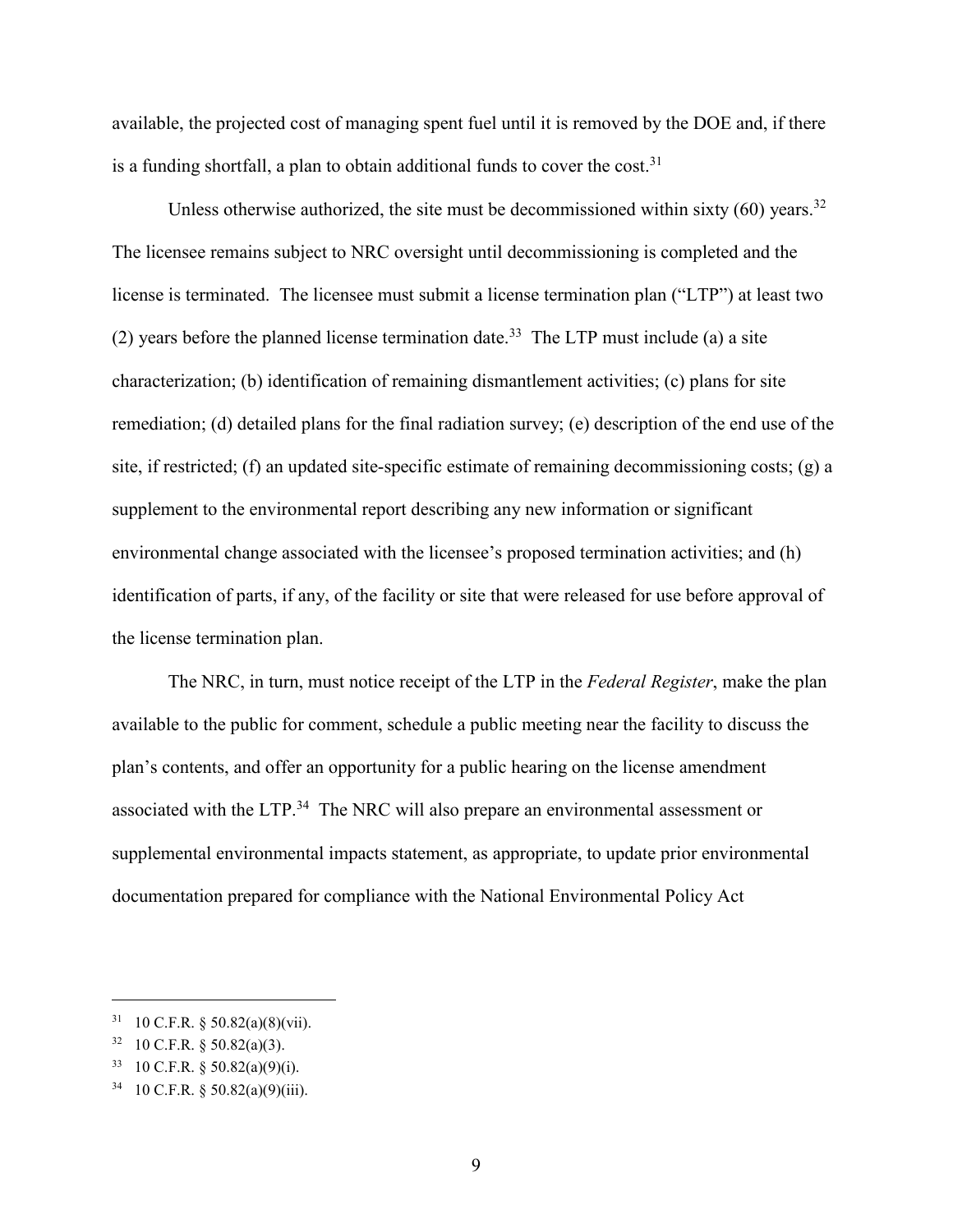("NEPA").<sup>35</sup> The Commission may not approve the LTP (via license amendment) and terminate the license until it makes the findings set forth in 10 C.F.R.  $\S$  50.82(a)(10) and (a)(11), respectively. 36

#### **B. NRC Reactor License Transfer Requirements**

Under Section 184 of the Atomic Energy Act, an NRC license, or any right thereunder, may not be transferred, assigned, or in any manner disposed of, either voluntarily or involuntarily, directly or indirectly, through transfer of control of the license to any person, unless the NRC first gives its consent in writing.<sup>37</sup> This statutory requirement is codified in 10 C.F.R. § 50.80 and applies to both direct and indirect license transfers.<sup>38</sup> A transfer of control may involve either the licensed operator or any individual licensed owner of the facility.<sup>39</sup> Before approving a license transfer, the NRC reviews, among other things, the technical and financial qualifications of the proposed transferee.<sup>40</sup> The transfer review, in other words, focuses on the potential impact on the licensee's ability both to maintain adequate technical qualifications and organizational control and authority over the facility, and to provide adequate funds for safe operation and decommissioning.<sup>41</sup>

 $35$  10 C.F.R. § 51.95(d).

<sup>36</sup> 10 C.F.R*.* § 50.82(a)(10), (11).

<sup>37</sup> 42 U.S.C. § 2234.

<sup>38</sup> *See* NRC Backgrounder, "Reactor License Transfers," at 1-2 (Apr. 2016) (ADAMS Accession No. ML040160803). A direct license transfer occurs when an entity seeks to transfer a license it holds to a different entity (*e.g*., when a plant is to be sold or transferred to a new licensee in whole or part). An indirect license transfer takes place when there is a transfer of "control" of the license or of a license holder (*e.g.*, as a result of a merger or acquisition at high levels within or among corporations. *Id.*

<sup>39</sup> *See id.* at 1.

<sup>40</sup> *See* 10 C.F.R. §§ 50.80(b)(1), (c)(1); *see also* NUREG-1577, Rev. 1, Standard Review Plan on Power Reactor Licensee Financial Qualifications and Decommissioning Funding Assurance (Dec. 2001) (ADAMS Accession No. ML013330264).

<sup>&</sup>lt;sup>41</sup> *See* Final Policy Statement on the Restructuring and Economic Deregulation of the Electric Utility Industry, 62 Fed. Reg. 44,071, 44,077 (Aug. 19, 1997).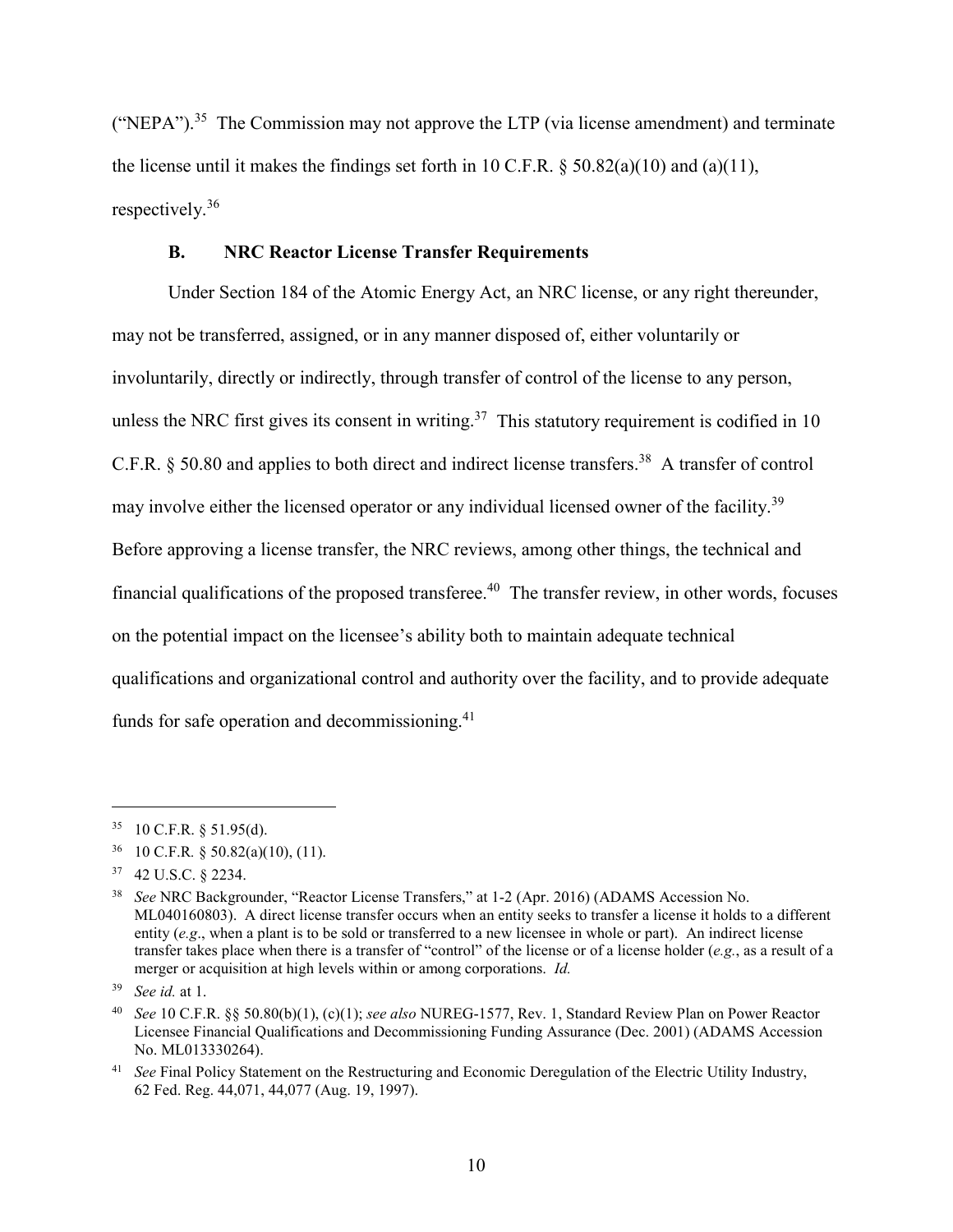Section 189(a) of the Atomic Energy Act requires that the NRC offer an opportunity for hearing on a license transfer.<sup>42</sup> In 1998, the NRC adopted Subpart M of 10 C.F.R. Part 2 authorizing the use of a streamlined license transfer process with informal legislative-type hearings, rather than formal adjudicatory hearings.<sup>43</sup> These rules cover any direct or indirect license transfer for which NRC approval is required, including those transfers that require license amendments and those that do not.<sup>44</sup> Section 2.1315 codifies the Commission's generic determination that any conforming amendment to an operating license that only reflects the license transfer action involves a "no significant hazards consideration."<sup>45</sup> That same regulation expressly provides that "[a]ny challenge to the administrative license amendment is limited to the question of whether the license amendment accurately reflects the approved transfer."<sup>46</sup>

As part of the same rulemaking to streamline license transfer proceedings, the Commission also promulgated 10 C.F.R. § 51.22(c)(21). That regulation categorically excludes from environmental review "approvals of direct and indirect transfers of any license issued by the NRC and any associated amendments of license required to reflect the approval of a direct or indirect transfer of an NRC license," and the regulation reflects the NRC's finding that this category of action does not individually or cumulatively have a significant effect on the human environment.<sup>47</sup>

<sup>&</sup>lt;sup>42</sup> 42 U.S.C. § 2239(a)(1)(A) ("[I]n any proceeding under this Act, for . . . application to transfer control, . . . the Commission shall grant a hearing upon the request of any person whose interest may be affected by the proceeding, and shall admit any such person as a party to such proceeding.").

<sup>43</sup> *See* Streamlined Hearing Process for NRC Approval of License Transfers; Final Rule, 63 Fed. Reg. 66,721, 66,722 (Dec. 3, 1998) ("Subpart M Rule"); *see also* Changes to Adjudicatory Process; Final Rule, 69 Fed. Reg. 2182, 2214 (Jan. 14, 2004) (retaining streamlined process for license transfers without substantive changes).

<sup>44</sup> *See* Subpart M Rule, 63 Fed. Reg. at 66,727.

<sup>45 10</sup> C.F.R.  $\S$  2.1315(a).

 $^{46}$  10 C.F.R. § 2.1315(b).

<sup>47</sup> *See* Subpart M Rule, 63 Fed. Reg. at 66,728.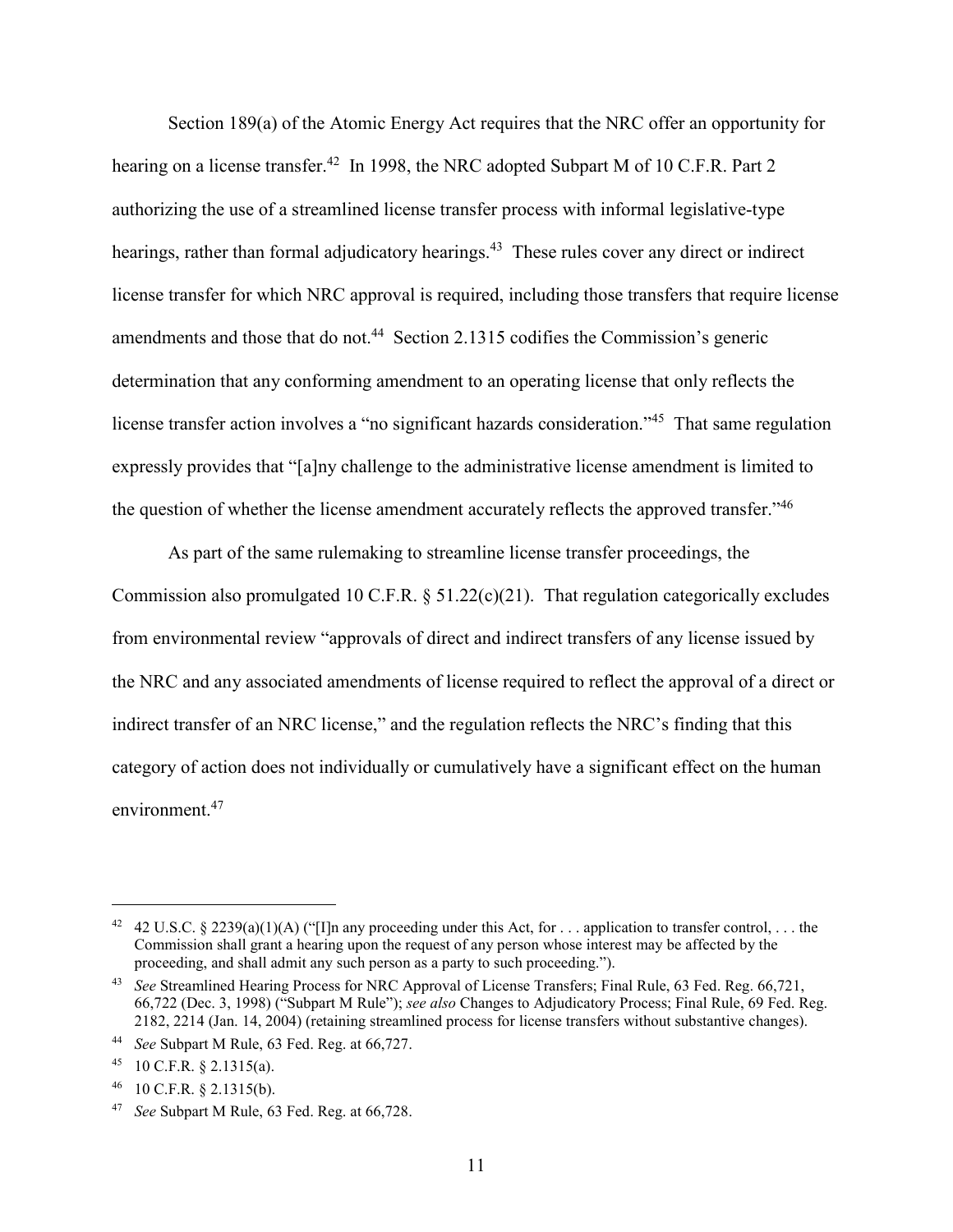### **IV. CONTENTION ADMISSIBILITY STANDARDS**

All contentions must meet the admissibility standards set forth in 10 C.F.R.  $\S 2.309(f)(1)$ .

Specifically, contentions must:

(i) Provide a specific statement of the issue of law or fact to be raised or controverted;

(ii) Provide a brief explanation of the basis for the contention;

(iii) Demonstrate that the issue raised in the contention is within the scope of the proceeding;

(iv) Demonstrate that the issue raised in the contention is material to the findings the NRC must make to support the action that is involved in the proceeding;

(v) Provide a concise statement of the alleged facts or expert opinions which support the requestor's/petitioner's position on the issue and on which the petitioner intends to rely at hearing, together with references to the specific sources and documents on which the requestor/petitioner intends to rely to support its position on the issue;

(vi) In a proceeding other than one under 10 CFR 52.103, provide sufficient information to show that a genuine dispute exists with the applicant/licensee on a material issue of law or fact. This information must include references to specific portions of the application (including the applicant's environmental report and safety report) that the petitioner disputes and the supporting reasons for each dispute, or, if the petitioner believes that the application fails to contain information on a relevant matter as required by law, the identification of each failure and the supporting reasons for the petitioner's belief.

10 C.F.R. §§ 2.309(f)(1)(i)-(vi). These standards are enforced rigorously. "If any one . . . is not

met, a contention must be rejected."48

A Presiding Officer may not overlook a deficiency in a contention or assume the

existence of missing information.<sup>49</sup> Under these standards, a petitioner "is obligated to provide

 <sup>48</sup> *Arizona Public Service Co.* (Palo Verde Nuclear Generating Station, Units 1, 2, and 3), CLI-91-12, 34 N.R.C. 149, 155 (1991) (citation omitted); *USEC, Inc.* (American Centrifuge Plant), CLI-06-9, 63 N.R.C. 433, 437 (2006) ("These requirements are deliberately strict, and we will reject any contention that does not satisfy the requirements." (footnotes omitted)).

<sup>49</sup> *See, e.g*., *Palo Verde,* CLI-91-12, 34 N.R.C. at 155; *AmerGen Energy Co., LLC* (Oyster Creek Nuclear Generating Station), CLI-09-7, 69 N.R.C. 235, 260 (2009) (noting that the contention admissibility rules "require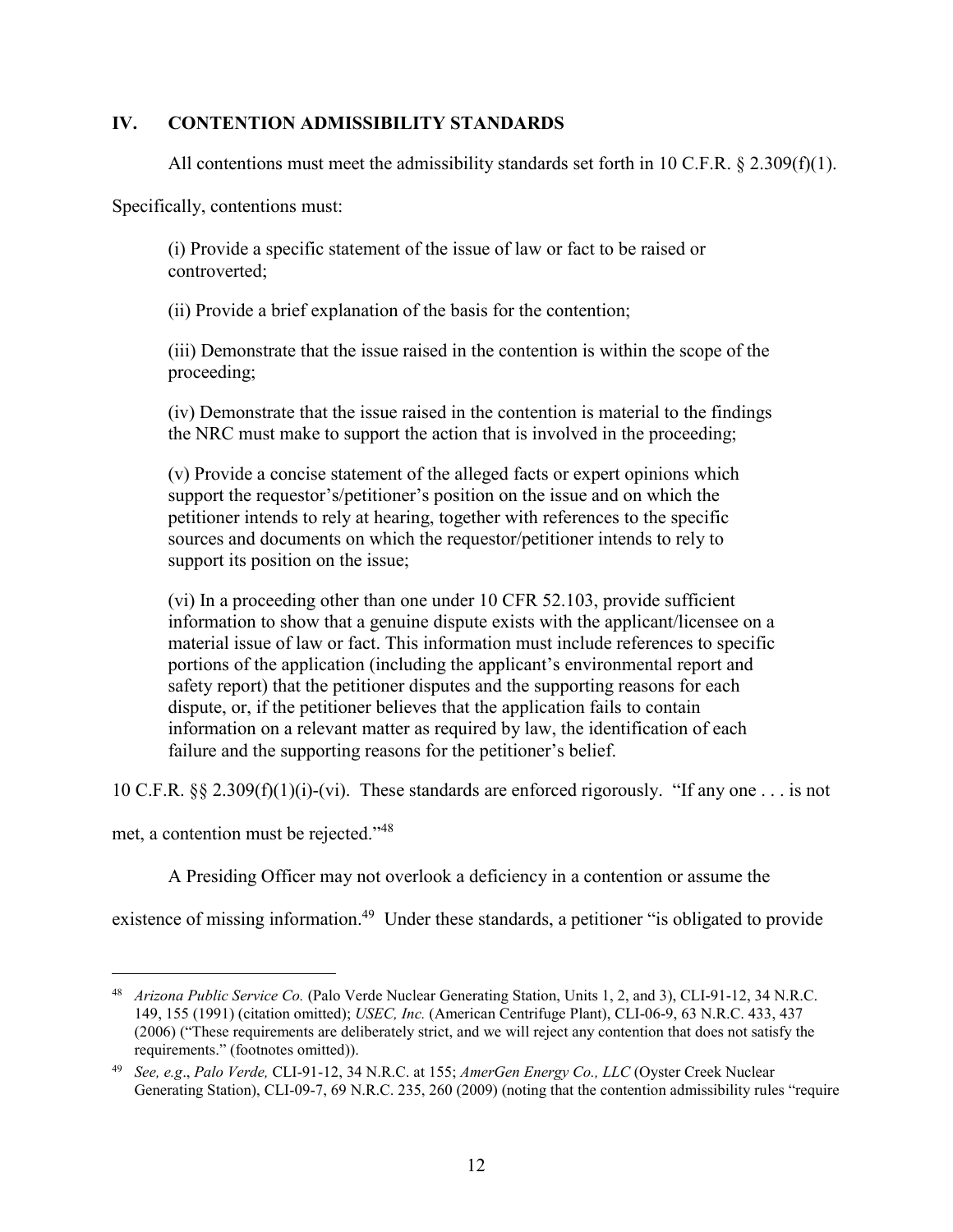the [technical] analyses and expert opinion showing why its bases support its contention."50 Where a petitioner has failed to do so, the Presiding Officer "may not make factual inferences on [the] petitioner's behalf."<sup>51</sup>

Further, admissible contentions "must explain, with specificity, particular safety or legal reasons requiring rejection of the contested [application]."52 In particular, this explanation must demonstrate that the contention is "material" to the NRC's findings and that a genuine dispute on a material issue of law or fact exists.  $10 \text{ C.F.R.}$  §  $2.309(f)(1)(iv)$ , (vi). The Commission has defined a "material" issue as meaning one where "resolution of the dispute *would make a difference in the outcome* of the licensing proceeding."<sup>53</sup>

As the Commission has observed, this threshold requirement is consistent with judicial decisions, such as *Connecticut Bankers Ass'n v. Bd. of Governors*, 627 F.2d 245 (D.C. Cir. 1980), which held that:

[A] protestant does not become entitled to an evidentiary hearing merely on request, or on a bald or conclusory allegation that . . . a dispute exists. The protestant must make a minimal showing that material facts are in dispute, thereby demonstrating that "an 'inquiry in depth' is appropriate."<sup>54</sup>

 $\overline{a}$ 

the petitioner (*not the board*) to supply all of the required elements for a valid intervention petition" (emphasis added) (footnote omitted)).

<sup>50</sup> *Georgia Inst. of Tech.* (Georgia Tech Research Reactor, Atlanta, Georgia), LBP-95-6, 41 N.R.C. 281, 305, *vacated in part and remanded on other grounds*, CLI-95-10, 42 N.R.C. 1, *aff'd in part*, CLI-95-12, 42 N.R.C. 111 (1995).

<sup>51</sup> *Id*. (citing *Palo Verde*, CLI-91-12, 34 N.R.C. 149). *See also Private Fuel Storage*, *L.L.C.* (Independent Spent Fuel Storage Installation), LBP-98-7, 47 N.R.C. 142, 180 (1998) (explaining that a "bald assertion that a matter ought to be considered or that a factual dispute exists . . . is not sufficient;" rather, "a petitioner must provide documents or other factual information or expert opinion" "to show why the proffered bases support [a] contention" (citations omitted)).

<sup>52</sup> *Dominion Nuclear Connecticut, Inc.* (Millstone Nuclear Power Station, Units 2 and 3), CLI-01-24, 54 N.R.C. 349, 359-60 (2001).

<sup>&</sup>lt;sup>53</sup> Rules of Practice for Domestic Licensing Proceedings – Procedural Changes in the Hearing Process, Final Rule, 54 Fed. Reg. 33,168, 33,172 (Aug. 11, 1989) (emphasis added).

<sup>54</sup> *Id.* at 33,171 (quoting *Conn. Bankers Ass'n*, 627 F.2d at 251). *See also Baltimore Gas & Elec. Co.* (Calvert Cliffs Nuclear Power Plant, Units 1 and 2), CLI-98-14, 48 N.R.C. 39, 41, *motion to vacate denied*, CLI-98-15,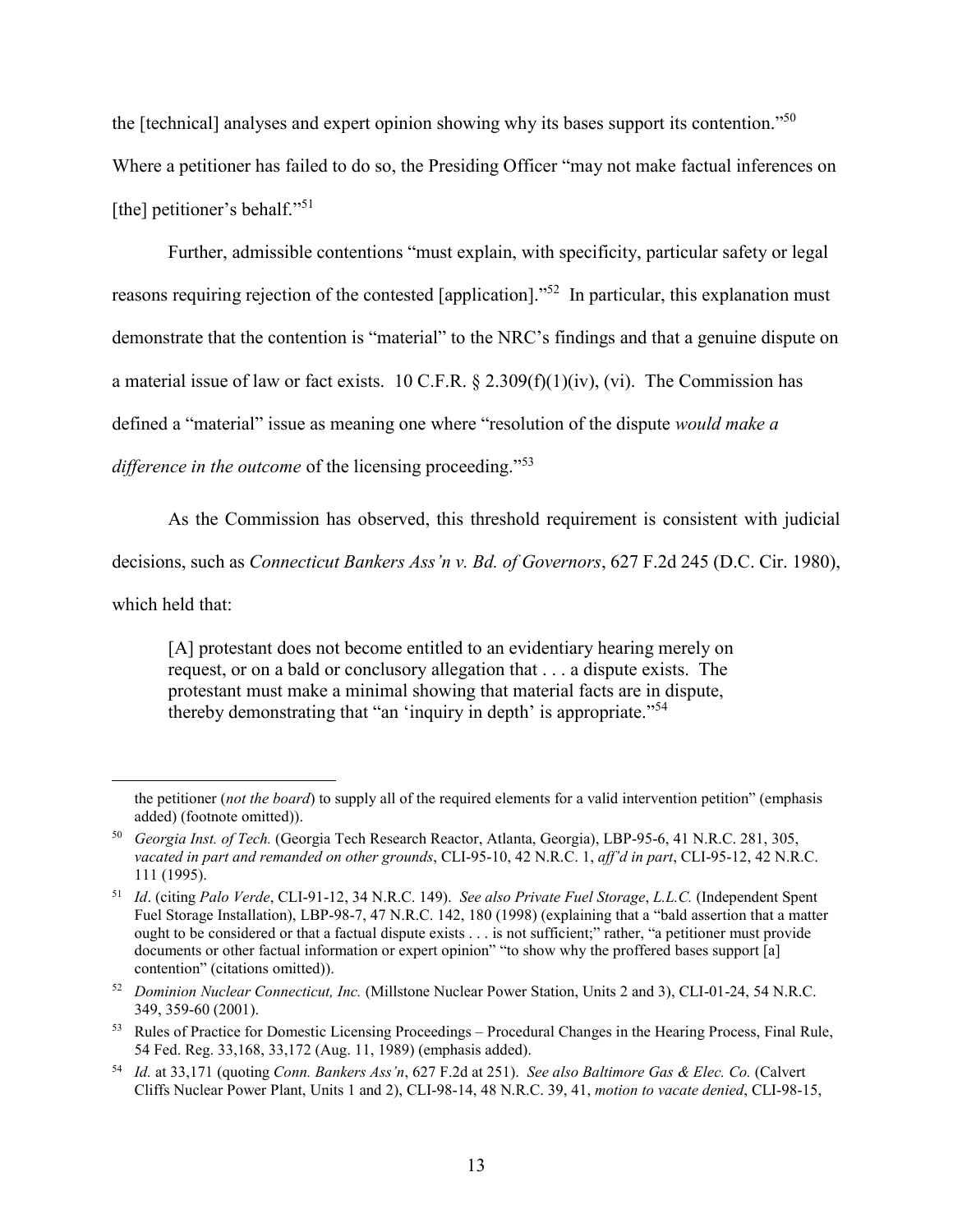A contention, therefore, is not to be admitted "where an intervenor has no facts to support its position and where the intervenor contemplates using discovery or cross-examination as a fishing expedition which might produce relevant supporting facts."55 As the Commission has emphasized, the NRC rules bar contentions where petitioners have what amounts only to generalized suspicions, hoping to substantiate them later, or simply a desire for more time and more information in order to identify a genuine material dispute for litigation.<sup>56</sup>

Rather, NRC's pleading standards require a petitioner to read the pertinent portions of the license application, state the applicant's position and the petitioner's opposing view, and explain why it has a disagreement with the applicant.<sup>57</sup> If the petitioner does not believe these materials address a relevant issue, the petitioner is "to explain why the application is deficient."<sup>58</sup> A contention that does not directly controvert a position taken by the applicant in the license application is subject to dismissal.<sup>59</sup> Furthermore, "an allegation that some aspect of a license application is 'inadequate' or 'unacceptable' does not give rise to a genuine dispute unless it is

-

<sup>48</sup> N.R.C. 45, 56 (1998) ("It is the responsibility of the Petitioner to provide the necessary information to satisfy the basis requirement for the admission of its contentions.").

<sup>55</sup> 54 Fed. Reg. at 33,171. *See also Duke Power Co.* (Catawba Nuclear Station, Units 1 and 2), ALAB-687, 16 N.R.C. 460, 468 (1982), *vacated in part on other grounds*, CLI-83-19, 17 N.R.C. 1041 (1983) ("[A]n intervention petitioner has an ironclad obligation to examine the publicly available documentary material pertaining to the facility in question with sufficient care to enable [the petitioner] to uncover any information that could serve as the foundation for a specific contention. Stated otherwise, neither Section 189a of the [Atomic Energy] Act nor Section 2.714 [now 2.309] of the Rules of Practice permits the filing of a vague, unparticularized contention, followed by an endeavor to flesh it out through discovery against the applicant or staff.").

<sup>56</sup> *Duke Energy Corp.* (McGuire Nuclear Station, Units 1 and 2; Catawba Nuclear Station, Units 1 and 2), CLI-03- 17, 58 N.R.C. 419, 424 (2003).

<sup>57</sup> 54 Fed. Reg. at 33,170-71; *Millstone*, CLI-01-24, 54 N.R.C. at 358.

<sup>58</sup> 54 Fed. Reg. at 33,170. *See also Palo Verde*, CLI-91-12, 34 N.R.C. at 156.

<sup>59</sup> *See Texas Util. Elec. Co*. (Comanche Peak Steam Electric Station, Unit 2), LBP-92-37, 36 N.R.C. 370, 384 (1992), *vacated as moot and appeal dismissed*, CLI-93-10, 37 N.R.C. 192, *stay denied*, CLI-93-11, 37 N.R.C. 251 (1993).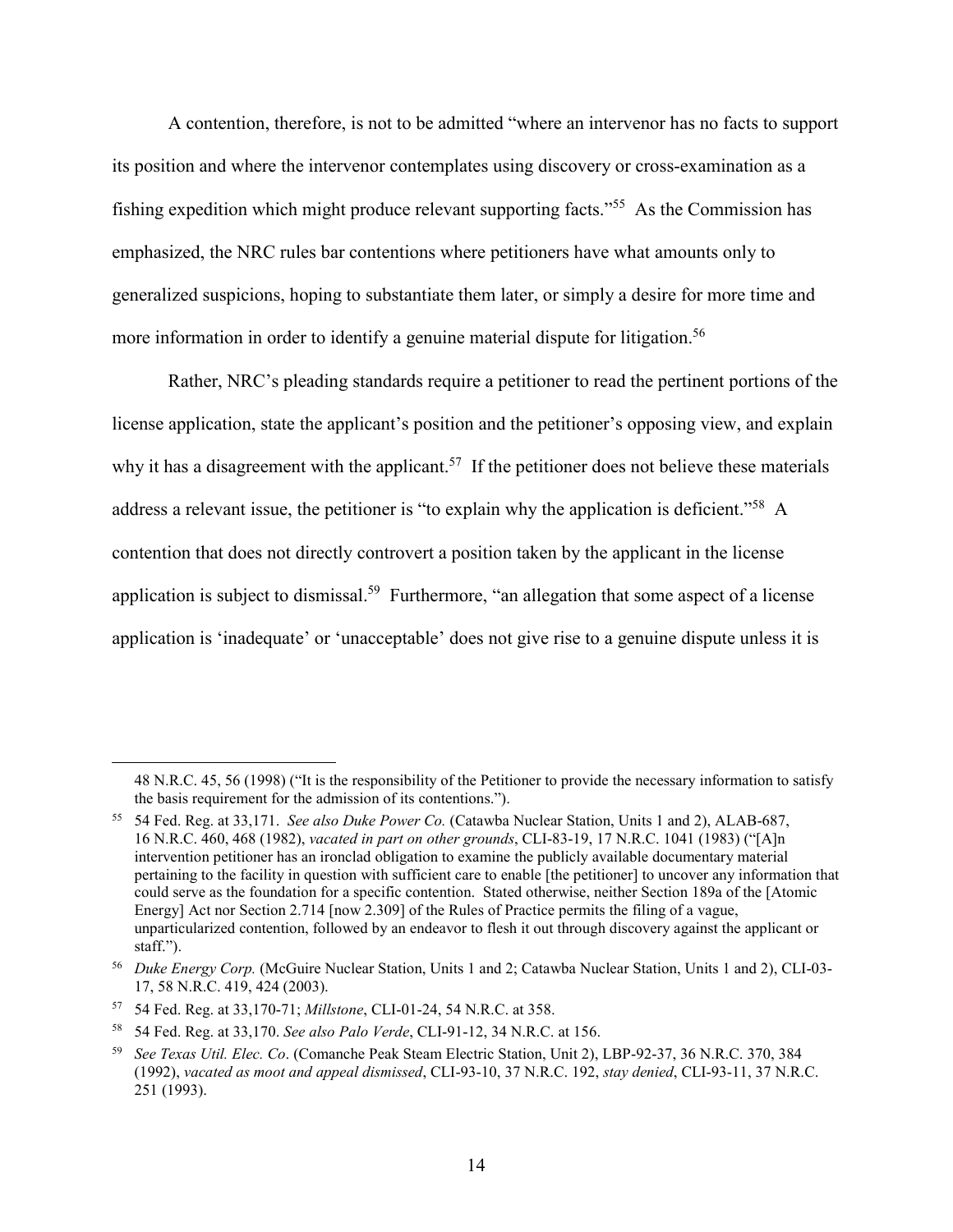supported by facts and a reasoned statement of why the application is unacceptable in some material respect."60

### **V. THE COMMONWEALTH HAS FAILED TO PUT FORTH AN ADMISSIBLE CONTENTION**

#### **A. The Commonwealth's Contention 1 Is Inadmissible**

The Commonwealth's first contention, which challenges (a) the generic finding of no significant hazards consideration and (b) the sufficiency of the financial assurance in the Application (Pet. at 6), is inadmissible for multiple reasons. The challenge to the generic finding of no significant hazards consideration is barred as an impermissible challenge to the NRC rules. The challenges to the sufficiency of financial assurance are inadmissible because they lack an adequate basis, do not demonstrate material issues, and are not supported by sufficient information to demonstrate a genuine material dispute. Further, the Commonwealth's challenges to the PSDAR in Contention 1 represent impermissible challenges to the NRC rules and are beyond the scope of this proceeding.

### **1. The Commonwealth's Challenges to the Generic Finding of No Significant Hazards Consideration Are Barred**

Contention 1 impermissibly challenges the NRC's generic finding of no significant hazards consideration. The Commonwealth asserts that "the LTA, Exemption Request, and the Revised PSDAR involve a potential significant safety hazard and environmental hazard because the Applicants have failed to present sufficient evidence to demonstrate that there will exist a reasonable assurance of adequate protection for public health and safety. . . ." Pet. at 6. The Commonwealth argues that the Commission may not allow the Application and exemption

 <sup>60</sup> *Entergy Nuclear Generation Co.* (Pilgrim Nuclear Power Station), LBP-06-23, 64 N.R.C. 257, 358 (2005) (citing *Florida Power & Light Co*. (Turkey Point Nuclear Generating Plant, Units 3 and 4), LBP-90-16, 31 N.R.C. 509, 521 & n.12 (1990)).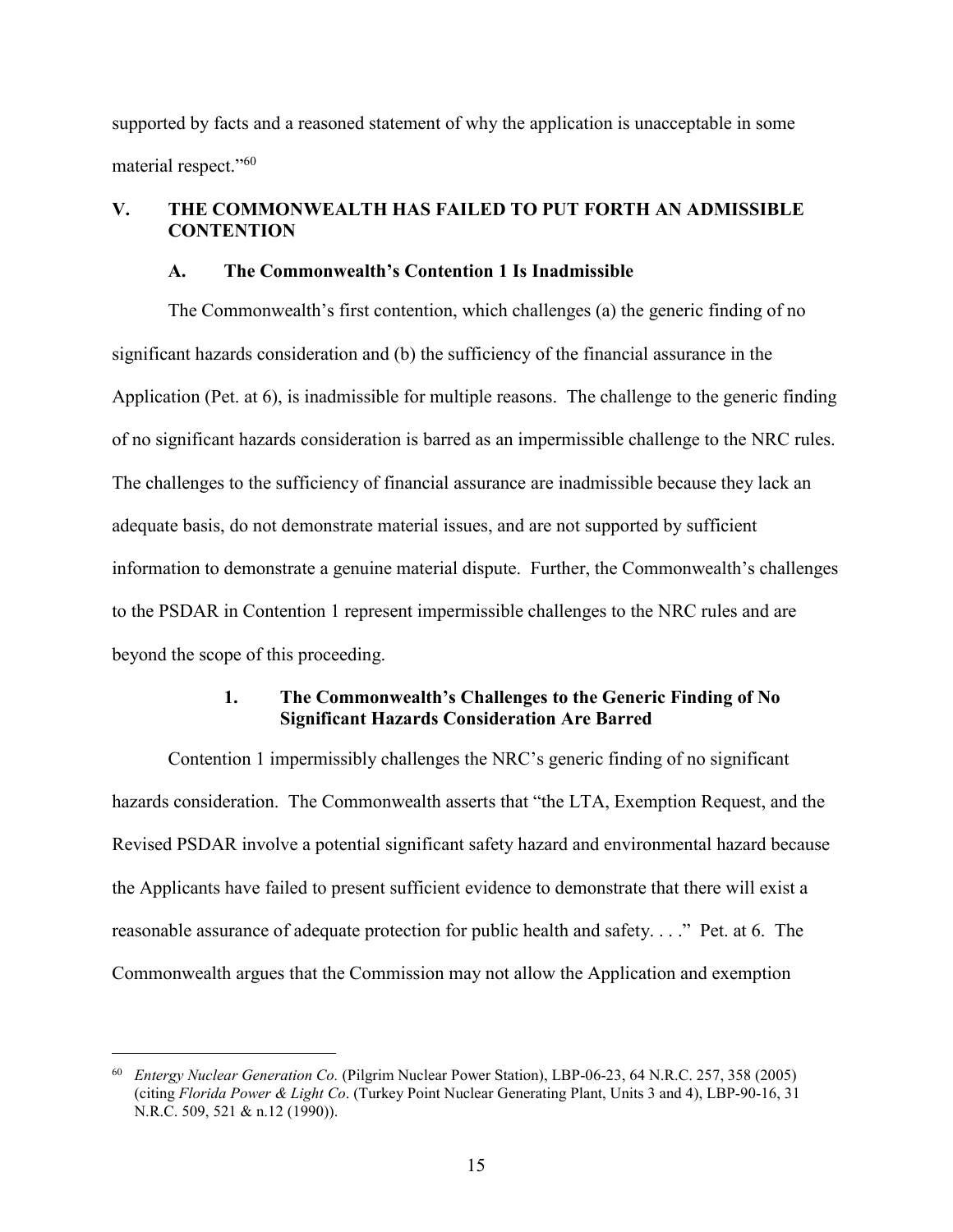request before it holds a hearing on the issues raised in the Petition. *Id.* at 5. These claims attack the NRC's generic finding in 10 C.F.R. § 2.1315(a), which provides:

Unless otherwise determined by the Commission with regard to a specific application, the Commission has determined that any amendment to the license of a utilization facility or the license of an Independent Spent Fuel Storage Installation which does no more than conform the license to reflect the transfer action, involves respectively, "no significant hazards consideration," or "no genuine issue as to whether the health and safety of the public will be significantly affected."

This finding is included in the Notice.<sup>61</sup> The Commonwealth's challenge to the finding in 10 C.F.R. § 2.315(a) is barred by 10 C.F.R. § 2.335, which provides that except pursuant to a petition for waiver meeting specified standards, "no rule or regulation of the Commission, or any provision thereof, concerning the licensing of production and utilization facilities, source material, special nuclear material, or byproduct material, is subject to attack by way of discovery, proof, argument, or other means in any adjudicatory proceeding subject to this part." The Commonwealth has not submitted any petition for waiver or addressed the standards for a waiver request. The Commonwealth's challenge is also barred by 10 C.F.R. § 50.58(b)(6), which prohibits hearing requests from challenging a determination that an amendment involves no significant hazards consideration. Therefore, the Commonwealth's challenge to the no significant hazards determination is inadmissible.

 <sup>61</sup> Notice, 84 Fed. Reg. at 817.

As provided in 10 CFR 2.1315, unless otherwise determined by the Commission with regard to a specific application, the Commission has determined that any amendment to the license of a utilization facility or to the license of an ISFSI, which does no more than conform the license to reflect the transfer action involves no significant hazards consideration. No contrary determination has been made with respect to this specific license amendment application. In light of the generic determination reflected in 10 CFR 2.1315, no public comments with respect to significant hazards considerations are being solicited, notwithstanding the general comment procedures contained in 10 CFR 50.91.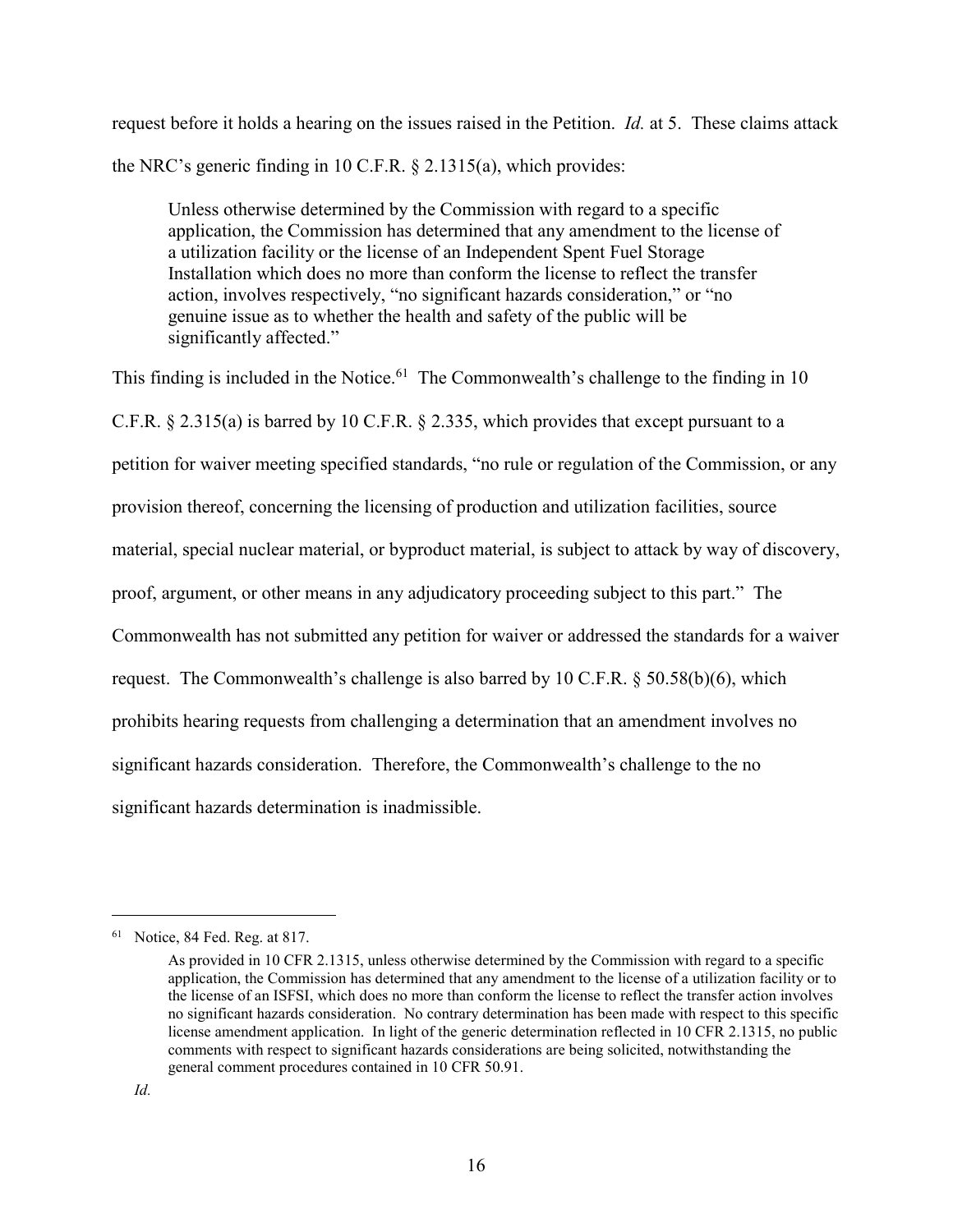The Commonwealth asserts that the Application substantively amends the Pilgrim license by deleting a license condition that was imposed when Entergy acquired Pilgrim from Boston Edison Company, requiring ENGC to have access to a \$50 million contingency fund. Pet. at  $5^{62}$ To the extent that the Commonwealth may be suggesting that the generic finding of no significant hazards consideration in 10 C.F.R. § 2.1315(a) is therefore inapplicable, such argument is groundless. The requested amendment deleting this license condition is administrative in nature, because the proposed amendment to the license condition in question (part of Condition 3.J) merely conforms the license to reflect the proposed transfer, where Holtec Pilgrim and HDI are basing their financial qualifications on the adequacy of the NDT and are not relying on any parent support agreement or any other form of supplemental financial assurance to support their financial qualifications. In short, the amendment deletes a license condition that relates to a support agreement provided by  $Entropy^{63}$  (which is extinguishing its interests in and responsibility for Pilgrim), and that is not part of the financial assurances that Holtec Pilgrim and HDI propose.

### **2. The Commonwealth's Challenges to the PSDAR Are Impermissible Challenges to the NRC Rules and Are Outside the Scope of the Proceeding**

The Commonwealth's Petition makes various claims concerning the adequacy of the Revised PSDAR that are outside the scope of the proceeding and impermissible challenges to the

 $62$  The license condition is related to and confirms a support agreement that was provided when Entergy purchased Pilgrim from Boston Edison in 1999. As reflected in the NRC's safety evaluation approving the transfer of the Boston Edison's licenses to Entergy, Entergy International entered into an Inter-Company Credit Agreement with Entergy Nuclear, which obligates Entergy International to advance funds to ENGC in an aggregate amount not to exceed \$50 million for the purpose of providing financial assurance of sufficient funds for operation and maintenance of Pilgrim. Safety Evaluation by the Office of Nuclear Reactor Regulation, Proposed Transfer of Operating License and Materials License for Pilgrim Nuclear Power Station to Energy Nuclear Generation Company (Apr. 29, 1999) at 4 ,9 (ADAMS Accession No. ML011910099). Obviously, given the proposed sale of Entergy's interests in Pilgrim, and transfer of control of the Pilgrim licenses to Holtec, Entergy International would no longer provide this support.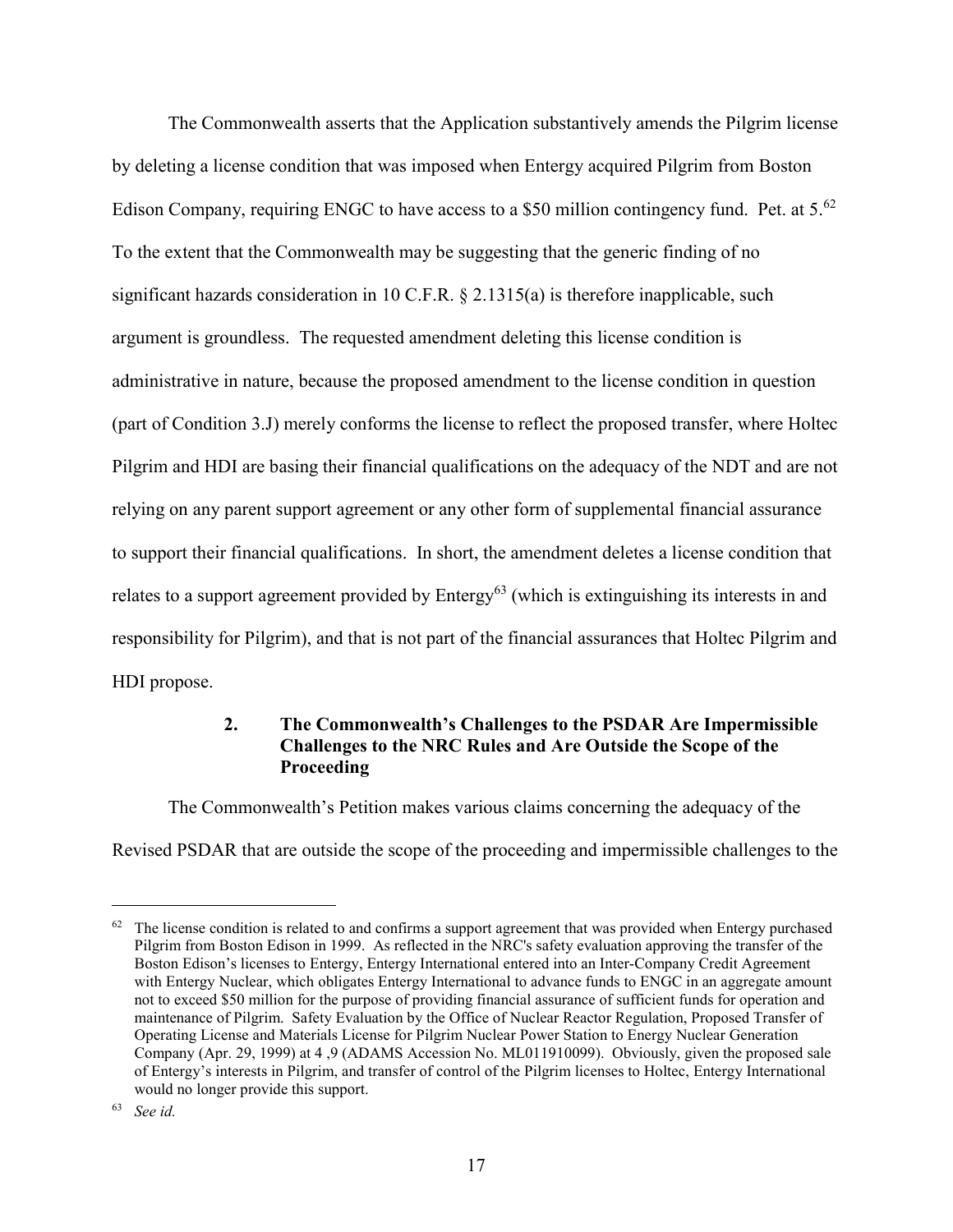NRC rules. These include claims that the Revised PSDAR involves a potential significant safety hazard and environmental hazard (Pet. at 6), does not comply with 10 C.F.R. § 50.82(a)(8)(i)(B) and (C) (*id.* at 7), and does not comply with 10 C.F.R. § 50.75(h)(1)(iv) (*id.* at 7); and that "approving the LTA request effectively approves the Revised PSDAR and its financial and environmental analysis" (*id.* at 8).

The Commonwealth misunderstands the purpose of a PSDAR, which is "to provide a general overview for the public and the NRC of the licensee's proposed decommissioning activities until [two] years before termination of the license."64 As the Commission explained in CLI-16-17, NRC regulations provide an opportunity for public comment when a licensee submits its PSDAR.<sup>65</sup> However, because "the PSDAR does not amend the license" or otherwise require formal NRC Staff approval, "[NRC] regulations do not provide a hearing opportunity on it."66 Thus, to the extent that the Commonwealth seeks to contest the contents of the Revised PSDAR in this license transfer proceeding, it inappropriately challenges NRC regulations and raises issues outside the scope of the proceeding.<sup>67</sup> Any concerns related to the Revised PSDAR should be presented via the applicable NRC processes, including the PSDAR-specific public comment process and the rulemaking process.

 <sup>64</sup> 1996 Decommissioning Rule, 61 Fed. Reg. at 39,281.

<sup>65</sup> *See Entergy Nuclear Vermont Yankee, LLC* (Vermont Yankee Nuclear Power Station), CLI-16-17, 84 N.R.C. 99, 104, 124 (2016).

<sup>66</sup> *Id.* at 116 n.68, 124 (citing 10 C.F.R. § 50.82(a)(4)(ii); *see* 42 U.S.C. § 2239). In the 1996 rulemaking that expanded opportunities for public participation in the decommissioning process, the Commission explicitly rejected the idea of a hearing and intervention opportunity at the PSDAR review stage because "initial decommissioning activities (dismantlement) are not significantly different from routine operational activities . . . [and] do not present significant safety issues for which an NRC decision would be warranted." 1996 Decommissioning Rule, 61 Fed. Reg. at 39,284. It explained that "[a] more formal public participation process is appropriate at the termination stage of decommissioning." *Id.* At the license termination stage, the licensee must submit a license amendment request in order to terminate its license. *Id.* That request provides an opportunity for a hearing on the license termination plan. *Id.* at 39,284, 39,286.

<sup>67</sup> *See* 10 C.F.R. §§ 2.309(f)(1)(iii), 2.335(a).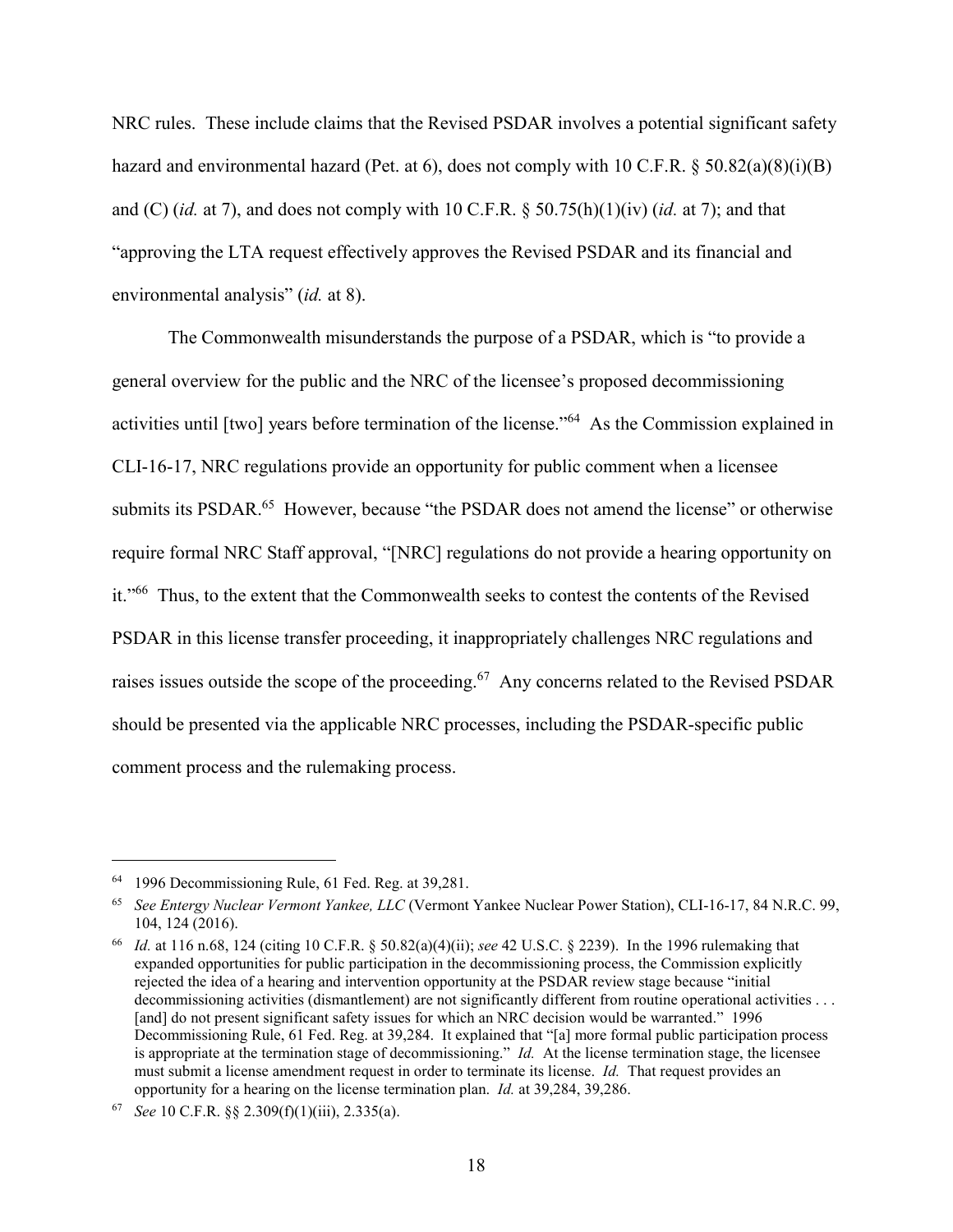This does not mean that the Revised PSDAR is immaterial to the Application. The Revised PSDAR includes the DCE upon which the cash flow analysis in the Application and exemption request are based, along with the description of the decommissioning activities and schedule that HDI will undertake. The demonstration of financial qualifications and the exemption request presented in the Application are subject to scrutiny in this proceeding, informed by the Revised PSDAR. But nothing in the Application requests or requires the NRC to "approve" the Revised PSDAR or broadens the scope of the issues in this proceeding. The activities in the Revised PSDAR are activities that the NRC rules already allow. HDI and Holtec Pilgrim must demonstrate their financial qualifications to perform these permissible activities, but whether the Revised PSDAR involves a safety hazard, meets requirements, or demonstrates that decommissioning activities are bounded by prior environmental impact statements are beyond the scope of this proceeding.

### **3. The Commonwealth's Claims Regarding the Adequacy of Financial Assurance Are Baseless, Immaterial, and Fail to Demonstrate a Genuine Dispute with the Application**

The Commonwealth makes numerous claims regarding the adequacy of the financial assurance in the Application, but those claims lack an adequate basis as required by 10 C.F.R. § 2.309(f)(1)(ii), do not demonstrate material issues as required by 10 C.F.R. § 2.309(f)(1)(iv), and are not supported by sufficient information to demonstrate a genuine material dispute with the Application as required by 10 C.F.R.  $\S$  2.309(f)(1)(vi). In particular, Contention 1 appears predicated on the Commonwealth's incorrect view that the level of financial assurance must address the possibility of a myriad of unforeseen conditions and expenses (*see* Pet. at 7, 13-15), amounting to a guarantee that the estimated costs of decommissioning and spent fuel management will not be exceeded (*see* Pet. at 17). The Commission has spoken directly to this issue, and explained that it does not require absolute certainty in licensees' financial projections: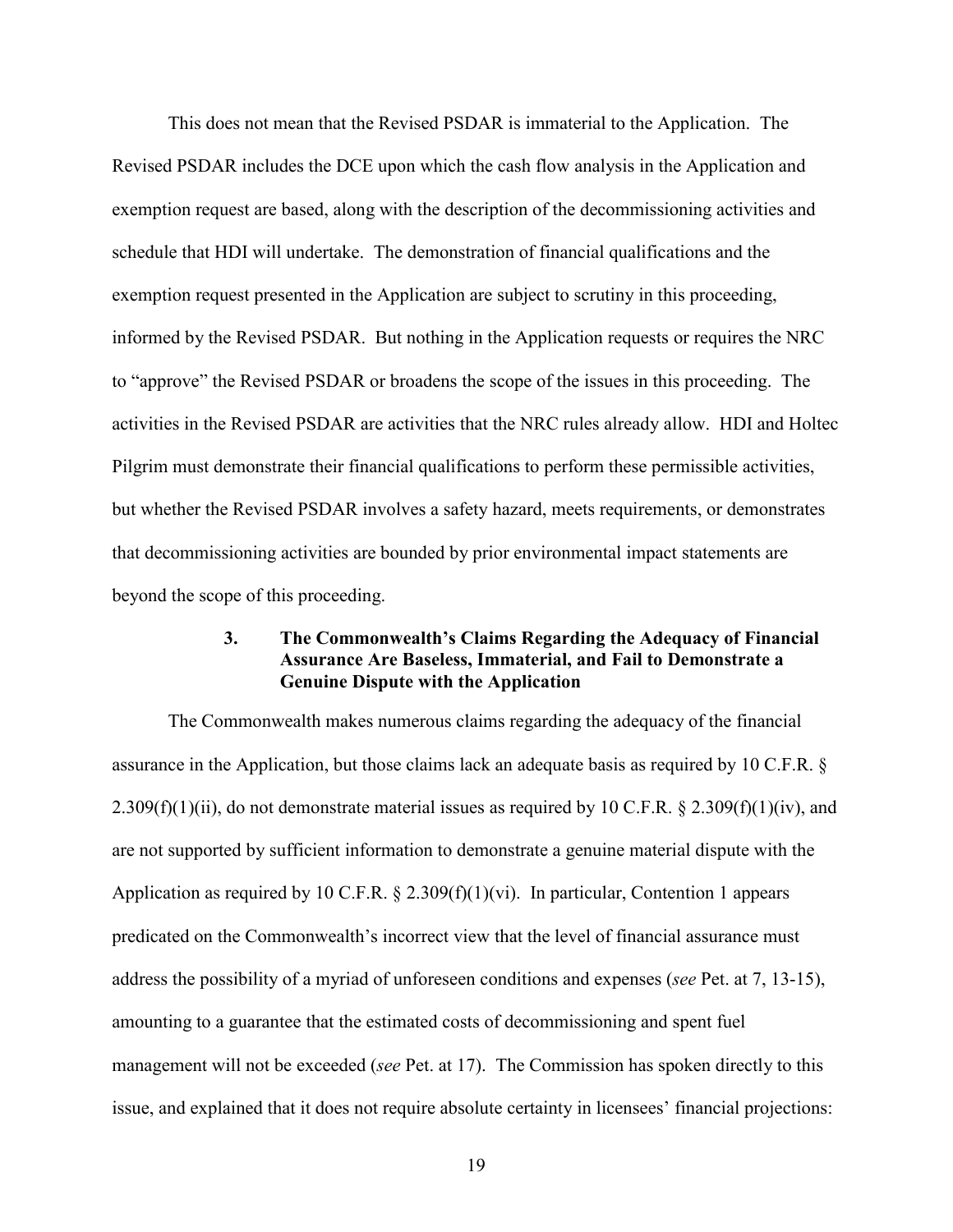[T]he level of assurance the Commission finds it reasonable to require regarding a licensee's ability to meet financial obligations is less than the extremely high assurance the Commission requires regarding the safety of reactor design, construction, and operation. The Commission will accept financial assurances *based on plausible assumptions and forecasts, even though the possibility is not insignificant that things will turn out less favorably than expected*. Thus, the *casting of doubt on some aspects of proposed funding plans is not by itself sufficient to defeat a finding of reasonable assurance*. 68

Rather than requiring absolute financial assurance for every speculative contingency, the Commission has established a comprehensive and rigorous regulatory regime that provides continuous assurance that funding will remain adequate after a plant permanently ceases operation. This regime includes required annual reporting on the adequacy of decommissioning funding assurance, and adjustment if necessary, and restrictions on withdrawals from decommissioning trust funds to ensure the ability to fund a shortfall will not be inhibited.

The Commonwealth fails to address or dispute the adequacy of the NRC processes described in the Application for this annual review and where necessary adjustment of the funding assurance, as well as the further review of funding assurance at the LTP stage, and the reasonable funding assurance that this regulatory regime provides, given the substantial conservatism in cash flow analysis identified in the Application. The Application clearly states:

Pursuant to the annual reporting requirements in 10 CFR  $50.82(a)(8)(v)$  - (vii), HDI will prepare and submit an annual report of the estimated costs to complete decommissioning and manage irradiated fuel, in addition to reporting the status of the PNPS NDT and the funding status for managing irradiated fuel. The DECON DCE adjusted for inflation, in accordance with applicable regulatory requirements, will be used to demonstrate funding assurance. If the remaining funds plus earnings do not cover the estimated cost to complete the decommissioning, the financial assurance status report will include additional financial assurance to cover the estimated cost of completion. If the accumulated funds for irradiated fuel management do not cover the projected cost, a plan to

 <sup>68</sup> *N. Atl. Energy Serv. Corp.* (Seabrook Station, Unit 1), CLI-99-6, 49 N.R.C. 201, 221-22 (1999) (emphasis added).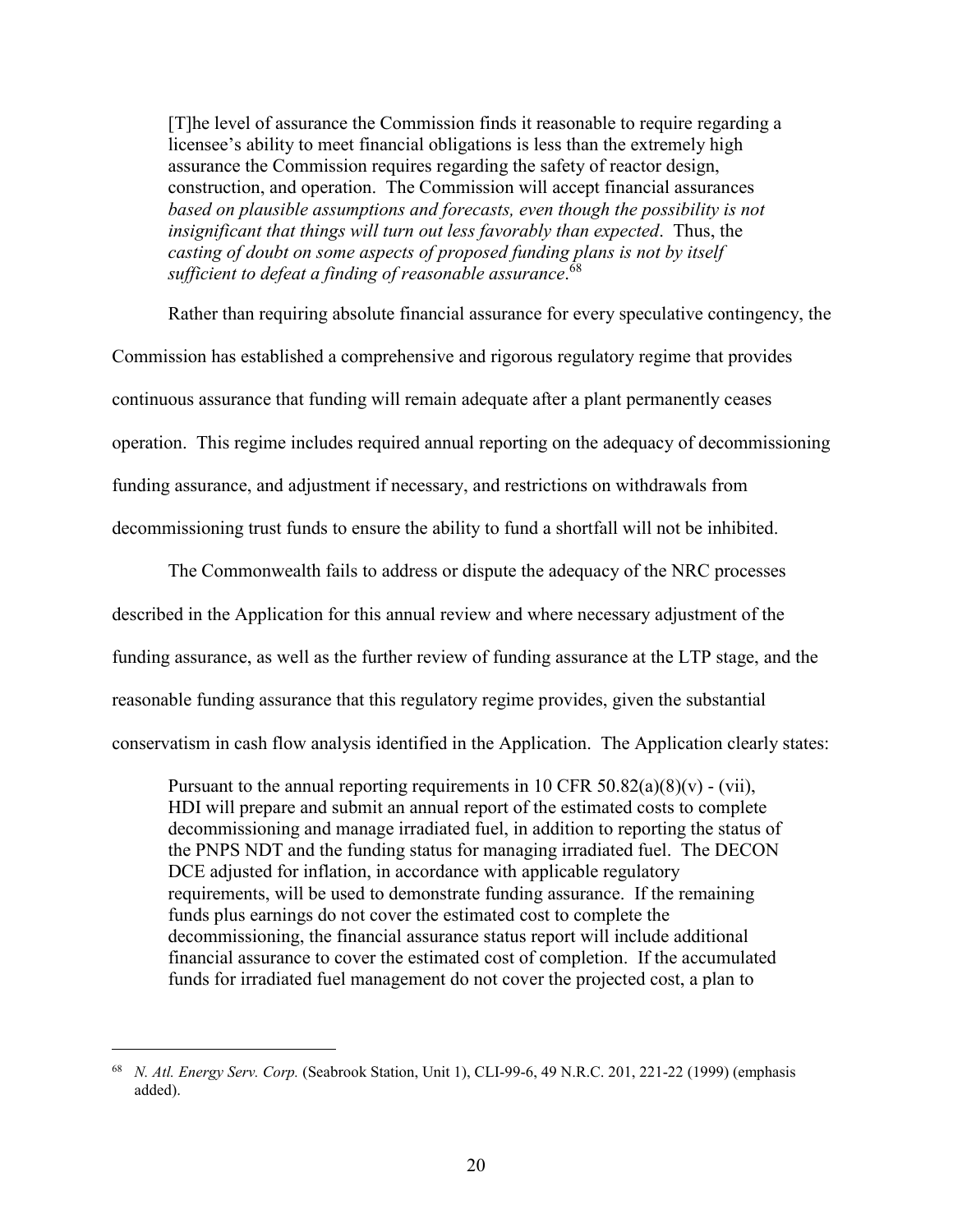obtain additional funds to cover the cost will be included in the funding status report.<sup>69</sup>

In addition, the NRC's rules prohibit withdrawals from the NDT if they would inhibit the ability

to complete funding of any shortfalls needed to ensure the availability of funds to ultimately

release the site and terminate the license.70

As the Commission has held, the strict oversight and reporting requirements in the NRC's

decommissioning funding regulations provide reasonable assurance that funding will remain

adequate, notwithstanding an exemption allowing a decommissioning trust to be used for spent

fuel management and site restoration:

[E]ven after the Staff granted the exemption, the regulations still prohibit [the licensee] from making a withdrawal that would "inhibit its ability to complete funding of any shortfalls in the decommissioning trust," require [the licensee] to submit an annual financial assurance report, and require [the licensee] to provide additional funds if the report reveals insufficient funds to complete decommissioning. Therefore, the applicable regulations provide reasonable assurance that adequate funds will remain to complete decommissioning by requiring [the licensee] and the Staff to monitor the projected cost of decommissioning and available funding and ensure more funding is available as needed. $71$ 

 <sup>69</sup> LTA, Encl. 2 at E-4. The DCE similarly states:

In accordance with 10 CFR  $50.82(a)(8)(v)$ , decommissioning funding assurance will be reviewed and reported to the NRC annually until residual radioactivity has been reduced to a level that permits termination of the licenses. The latest site-specific DCE adjusted for inflation, in accordance with applicable regulatory requirements, will be used to demonstrate funding assurance. In addition, actual radiological and spent fuel management expenses will be included in the annual report in accordance with applicable regulatory requirements. If the funding assurance demonstration shows the NDT is not sufficient, then an alternate funding mechanism allowed by 10 CFR 50.75(e) and the guidance provided in Regulatory Guide 1.159 (Reference 12) will be put in place.

DCE at 44. *See also id.* at 48.

 $70$  10 C.F.R. § 50.82(a)(8)(i)(C).

<sup>71</sup> *Vermont Yankee*, CLI-16-17, 84 N.R.C. at 118.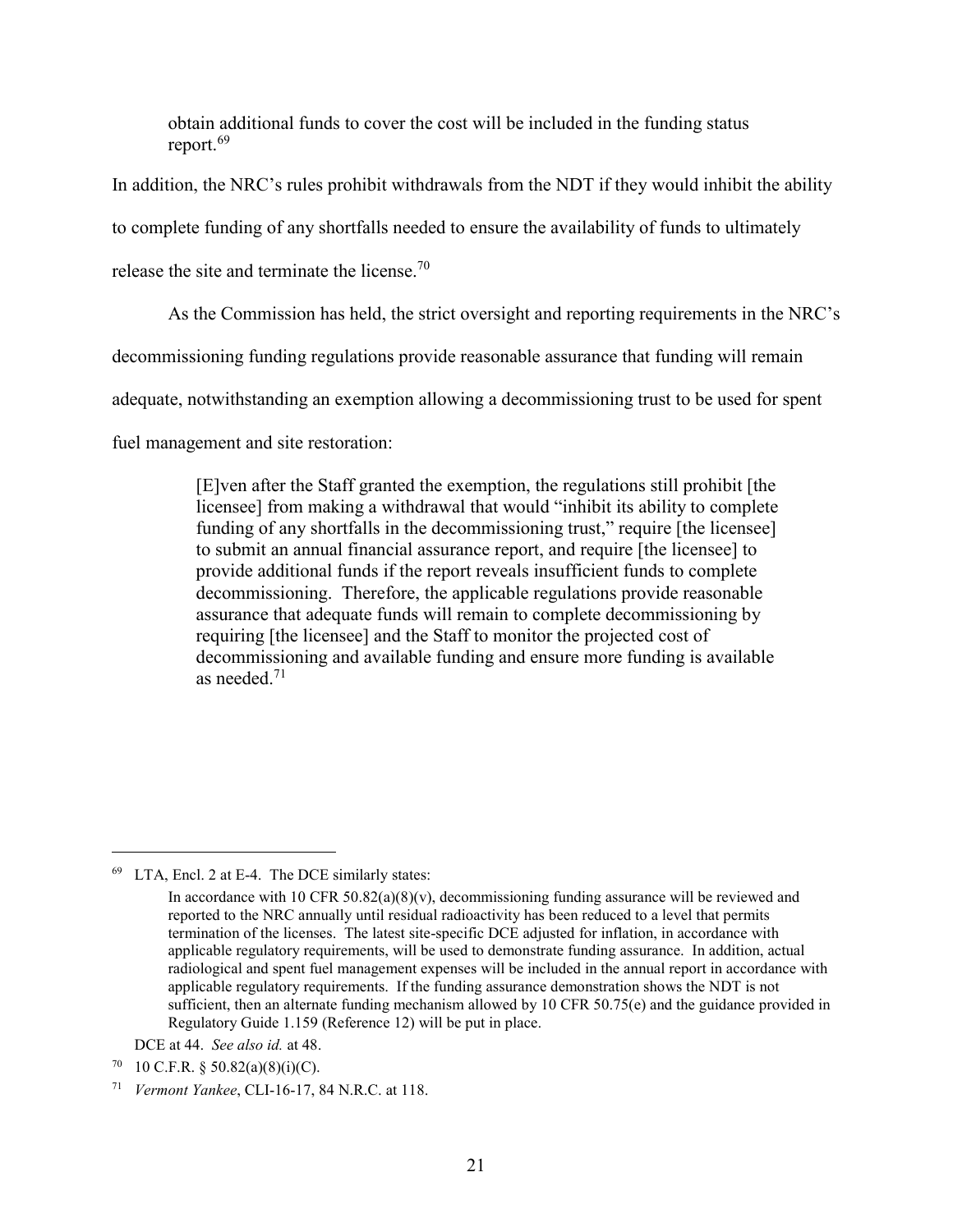The Commission similarly observed that a licensee is required to submit to the Staff annual reports regarding the status of its funding for irradiated fuel management, including a plan to obtain additional funds to cover any expected shortfalls.72

The comprehensive review performed when the LTP is submitted provides further assurance of adequate funding. As the Commission explained in the 1996 Decommissioning Rule,

The site characterization, description of the remaining dismantlement activities and plans for site remediation are necessary for the NRC to be sure that the licensee will have adequate funds to complete decommissioning and that the appropriate actions will be completed by the licensee to ensure that the public health and safety will be protected.<sup>73</sup>

The Commission reviews this information at the LTP stage including "the licensee's plans for assuring that adequate funds will be available for final site release,<sup>774</sup> provides an opportunity both for public comment and for hearings, and approves the LTP only upon a determination that the remainder of decommissioning activities will be performed in accordance with the NRC rules, will not be inimical to the public health and safety, and will not have a significant effect on the quality of the environment.<sup>75</sup> For Pilgrim, the LTP will be submitted at least two years before the expected date for partial site release,<sup>76</sup> with partial site release expected to be completed by 2026.<sup>77</sup>

The Commonwealth also fails to provide any genuine basis to dispute information in the Application showing that HDI and Holtec Pilgrim have substantial means to provide additional

 <sup>72</sup> *Id.* at 105 n.13 (citing 10 C.F.R. § 50.82(a)(8)(vi)).

<sup>73</sup> 1996 Decommissioning Rule, 61 Fed. Reg. at 39,289.

<sup>74</sup> *Id.*

<sup>75 10</sup> C.F.R. § 50.82(a)(10).

<sup>76</sup> Revised PSDAR at 5, 14, 35.

<sup>77</sup> *Id.* at 35.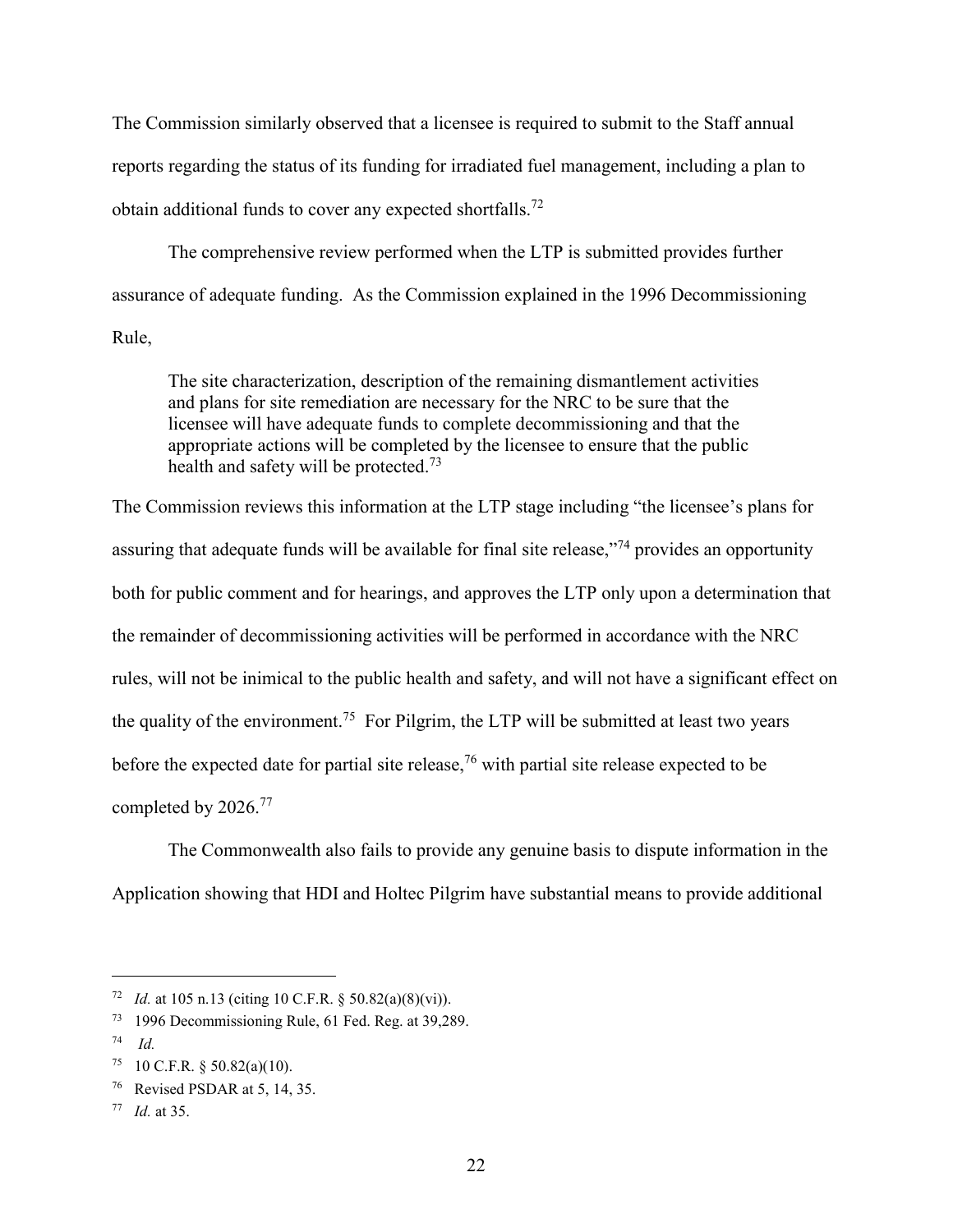financial assurance. In this regard, the Commonwealth does not meaningfully address or provide any basis to dispute the significant conservatism in the financial (cash flow) analyses demonstrating the ability of Holtec Pilgrim and HDI to fund decommissioning, spent fuel management and site restoration costs. As the Application states, "the annualized cash flows are conservative in that they do not take credit for any proceeds Holtec Pilgrim expects to recover from DOE through litigation or settlement of its claims for the spent fuel management costs it will incur as a result of the DOE's breach of its obligations to dispose of Pilgrim's spent nuclear fuel."78 Indeed, the cash flow analysis in the Application shows that there is over \$500 million that HDI estimates it will incur for spent fuel management,<sup>79</sup> recovery of which Holtec Pilgrim can seek from DOE. As the NRC Staff recently observed in approving the license transfer application for Vermont Yankee,

[T]he NRC staff finds that the assumption of DOE reimbursement is a reasonable source of additional funding. In recent years DOE reimbursements have become more consistent and predictable despite the longevity of the litigation process and complexity of DOE standard settlement agreements.<sup>80</sup>

Thus, the additional funds that Holtec Pilgrim will receive through recovery of spent fuel management costs provide hundreds of millions of dollars of additional cash flow that could be used to provide additional assurance if necessary. The Commonwealth does not dispute this

 <sup>78</sup> LTA, Encl. 1 at 18.

<sup>79</sup> *See* LTA, Encl. 1, Att. D (5th and 6th unnumbered pages) (Pilgrim Nuclear Power Station Decommissioning Cash Flow Analysis).

Safety Evaluation by the Office of Nuclear Reactor Regulation and Officer of Nuclear Material Safety and Safeguards Related to Request for Direct and Indirect Transfers of Control of Renewed Facility Operating License No. DPR-23 and the General License for the Independent Spent Fuel Storage Installation from Entergy Nuclear Operations, Inc. and Entergy Nuclear Vermont Yankee, LLC to NorthStar Vermont Yankee, LLC and NorthStar Nuclear Decommissioning Company, LLC, Vermont Yankee Nuclear Power Station (Oct. 11, 2018) at 15 (ADAMS Accession No. ML18242A639).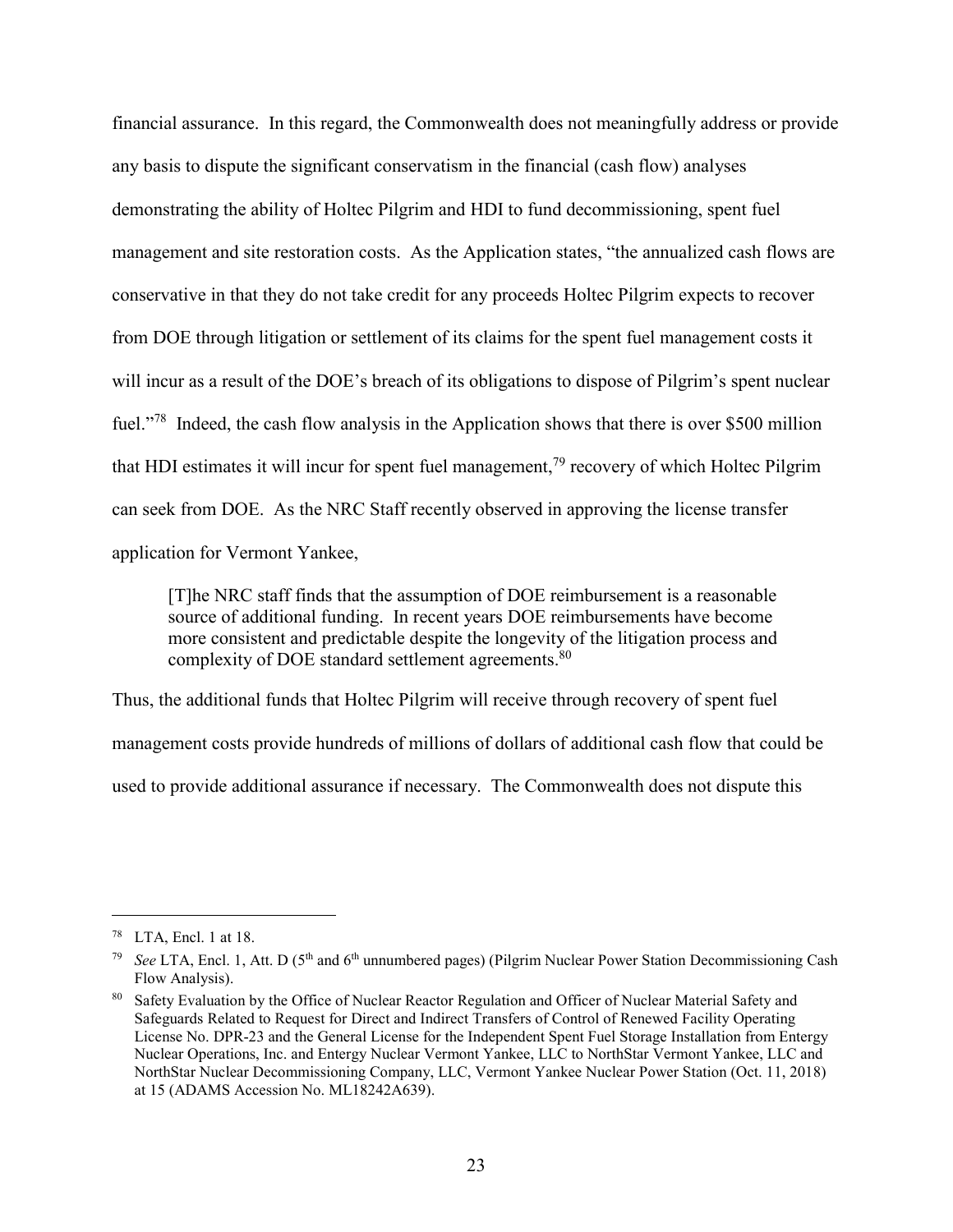source of additional funds and thus fails to demonstrate any genuine material dispute with the financial qualifications of Holtec Pilgrim and HDI, or with the exemption request.

The Commonwealth does argue that a claim by Pilgrim's prior owner, Boston Edison, is likely to decrease the amount of money that Holtec Pilgrim may recover from DOE by approximately \$40 million. *See* Pet. at 11. Even if this were true (which it is not),  $81$  it would not raise any genuine material dispute with the Application, in light of the over \$500 million that can be claimed.

The Commonwealth also argues that Holtec has not committed to placing the funds it recovers from DOE on a recurring basis back into the NDT to cover ongoing costs and contingencies or to cover shortfalls. *See* Pet. at 26. This argument does not raise any material issue or demonstrate any genuine material dispute with the Application, because the NRC's decommissioning funding assurance rules require *annual* reporting of the status of funding, and adjustment where necessary.<sup>82</sup> Thus, if there were a shortfall in any year, Holtec Pilgrim would have the ability (and NRC could direct it) to make additional contributions to the NDT or provide one of the other acceptable means of providing funding assurance (such as a providing a surety bond or parent guarantee), and the continuing, long-term recovery of spent fuel costs would provide an available source. There is simply no need at this juncture to commit to placing all DOE recoveries back in the NDT, and no such requirement in the NRC rules.

Further, because the decommissioning, restoration, and release of all portions of the site other than the ISFSI ("partial site release") will be completed expeditiously by 2026 under the

<sup>&</sup>lt;sup>81</sup> The Commonwealth suggests that Applicants have not provided complete and accurate information by failing to disclose the potential future claim that Boston Edison might make against future litigation or settlements. Pet. at 9, 11-12. As DOE recoveries were not credited in the cash flow analyses and the Boston Edison claim is less than 10% of the \$500 million that Holtec Pilgrim could seek to recover, the Boston Edison claim would not be material even if it had the ability to reduce Holtec Pilgrim's recovery.

<sup>82 10</sup> C.F.R. §  $50.82(a)(8)(v)(A) - (B)$ .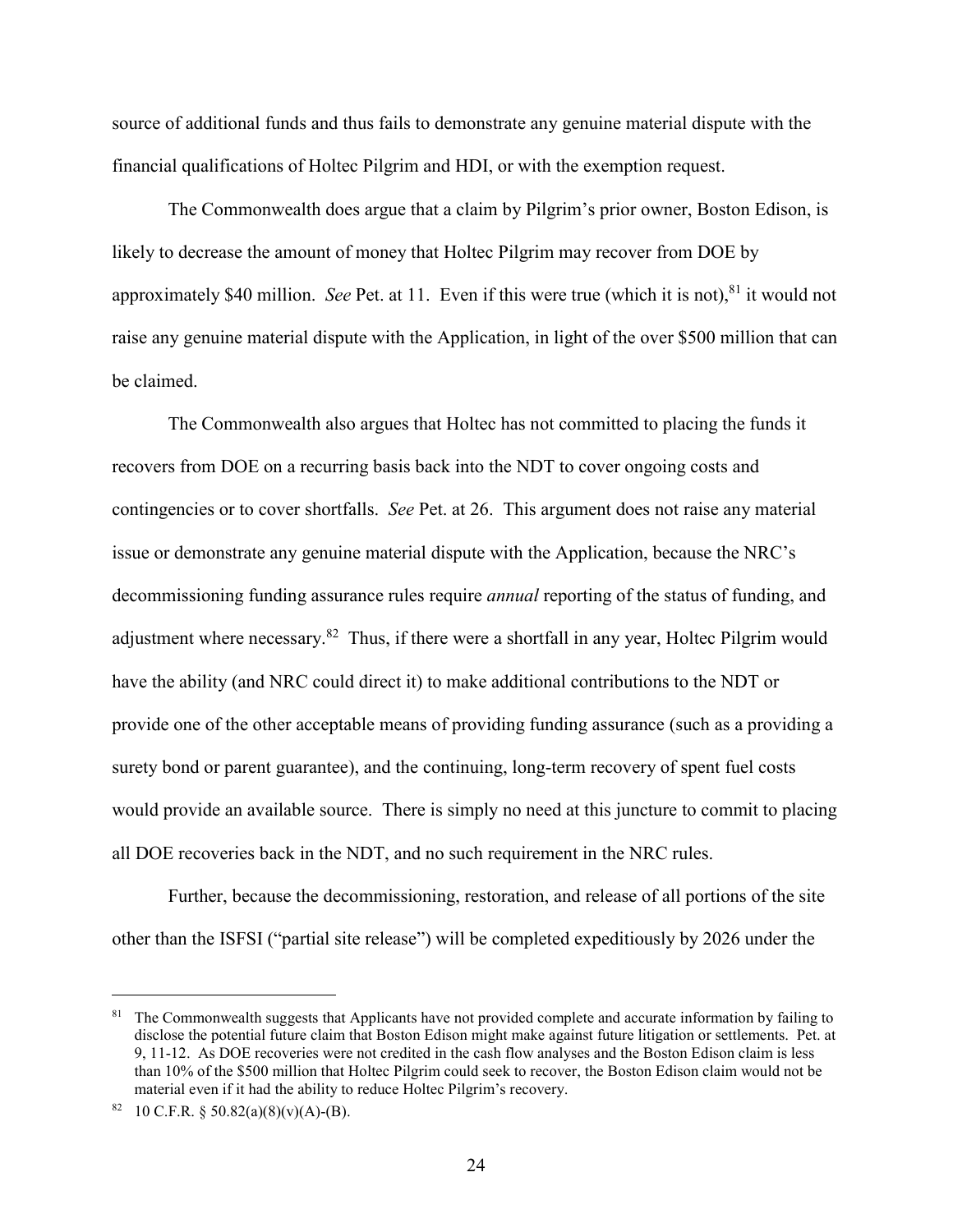DECON method selected by HDI – and the LTP submitted at least two years earlier will contain the site characterization, plans for the remaining work and final survey, and the updated cost estimate – any need for additional funding to complete decommissioning will be known soon. Therefore, any need for funds from continuing DOE recoveries will also be known soon and can be addressed then by HDI, Holtec Pilgrim and the NRC as necessary. Even upon completion of partial site release, leaving only the ISFSI to be decommissioned, the cash flow analysis in the Application shows about \$277 million in estimated spent fuel costs (from 2026 through 2063), recovery of which from DOE would provide a considerable, continuing source of funds if there were a need to adjust funding assurance. In short, the Commonwealth provides no basis to question the ability of Holtec Pilgrim and HDI to adjust funding assurance if necessary and does not raise any genuine dispute with the demonstration of financial qualifications in the Application.

Moreover, even without credit for DOE recoveries, the cash flow analysis shows over \$200 million remaining in the fund in  $2026$ ,  $83$  after partial site release, belying the Commonwealth's claim that there is a "very real possibility of a shortfall in the Trust Fund before the site is radiologically decontaminated and restored" (Pet. at 42).

The Commonwealth's failure to meaningfully address and demonstrate any genuine material dispute with the conservatism identified and relied upon in the Application (*i.e.,* the expected recovery of spent fuel management costs not credited in the cash flow analysis) is sufficient grounds by itself to dismiss all of the allegations in Contention 1. Nevertheless, as discussed below, all of the Commonwealth's claims purportedly in support of Contention 1 also lack adequate support and fail to raise any genuine material dispute with the Application.

See LTA, Encl. 1, Att. D (5<sup>th</sup> and 6<sup>th</sup> unnumbered pages) (Pilgrim Nuclear Power Station Decommissioning Cash Flow Analysis).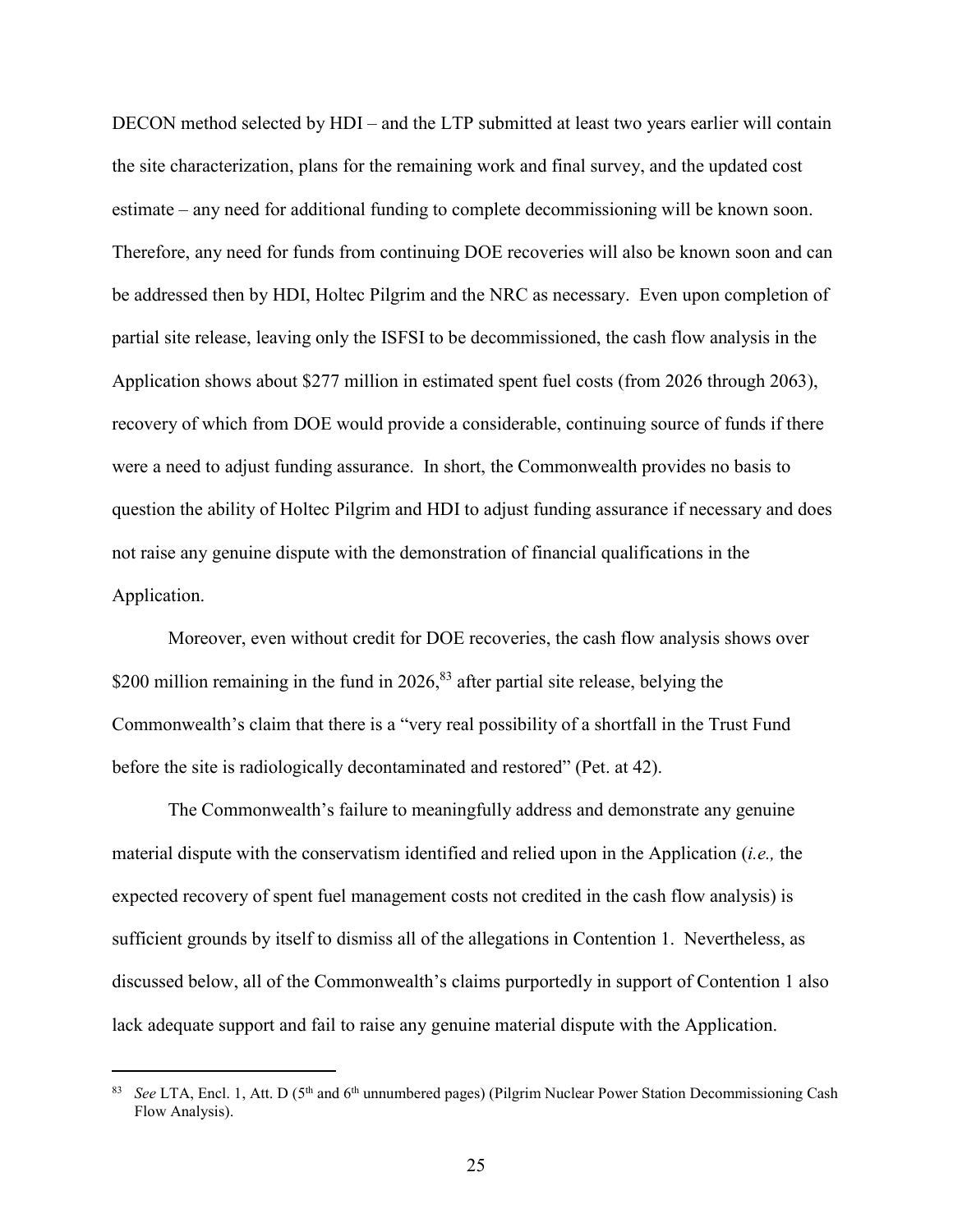All of the Commonwealth's claims are based on the Commonwealth's incorrect assertions that the Application and exemption request "fail to comply with 10 C.F.R. § 50.82(a)(8)(i)(B) and (C)" and do not comply with 10 C.F.R. § 50.75(h)(1)(iv). *See* Pet. at 7, 24. The Commonwealth asserts that 10 C.F.R.  $\S$  50.82(a)(8)(i)(B) and (C) "explicitly require licensees to maintain a level of financial assurance and utilize decommissioning funds in a manner that is sufficient to protect public health, safety, and the environment in the event 'unforeseen conditions or expenses arise.'" *Id.* at  $7<sup>84</sup>$  Contrary to the Commonwealth's characterization, 10 C.F.R. § 50.82(a)(8)(i)(B) and (C) only restrict withdrawals from a decommissioning trust and do not relate to the level of financial assurance that must be provided or impose a requirement that a decommissioning trust have sufficient funds to account for unforeseen conditions or expenses. As previously discussed, the possibility of unforeseen expenses is addressed by the Commission's rules at 10 C.F.R.  $\S$  50.82(a)(8)(v)-(vii), which require annual reporting and adjustment to funding assurance at that time if a shortfall is identified. To the extent that the Commonwealth is seeking assurances beyond that required by the NRC rules, its claims constitute an impermissible challenge to those rules.

Moreover, 10 C.F.R.  $\S 50.82(a)(8)(i)(B)$  and (C) demonstrate that there is no material safety concern raised by the Commonwealth's allegations. Those regulations prohibit withdrawals from an NDT if they would reduce the value of the trust below the amount necessary to place and maintain the reactor in a safe storage condition if unforeseen conditions or expenses arise, or if they would inhibit the ability of the licensee to complete funding of any shortfalls in the decommissioning trust needed to ensure the availability of funds to ultimately

 <sup>84</sup> *See also* Pet. at 13 ("The LTA, Exemption Request, and Revised PSDAR also fail to comply with 10 C.F.R. §  $50.82(a)(8)(i)(B)$  and (C) because . . . there are multiple ways that Holtec could experience significant, unaccounted for, cost overruns.").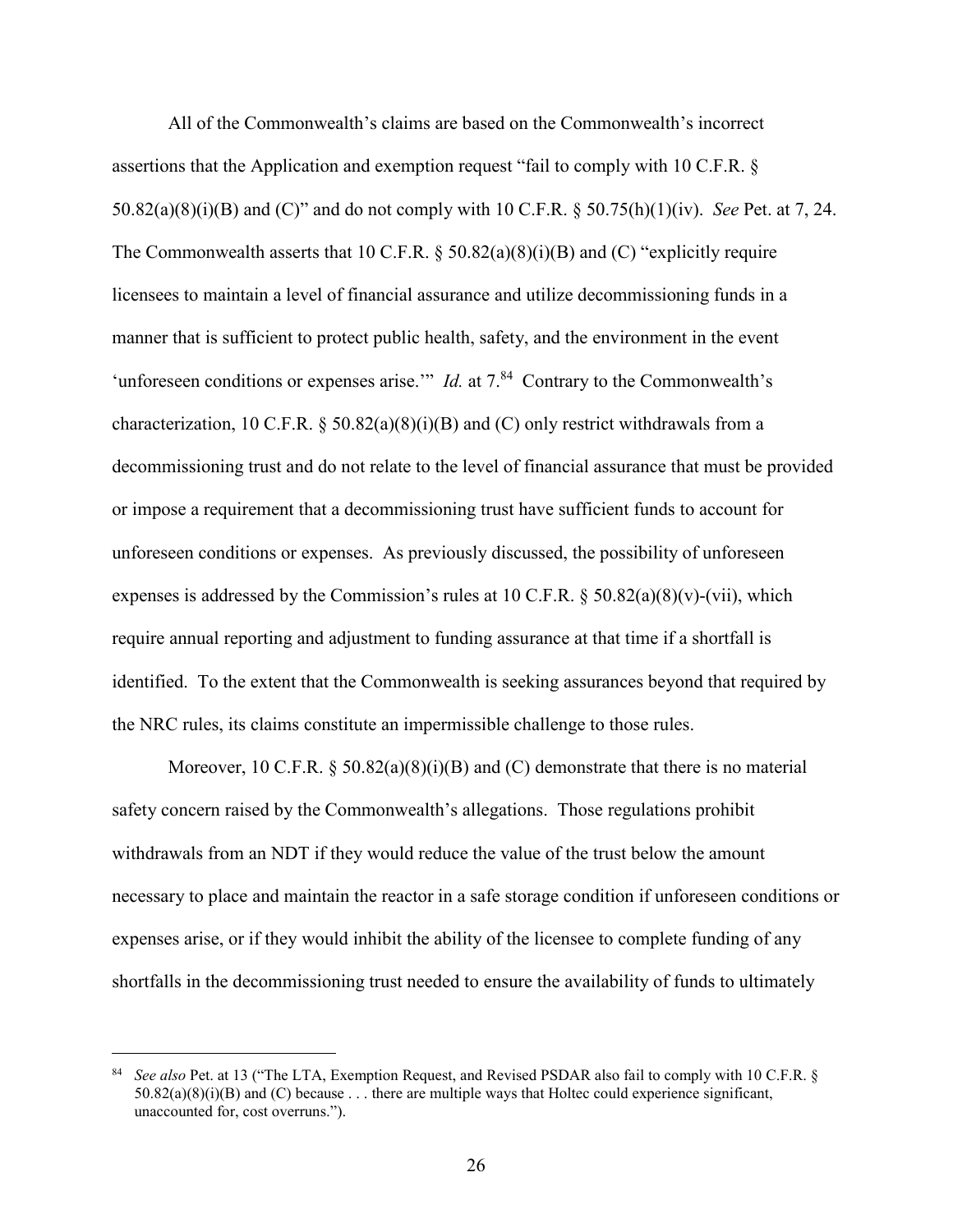release the site and terminate the license. Consequently, if some highly unlikely unforeseen event were to inhibit HDI's ability to fund the completion of DECON, these rules would require that Pilgrim be placed in SAFSTOR condition until such funding could be assured.

The Commonwealth's reliance on 10 C.F.R.  $\S$  50.75(h)(1)(iv) (Pet. at 24) is similarly misplaced. 10 C.F.R.  $\S 50.75(h)(1)(iv)$  is not even applicable to Pilgrim, because Pilgrim's license has conditions governing the NDT and is therefore grand-fathered pursuant to 10 C.F.R. § 50.75(h)(5). In any event, the Commonwealth's concerns appear to be that (1) because the exemption request in the Application has not yet been granted, the Application violates NRC requirements (*see* Pet. at 24), and (2) the Commonwealth is entitled to a hearing on the exemption because it is directly related and inextricably intertwined with the license transfer (*id.* at 25). Neither of these concerns raises a material issue or demonstrates a genuine material dispute with the Application, because the exemption request is in fact part of the Application.<sup>85</sup> Thus, the Application recognizes that an exemption is needed as part of the approval of the Application and in no way restricts the Commonwealth's ability to challenge the exemption request in its hearing request (which is effectively the same as challenging Holtec Pilgrim's financial qualifications, as they are based on exactly the same cash flow analysis). Further, it goes without saying that if the exemption request is granted, HDI's and Holtec Pilgrim's reliance on the NDT to provide funding assurance for spent fuel management (as well as site restoration) and to demonstrate their financial qualifications will not violate any regulation or restriction.

There is also no merit to the Commonwealth's argument that Entergy's and Holtec's proposal to delete the license condition requiring Entergy to provide the \$50 million contingency

 <sup>85</sup> *See* LTA, Encl. 2. *See also* LTA, Encl. 1 at 17 ("The HDI plan is to fund spent fuel management as required by 10 CFR 50.54(bb) following permanent cessation of operations using the NDT, pursuant to the NRC's approval of an exemption from 10 CFR 50.82(a)(8)(i)(A), *which HDI is submitting as part of this Application.*") (emphasis added).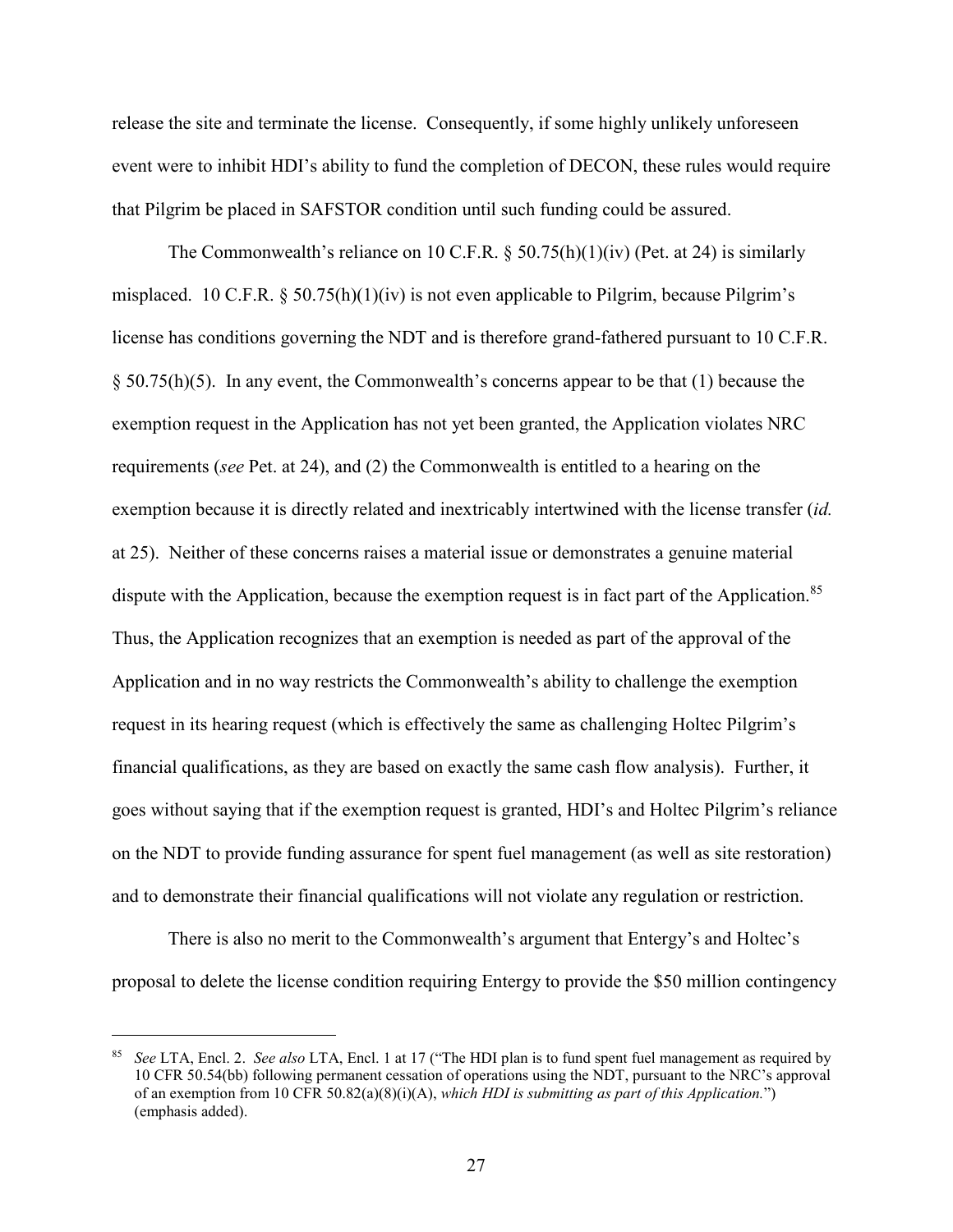fund, allegedly "without any mention or justification in the LTA whatsoever" (Pet. at 10), constitutes an omission that "in and of itself" justifies a hearing (*id.* at 11). Contrary to Commonwealth's assertion, the Application clearly states:

[T]he Applicants request that the NRC approve a conforming administrative amendment to the Licenses to reflect the proposed direct transfer of the Licenses from ENOI to HDI; a planned name change for ENGC from ENGC to Holtec Pilgrim, LLC; and *deletion of certain license conditions to reflect satisfaction and termination of all ENGC obligations after the license transfer and equity sale*. 86

The Application further stated, "These administrative changes . . . are shown in Attachment A to this enclosure."87 Thus, the proposed amendment was clearly identified and justified as reflecting the termination of Entergy's previous obligations after the license transfer.<sup>88</sup> In any event, simply referring to the completeness and accuracy rule in 10 C.F.R. § 50.9 does not satisfy the Commission's strict contention requirements. The Commonwealth must demonstrate that its concerns are material and present a genuine dispute with the Application. As the Commission has held, when a license transferee has demonstrated compliance with the NRC's financial qualifications regulations, parental support is supplemental information and not material to the financial qualifications determination.89 Absent a shortfall in revenue predictions, the adequacy of a corporate parent's supplemental commitment is not material to the license transfer decision*.* <sup>90</sup> Therefore, any contention focusing on HDI's and Holtec Pilgrim's financial

 <sup>86</sup> LTA, Cover Letter at 1, and Encl. 1 at 1 (emphasis added).

<sup>87</sup> *Id.*, Encl. 1 at 1.

<sup>&</sup>lt;sup>88</sup> The Commonwealth also argues that the failure to identify Boston Edison's DOE claim is an omission justifying a hearing. Pet. at 11-12. As previously discussed, there is no merit to this claim. *See supra* note 81 and accompanying text.

<sup>89</sup> *Vermont Yankee Nuclear Power Corp.* (Vermont Yankee Nuclear Power Station), CLI-00-20, 52 N.R.C. 151, 175 (2000). *See also Power Authority of the State of New York* (James A. Fitzpatrick Nuclear Power Plant; Indian Point Unit 3), CLI-00-22, 52 N.R.C. 266, 300 (2000)

<sup>90</sup> *GPU Nuclear Inc.* (Oyster Creek Nuclear Generating Station), CLI-00-6, 51 N.R.C 193, 205 (2000); *Consol. Edison Co. of New York* (Indian Point, Units 1 and 2), CLI-01-19, 54 N.R.C. 109, 139 (2001).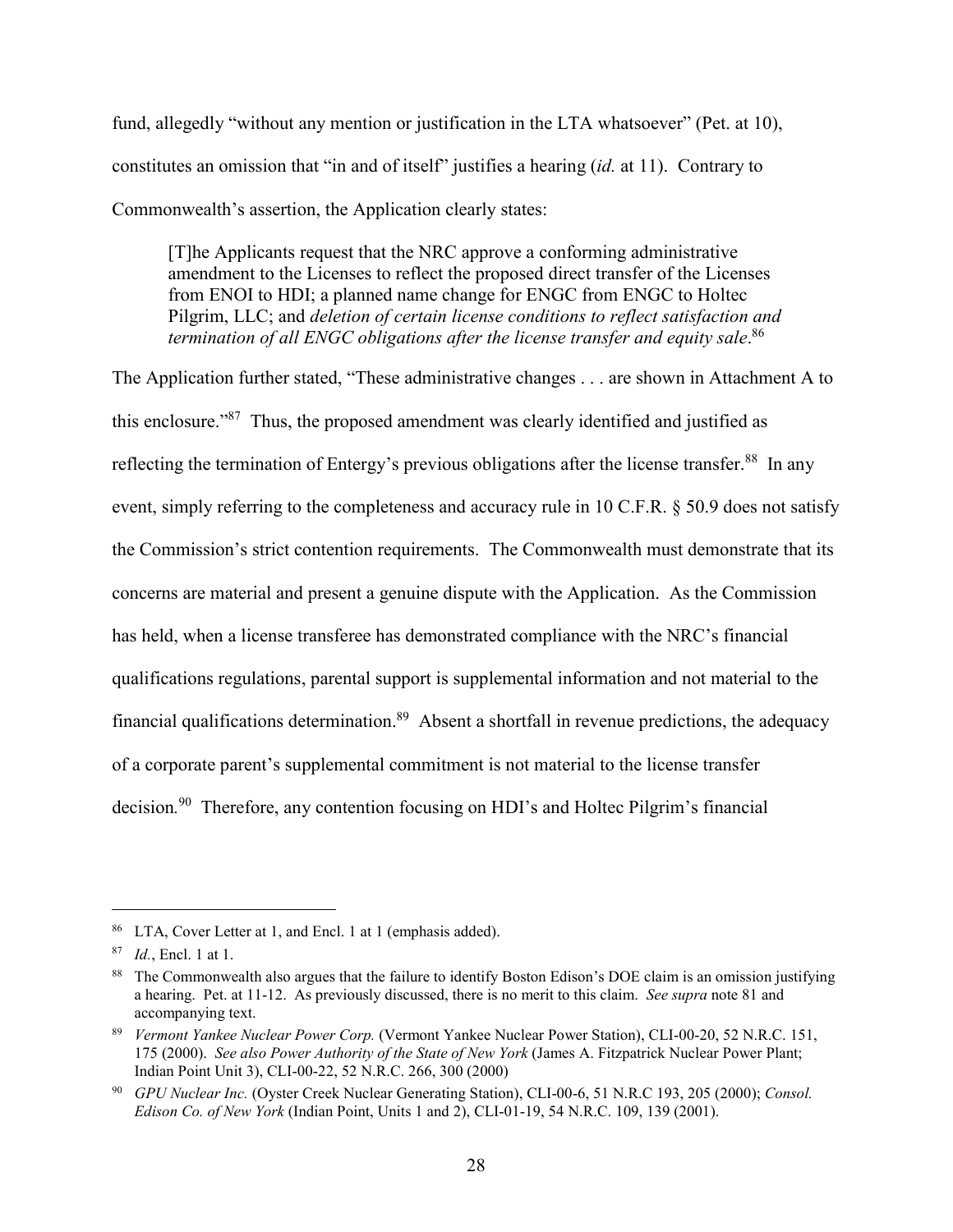qualifications must focus on and demonstrate a genuine material dispute with the cash flow analyses in the Application.

The remainder of the Commonwealth's allegations in Contention 1 all represent conclusory speculation that unanticipated costs could result in a shortfall detrimentally affecting public health and safety and the environment. *See* Pet. at 13. According to the Commonwealth, these unanticipated cost could result from (1) the possibility of delays in work schedule, (2) the possibility of unaccounted-for costs of compliance with Massachusetts standards for nonradiological hazardous materials cleanup, (3) the possibility of discovery of unknown radiological or non-radiological contamination, (4) the possibility of a radiological incident at the site, (5) the possibility that DOE may require repackaging of spent nuclear fuel into new containers, (6) the possibility that DOE may recover all or some of its past payments for the packaging of spent fuel into dry casks, (7) the possibility that HDI might not secure permission to dispose of Class B and C waste with the Texas Compact Commission, and (8) the possibility that DOE fails to remove all spent fuel by 2062. *Id.* at 13-15, 18.

None of these claims is sufficiently supported, particularly when viewed through the lens of the Commission's strict contention admissibility criteria. As an initial matter, all of these claims, while drawn from the Commonwealth's proffered affidavits, are on their face speculative and conclusory. The Commission has held that "an expert opinion that merely states a conclusion . . . without providing *a reasoned basis or explanation* for that conclusion is inadequate because it deprives the [presiding officer] of the ability to make the necessary, reflective assessment of the opinion" as it is alleged to provide a basis for the contention.<sup>91</sup> Such is the case here.

 <sup>91</sup> *USEC, Inc.* (Am. Centrifuge Plant), CLI-06-10, 63 N.R.C. 451, 472 (2006) (emphasis added) (quoting *Private Fuel Storage*, LBP-98-7, 47 N.R.C. at 181).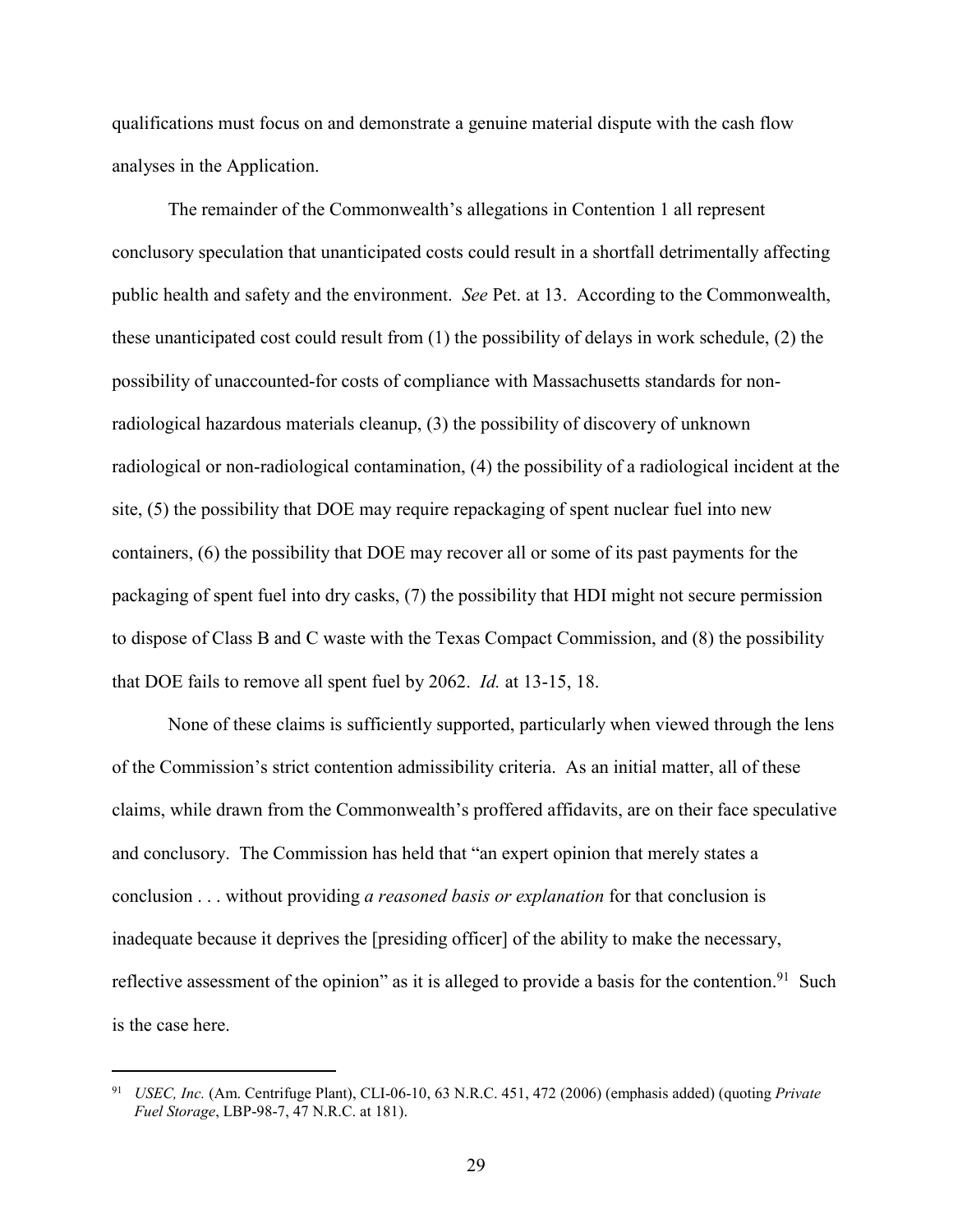A petitioner, including its proffered experts, must explain the significance of any factual information upon which it relies, particularly as it relates to the application in question.<sup>92</sup> The Commonwealth and its experts miss the mark in this respect too. Specifically, they fail to explain *how* the alleged sources of potential cost overruns apply specifically to Pilgrim, how they are unaccounted for in the Applicants' cost estimates, and why they could result in a significant shortfall in decommissioning funding, especially in light of the comprehensive NRC oversight, which includes requirements for annual review and adjustment, if necessary of funding assurance, and prohibits withdrawals from nuclear decommissioning funds that would inhibit the ability of the licensee to complete funding of shortfalls necessary to ensure the availability of funds to release the site. Almost all of the postulated sources of potential cost overruns cited by the Commonwealth could apply to any decommissioning power reactor. Nor, as already discussed, do they provide any demonstration that Holtec Pilgrim could not adjust funding if necessary.

Finally, the Commonwealth's self-evident assertion that a decommissioning estimate is "not a guarantee" (Pet. at 17) is not grounds for an admissible contention. As previously discussed, the Commission does not require absolute certainty in licensees' financial projections, but instead accepts financial assurances based on plausible assumptions and forecasts.<sup>93</sup> "Thus, the casting of doubt on some aspects of proposed funding plans is not by itself sufficient to defeat a finding of reasonable assurance."<sup>94</sup> The Commonwealth has furnished no information showing that Applicants' cost projections rely on implausible assumptions or forecasts.

 <sup>92</sup> *See Fansteel, Inc.* (Muskogee, Okla., Site), CLI-03-13, 58 N.R.C. 195, 204-05 (2003) (rejecting a contention regarding decommissioning funding assurance where petitioner relied on its brief reference to applicant's "Disclosure Statement and Reorganization Plan" without explaining how that document undermined the applicant's assurance of funding).

<sup>93</sup> *Seabrook*, CLI-99-6, 49 N.R.C. at 221-22.

<sup>94</sup> *Id.*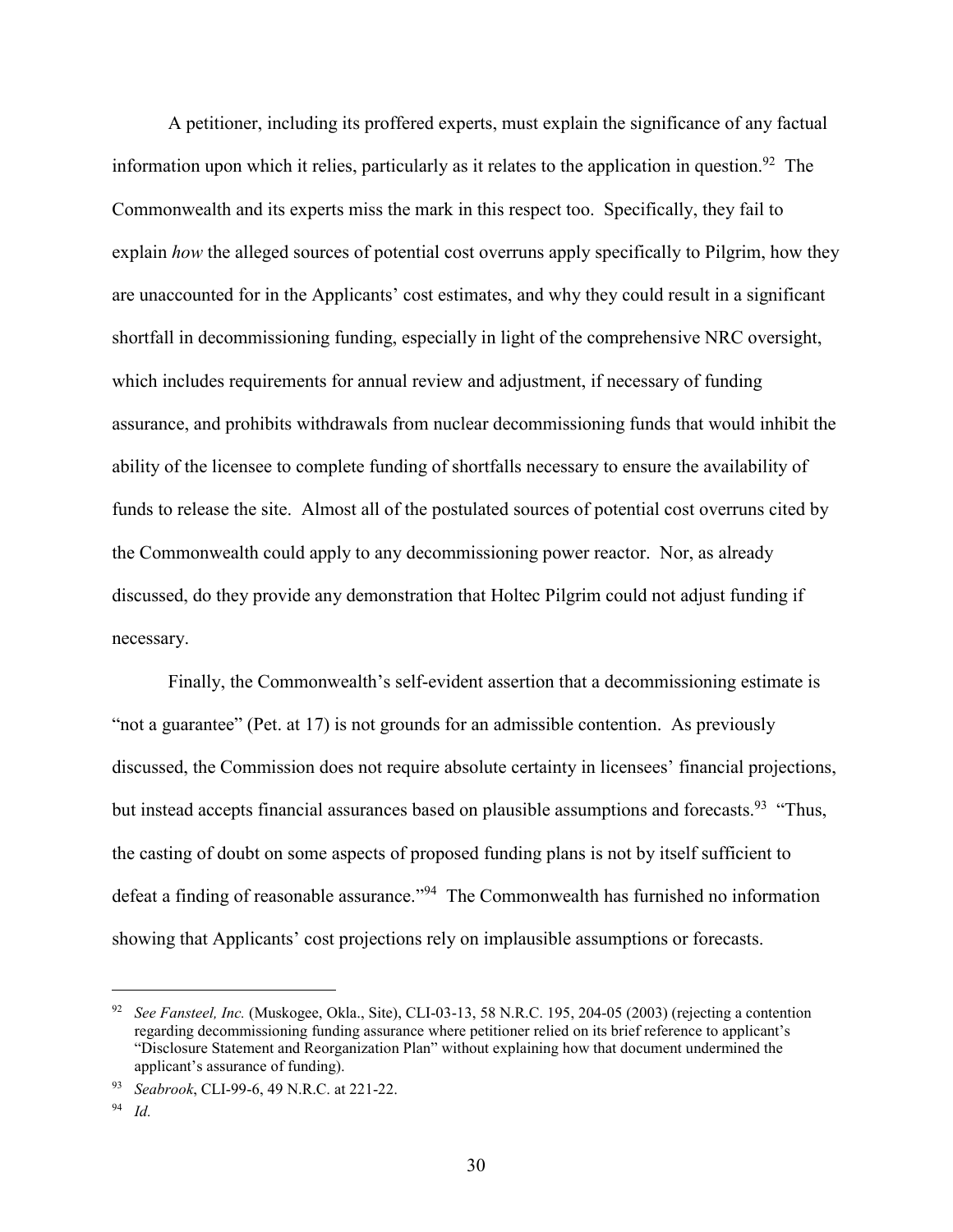#### a. The Possibility of Delays in Work Schedule

With respect to the Commonwealth's reference to potential delays in work schedule (Pet. at 13), the Commonwealth does not provide any meaningful quantification of the impact of a potential delay in work schedule, or reason to believe that such a delay at Pilgrim is likely. The Commonwealth identifies paragraphs 8 and 9 of the declaration of Mr. Brewer's declaration, where Mr. Brewer states (without specific references) that the estimated staff costs (in 2010 dollars) for the decommissioning of Humboldt Bay Unit 3 increased from \$107.6 million in a 2006 TLG Report to \$168 million after the start of the project. *See* Pet. at 13; Brewer Decl., <sup>1</sup>9. Neither the Commonwealth nor Mr. Brewer demonstrate the materiality of this statement, nor any apparent applicability to Pilgrim. The Decommissioning Project Report for Humboldt Bay Power Plant Unit 3<sup>95</sup> explains the reasons for the schedule impacts on staffing.

Several assumptions were changed between the 2005 and 2009 estimates. First, PG&E commissioned a project to construct the [Humboldt Bay Generating Station "(HBGS")] on the site to replace the aging fossil units. Second, PG&E decided to demolish Units 1 and 2 and sell the two combustion jet engine generating units. The sequence includes construction of HBGS followed by removal of the fossil units. Limited Unit 3 decommissioning was scheduled to proceed until demolition of Units 1 and 2 had been completed. This sequence allowed for continued reliable generation of electricity for the local area; expanding laydown areas for Unit 3 demolition onto the removed Units 1 and 2 footprint; and providing time to prepare Unit 3 with a Radwaste processing area. After demolition of Units 1 and 2, preparation of Unit 3, and full decommissioning of Unit 3 was undertaken.<sup>96</sup>

Thus, the schedule impacts at Humboldt Bay to which Mr. Brewer refers appear related to the construction of new generation and demolition of other fossil units and have no relevance to the decommissioning of Pilgrim.

 <sup>95</sup> Decommissioning Funding Report for Humboldt Bay Power Plant, Unit 3 (April 1, 2013), Encl. 4 (ADAMS Accession No. ML13093A028)

<sup>96</sup> *Id.*, Encl. 4 at 18. The report also indicates that the 2005 estimate occurred prior to the intensive planning process in advance of decommissioning. *See id.* at 15 ("*In 2008 and 2009*, PG&E began an intensive planning and preparation phase in advance of beginning the decommissioning process.") (emphasis added).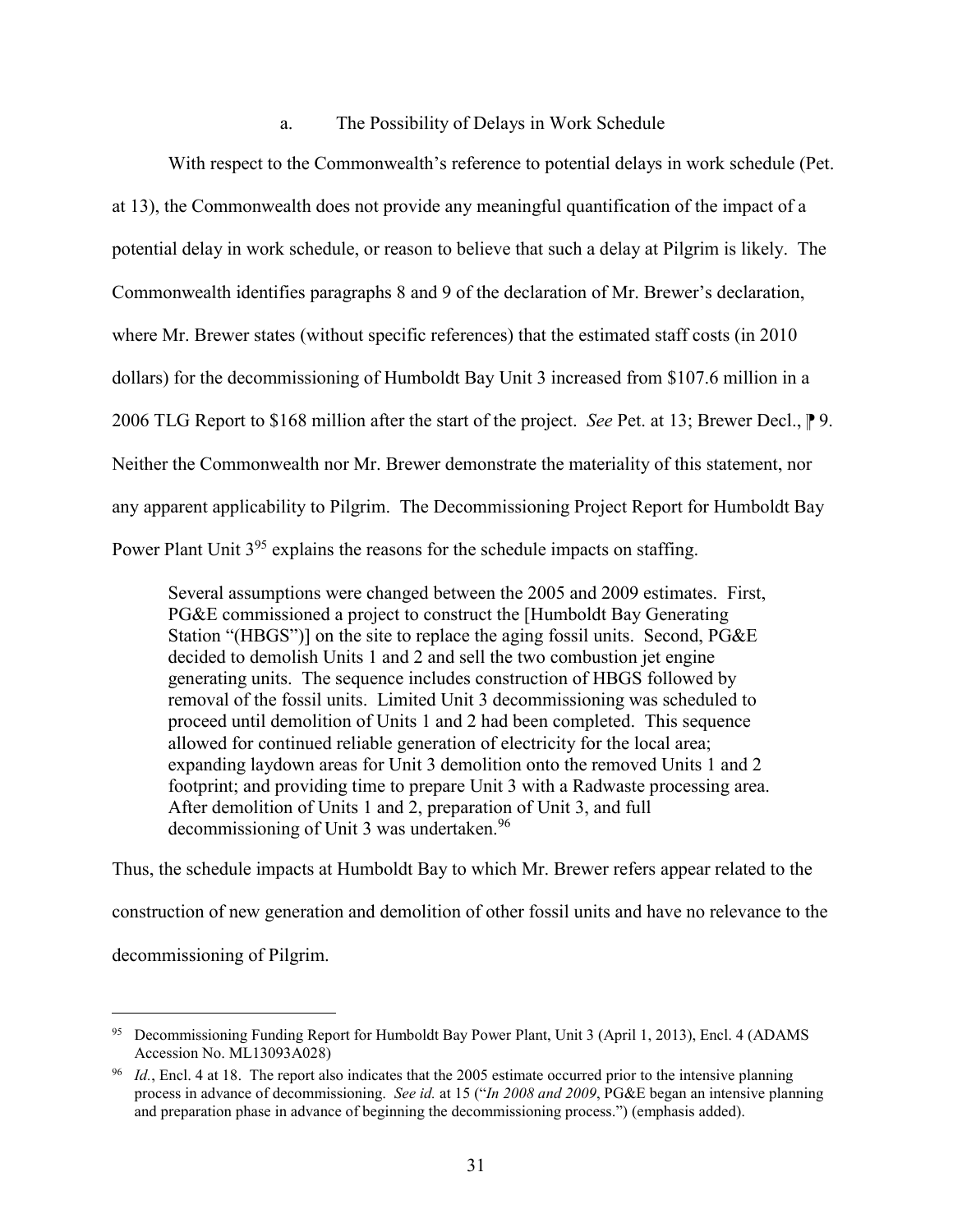Moreover, the DCE includes a 17 percent contingency allowance that has been added to the license termination (radiological decommissioning), site restoration and spent fuel management cost estimates (with the exception of the cost estimate for ISFSI decommissioning, to which a 25% contingency allowance is added).<sup>97</sup> This amounts to approximately \$165 million in contingency. Therefore, in addition to the substantial conservatism provided by not crediting any DOE recoveries in the cash flow analysis, there is also considerable conservatism in the DCE. The large contingency allowance was developed rigorously, as described in the DCE, to address both uncertainty in estimates (such as uncertainty in site conditions, complexity of the project, pricing, and schedule), as well as the risk of discrete events.<sup>98</sup>

Likely recognizing that this large contingency allowance belies the Commonwealth's concerns regarding delays (as well as uncertainties), the Commonwealth attempts to dismiss it, arguing that the contingency allowance is suspect because, while it accounts for uncertainties and risks beyond the contingency allowance in Entergy's cost estimate, the license termination costs are essentially equal when the costs of SAFSTOR in the Entergy estimate are excluded. Pet. at 22; Brewer Decl.,  $\mathbb P$  8. Rather than calling HDI's contingency allowance into question, this comparison of HDI's estimate of license termination costs with Entergy's (which the Commonwealth admits included contingency which follows "standard practice" (Pet. at 22) supports the reasonableness of and conservatism of the DCE. Putting contingency aside, one would expect HDI's estimate of decommissioning costs to be lower than Entergy's because of the lower cost structure of a decommissioning contractor. Further, one would expect less

<sup>97</sup> DCE at 41.

*Id.* at 39-41. The Application also states that "[f]or large contracts, the selected contractors, including affiliates, will be required to post performance bonds (or insurance where appropriate) issued by Treasury-rated surety companies to guarantee performance of work scope to ensure the work is performed at specified costs." LTA, Encl. 1 at 18. The Commonwealth does not explain why this contracting approach would be insufficient to control the costs of major items of work.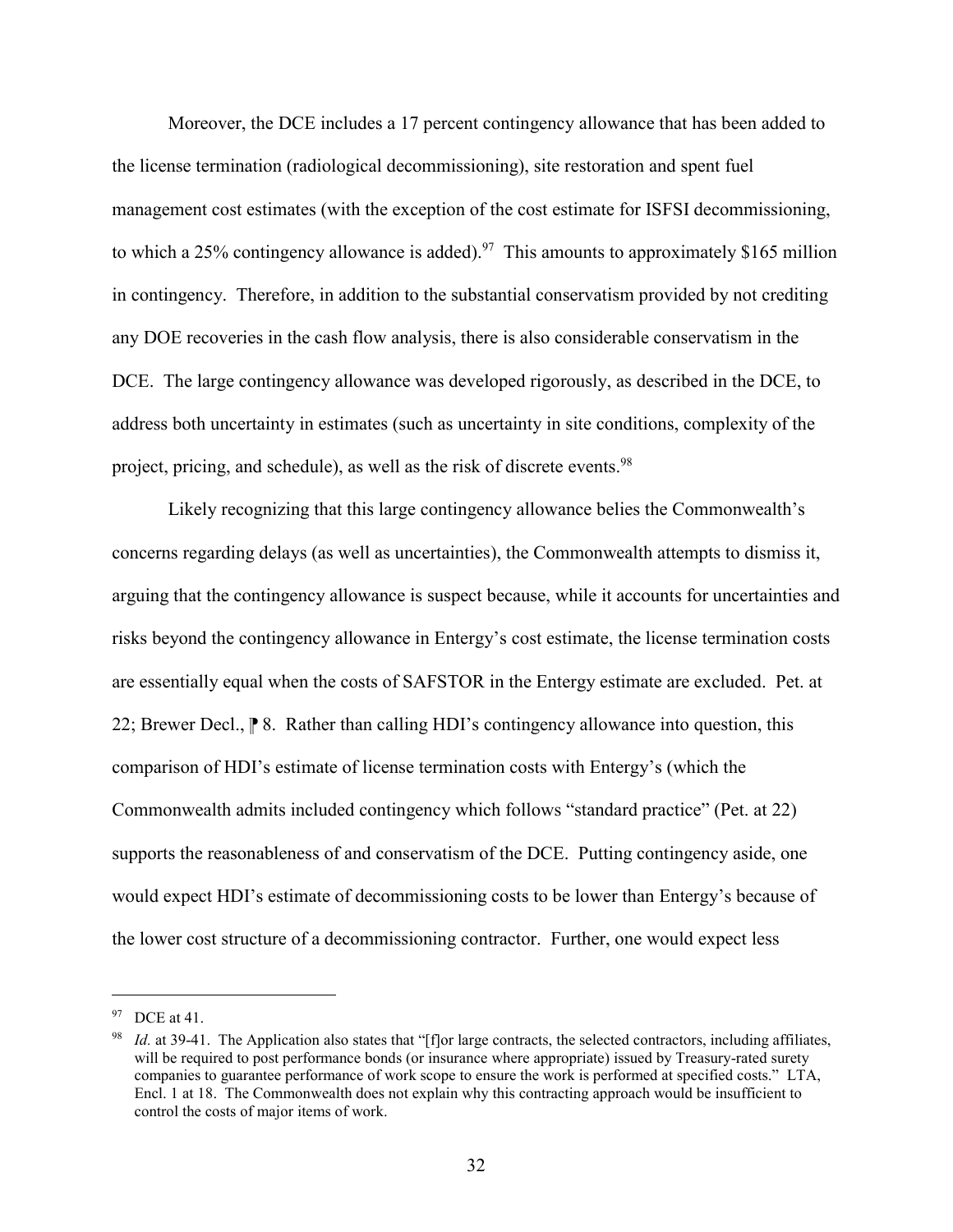uncertainty in estimates of license termination costs for a DECON project where significant pricing has been confirmed, compared to license termination costs projected after a lengthy storage period. Logically, then, one would expect HDI's estimate with contingency to be lower than Entergy's. That they are comparable simply demonstrates that HDI's contingency is adequate, and the estimate on which financial assurances are based is conservative.

The Commonwealth also argues that the contingency allowance is not an allowance at all, because it is expected to be fully consumed. Pet. at 22, quoting DCE at 22. The DCE, however, clearly states that the contingency allowance is established based on evaluation of the impact of both uncertainty and discrete risk events on cost and schedule, to quantify schedule and cost reserves.<sup>99</sup> The statement that the contingency allowance is expected to be fully consumed simply means that some of these uncertainties will probably materialize and therefore the projected expenditures in the DCE (and cash flow analysis) include an appropriate level of contingency to take such unforeseen impacts on cost and schedule into account. It does not mean that they are unaccounted for. The Commonwealth seems to be criticizing the LTA, Exemption Request and Revised PSDAR for failing assume that potential cost overruns may occur (*see, e.g.*, Pet. at 13), and then criticizing the DCE for including a contingency allowance that does just that.

Moreover, the assumption that the contingency allowance will be expended is very common and included in numerous decommissioning cost estimates provided to the NRC.<sup>100</sup>

<sup>&</sup>lt;sup>99</sup> DCE at 36, 39. Estimate uncertainties takes into account factors such as uncertainty in expected site conditions, stakeholder/regulatory requirements, complexity, productivity, pricing, and similar factors. *Id.* at 40.

<sup>100</sup> *See, e.g.*, Updated Site-Specific Decommissioning Cost Estimate for the Crystal River Unit 3 Nuclear Generating Plant (May 2018) at xi (ADAMS Accession No. ML18178A181); Fort Calhoun Station, Site Specific Decommissioning Cost Estimate (Feb. 2017) at xii (ADAMS Accession No. ML17089A759); Decommissioning Cost Analysis for the Oyster Creek Nuclear Generating Station (March 2016) at xii (ADAMS Accession No. ML16090A067); Vermont Yankee Nuclear Power Station, Site Specific Decommissioning Cost Estimate (Dec.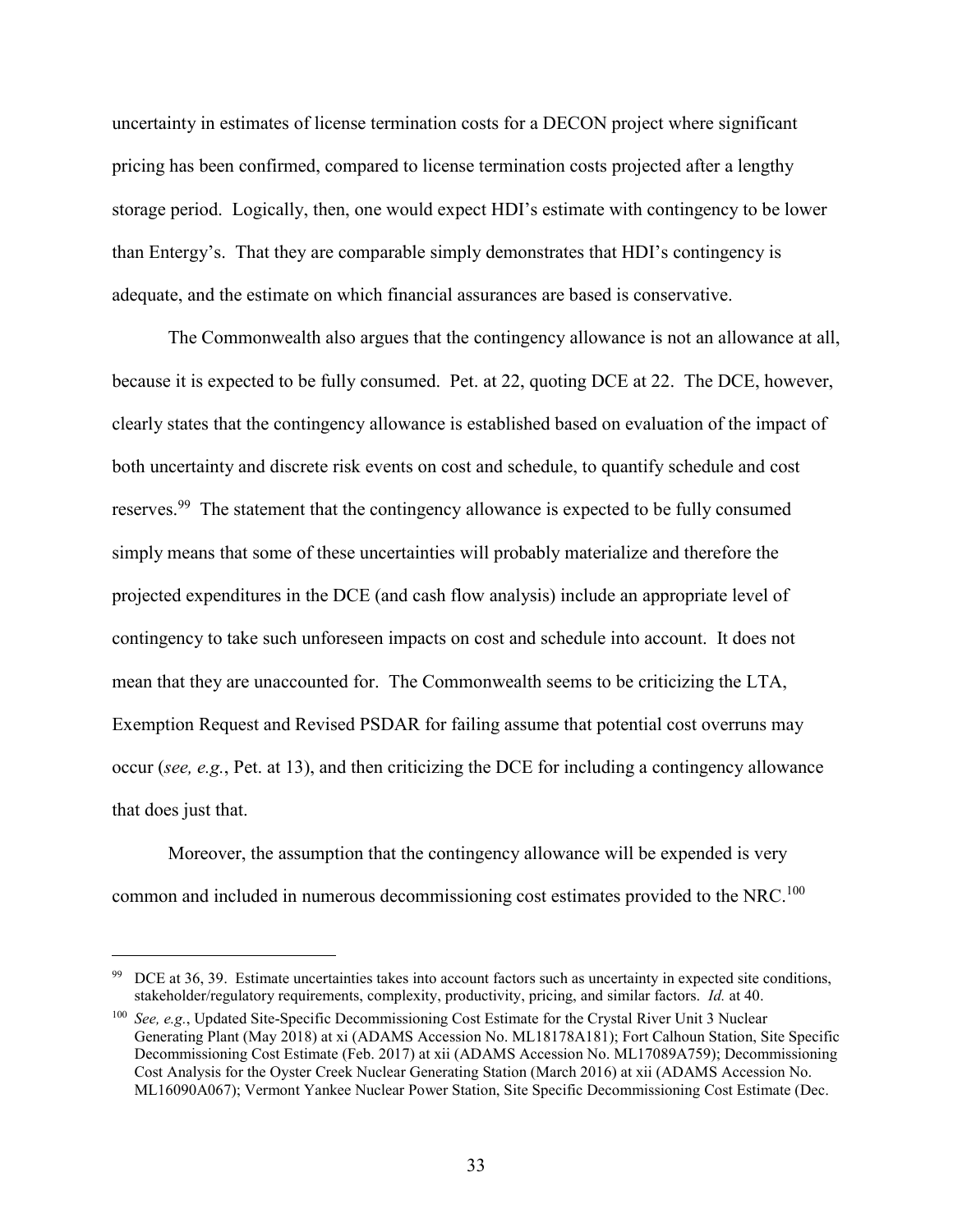Indeed, the contingency allowance in Entergy's site-specific decommissioning cost estimate for Pilgrim, which the Commonwealth acknowledges "follows standard industry practice" (Pet. at 22), makes this same assumption.<sup>101</sup>

In any event, the Commonwealth fails to demonstrate that its concern with schedule delays is in any way material to the adequacy of the NDT to fund completion of decommissioning. As previously stated, even if the contingency allowance is fully consumed, the cash flow analysis in the Application shows that over \$200 million will remain in the trust after completion of partial site release (*i.e.,* after decommissioning all of the site other than the ISFSI). Further, it bears repeating that the Commonwealth ignores the much greater conservatism identified in the Application, which is Holtec Pilgrim's ability to seek recovery from DOE of about \$500 million in spent fuel management costs, while not taking credit for any such recoveries in its cash flow analysis. Consequently, the Commonwealth does not

 <sup>2014)</sup> at xii (ADAMS Accession No. ML14357A110); Decommissioning Cost Analysis for Three Mile Island Unit 2 (Dec. 2014) at x (ADAMS Accession No. ML15086A337); Decommissioning Cost Analysis for the Zion Nuclear Power Station (Feb. 2007) at x (ADAMS Accession No. ML090750564); Millstone Nuclear Power Station Unit No. 1 Irradiated Fuel Management Plan and Site-Specific Decommissioning Cost Estimate (July 17, 2000), Attachment 2 at viii (ADAMS Accession No. ML003733809); Decommissioning Cost Study for the Humboldt Bay Power Plant Unit 3, 2006 SAFSTOR (Feb. 2002) at ix (ADAMS Accession No. ML041240049). As indicated in the Revised PSDAR, the DCE was prepared using an international structure for decommissioning cost estimation developed by the OECD, NEA, IAEA and EC. Revised PSDAR at 7. As discussed in OECD guidance:

There is inconsistent use of terms in the literature concerning "contingency" and "uncertainty" . . . In this guide by the term contingency we address "potential increases in the defined cost of an activity item and is specific to that item" (NEA, 2012). When such increases occur these are mainly due to typical events during the work activities (tool or equipment breakdowns, delays, inclement weather, etc.) and the novelty of some of the tasks.Using this definition of contingency, *it is expected that contingency funds will be fully spent during the project*.

OECD, The Practice of Cost Estimation for Decommissioning of Nuclear Facilities (2015) at 16, available at http://www.oecd-nea.org/rwm/pubs/2015/7237-practice-cost-estimation (emphasis added).

<sup>&</sup>lt;sup>101</sup> Pilgrim Nuclear Power Station, Post-Shutdown Decommissioning Activities Report Prepared on Behalf of Entergy Nuclear Generation Company by TLG Services (Nov. 2018), Att. 1 (PNPS Site-Specific Decommissioning Cost Estimate) (ADAMS Accession No. ML18320A034) ("Contingency funds are expected to be fully expended throughout the program. As such, the inclusion of contingency is necessary to provide assurance that sufficient funding will be available to accomplish the intended tasks.").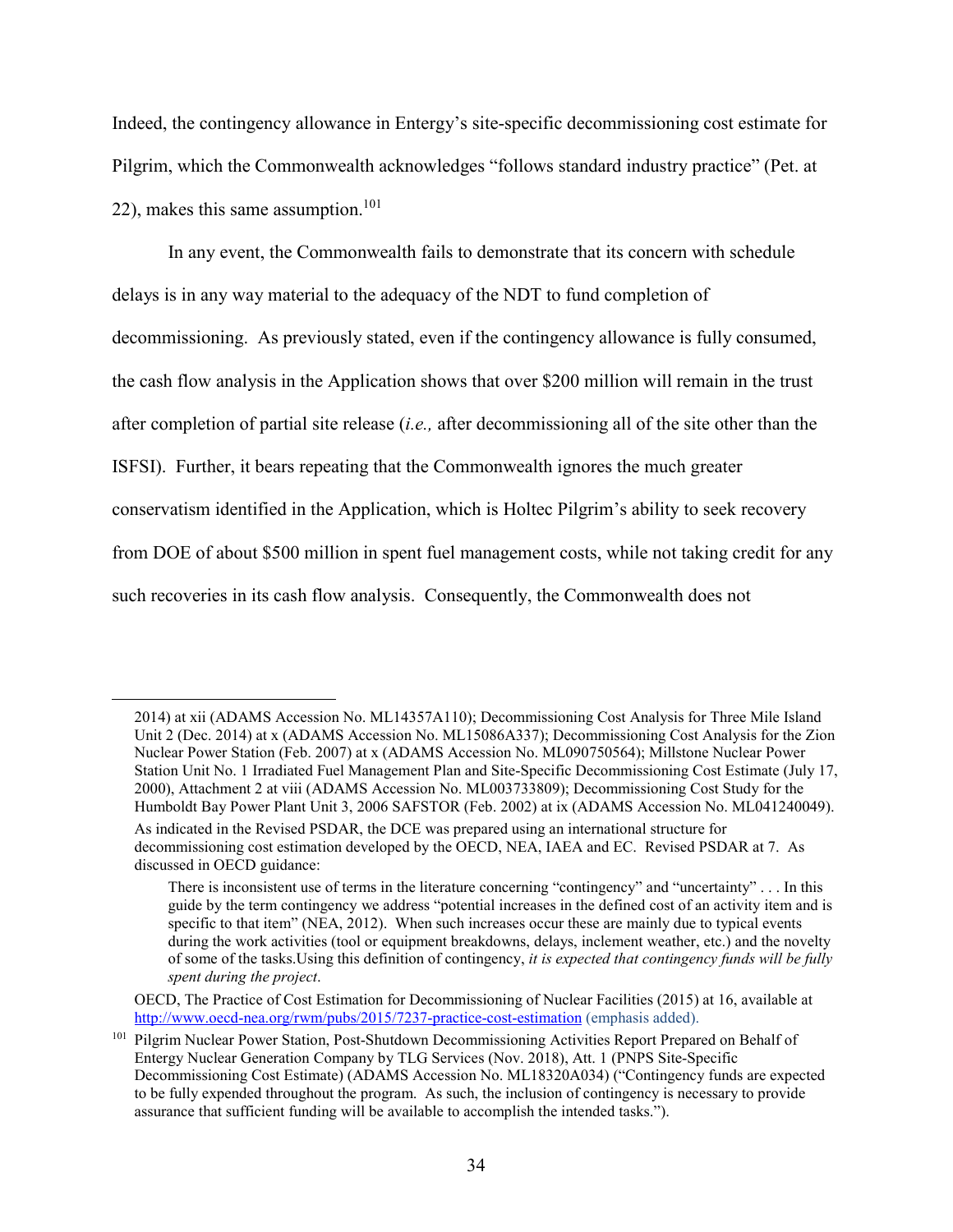demonstrate that its concern with schedule delays or its dismissal of the substantial contingency allowance is in any way material.

> b. The Possibility of Unaccounted-for Costs of Compliance with Massachusetts Standards for Non-radiological Hazardous Materials Cleanup

The Commonwealth's reference to the possibility of unaccounted-for costs of compliance with the Commonwealth standards for non-radiological hazardous materials cleanup (Pet. at 13) is immaterial, unsupported, and fails to demonstrate any genuine material dispute with the Application. First, the possibility of unaccounted for costs related to the cleanup of nonradiological materials is relevant only to the extent to which such costs might affect the cash flow analysis, and hence the ability to complete decommissioning and spent fuel management. Since the NRC rules prohibit any withdrawal from the NDT that would inhibit the ability of the licensee to complete the funding of any shortfalls or inhibit the completion of decommissioning,<sup>102</sup> there is no apparent way that unaccounted non-radiological costs could affect the funding assurance for decommissioning.<sup>103</sup> Nor, when DOE recoveries are considered, is there any way such costs could prevent completion of spent fuel management activities. Therefore, the Commonwealth fails to demonstrate the materiality of this concern.

In any event, the Application states that:

HDI *used Pilgrim Nuclear Power Station plant data and historical information* obtained from ENOI in addition to the input and professional judgment of experienced decommissioning, demolition and waste management specialty subcontractors and subject matter experts (SMEs). This estimate is based on

 <sup>102</sup> *See* 10 C.F.R. § 50.82(a)(8)(i)(C).

<sup>&</sup>lt;sup>103</sup> "[T]he NRC does not presume that a licensee will violate agency regulations wherever the opportunity arises." *Private Fuel Storage, L.L.C.* (Indep. Spent Fuel Storage Installation), CLI-01-9, 53 N.R.C. 232, 235 (2001). *See also GPU Nuclear, Inc.* (Oyster Creek Nuclear Generating Station), CLI-00-6, 51 N.R.C. 193, 207 (2000) ("NIRS also fails to offer documentary support for its argument that AmerGen is likely to violate our safety regulations. Absent such support, this agency has declined to assume that licensees will contravene our regulations.").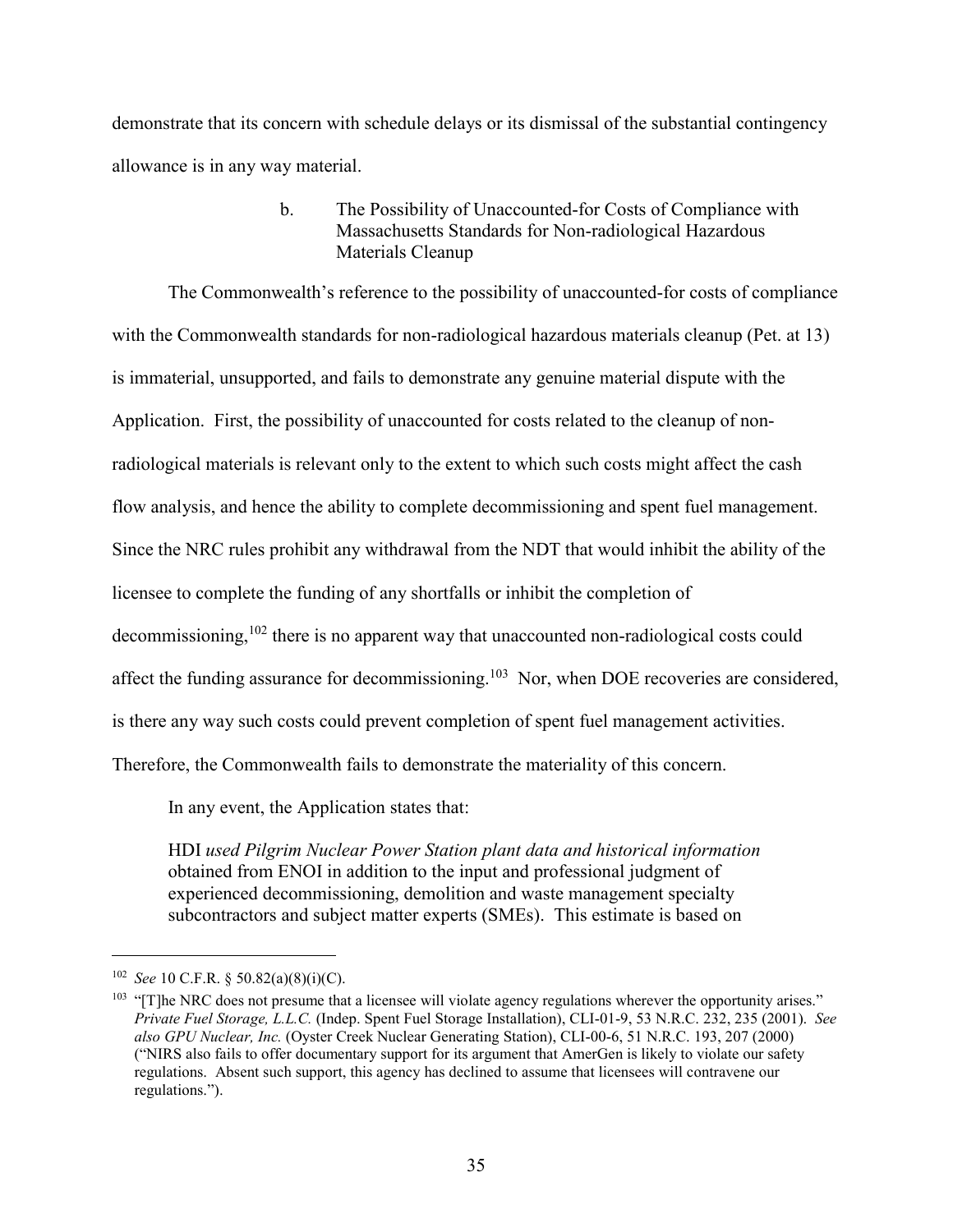regulatory requirements, *site conditions,* basis of estimate assumptions, low-level radioactive waste disposal standards, high-level radioactive waste management options, *and site restoration requirements*. 104

As the Revised PSDAR indicates, the decommissioning estimate was prepared using sources including "[i]nformation compiled by HDI and CDI *during an extensive due diligence period*."105 The Commonwealth does not address or dispute this information in the Application, and neither the Commonwealth nor its affiants offer anything but vague speculation that there might be unaccounted for costs of hazardous materials cleanup.<sup>106</sup> The Commonwealth's affiant, Mr. Howland, indicates that the discovery of PCB-contaminated materials at Yankee Rowe increased cleanup costs, but makes no effort to quantify this impact or demonstrate a potential for a material impact at Pilgrim.<sup>107</sup> In this regard, the DCE states that the Pilgrim "decommissioning cost estimate for license termination, spent fuel management and site restoration activities [was compared] to costs from similar activities from seven decommissioned BWR nuclear power plants."108 In contrast, the Commonwealth provides no information indicating that HDI's estimate of site restoration costs is out of line with experience at other plants.

 <sup>104</sup> LTA, Encl. 1, Att. D (2nd unnumbered page). *See also* DCE at 7, 36-37, 48.

<sup>&</sup>lt;sup>105</sup> Revised PSDAR at 18 (emphasis added).

<sup>106</sup> *See* Brewer Decl., ¶ 10 (Massachusetts site restoration requirements "*could* result in shortfall of funds" and "*may* impact the duration and scheduling of license termination activities…"); Howland Decl., ¶ 7 ("MassDep *is unable to determine* if Holtec can perform the non-radiological clean up and site restoration work outlined generally in its PSDAR without signification cost overruns."); Locke Decl., ¶ 7 (the Revised PSDAR "is, in my opinion, deficient because it does not include an inventory of oil and hazardous materials that *may have been used* at the facility and which *may have been released* to the surrounding environment."). Note that Locke admits that "[p]ast environmental site assessments conducted for releases of oil and hazardous material at Pilgrim . . . are not indicative of potential contamination present." Locke Decl., 19.

<sup>&</sup>lt;sup>107</sup> *See* Howland Decl.,  $\uparrow$  5.

<sup>108</sup> DCE at 37.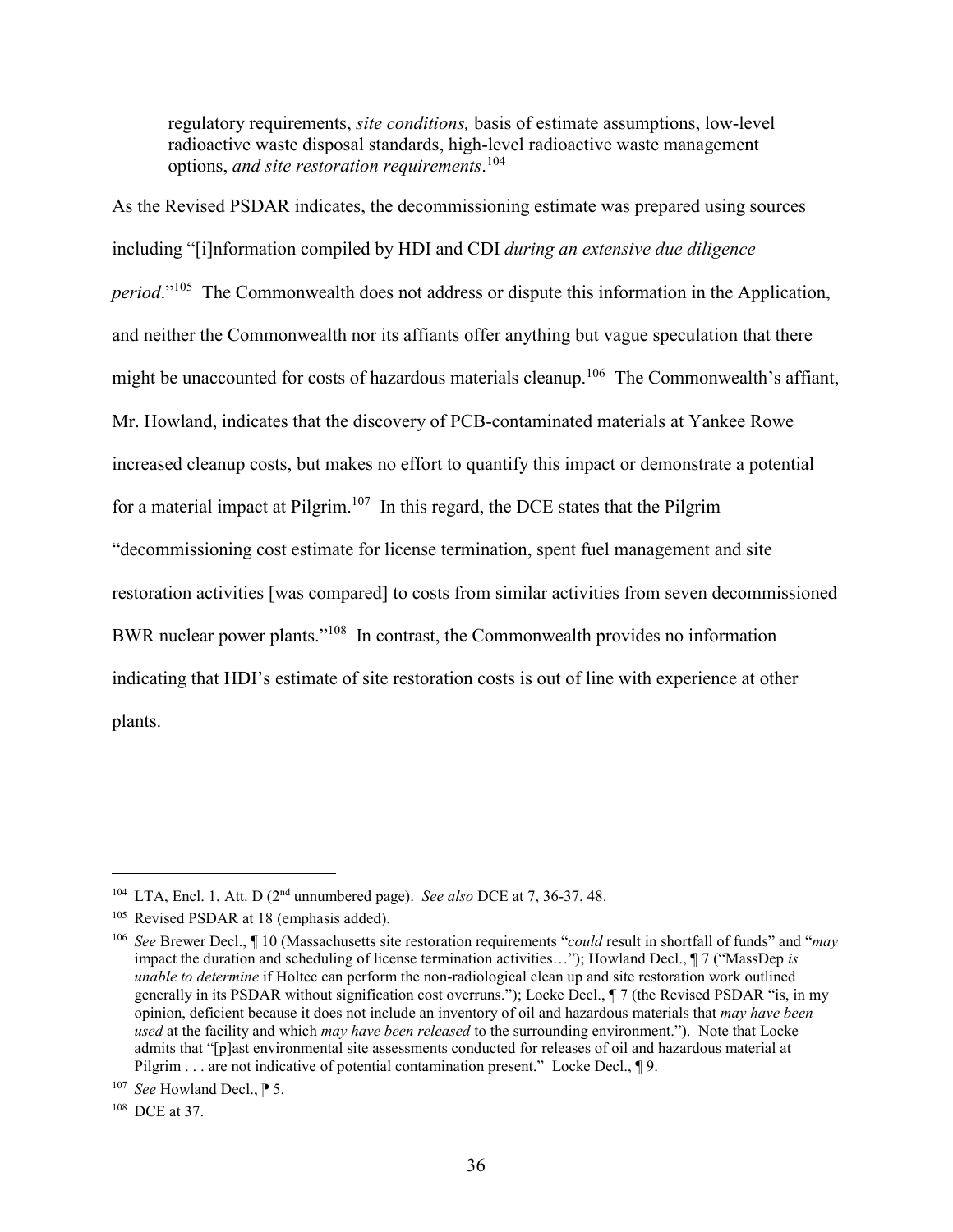c. The Possibility of Discovery of Unknown Radiological or Nonradiological Contamination

The Commonwealth's reference to the possibility of discovery of unknown radiological or non-radiological contamination (Pet. at 13-14) is based on nothing more than conclusory speculation and demonstrates no genuine material dispute with the Application. The possibility of non-radiological contamination is not within the NRC's jurisdiction. Nor as previously discussed is it material to the adequacy of the nuclear decommissioning fund to complete decommissioning, because the NRC rules would prohibit any withdrawal from the fund for site restoration if the withdrawal would inhibit Holtec Pilgrim's ability to fund a shortfall in the funding for decommissioning.

Regarding the possibility of unknown radiological contamination, the gravamen of the Commonwealth's concern appears to be that a complete site characterization has not been performed (Pet. at 13, 17), but this concern once more ignores information in the Application and DCE indicating that the DCE was prepared after extensive due diligence, and considering plant and historic data, and site conditions.<sup>109</sup> Further, the Commonwealth fails to explain why the NRC's record-keeping, monitoring and reporting requirements are insufficient (and to the extent the Commonwealth is suggesting that they are not, the Commonwealth appears to be impermissibly challenging the NRC rules). Those rules require a licensee to maintain:

Records of spills or other unusual occurrences involving the spread of contamination in and around the facility, equipment, or site. These records may be limited to instances when significant contamination remains after any cleanup procedures or when there is reasonable likelihood that contaminants may have spread to inaccessible areas as in the case of possible seepage into porous materials such as concrete. These records must include any known information on identification of involved nuclides, quantities, forms, and concentrations.<sup>110</sup>

 <sup>109</sup> *See supra* notes 104-105.

 $110$  10 C.F.R. § 50.75(g)(1).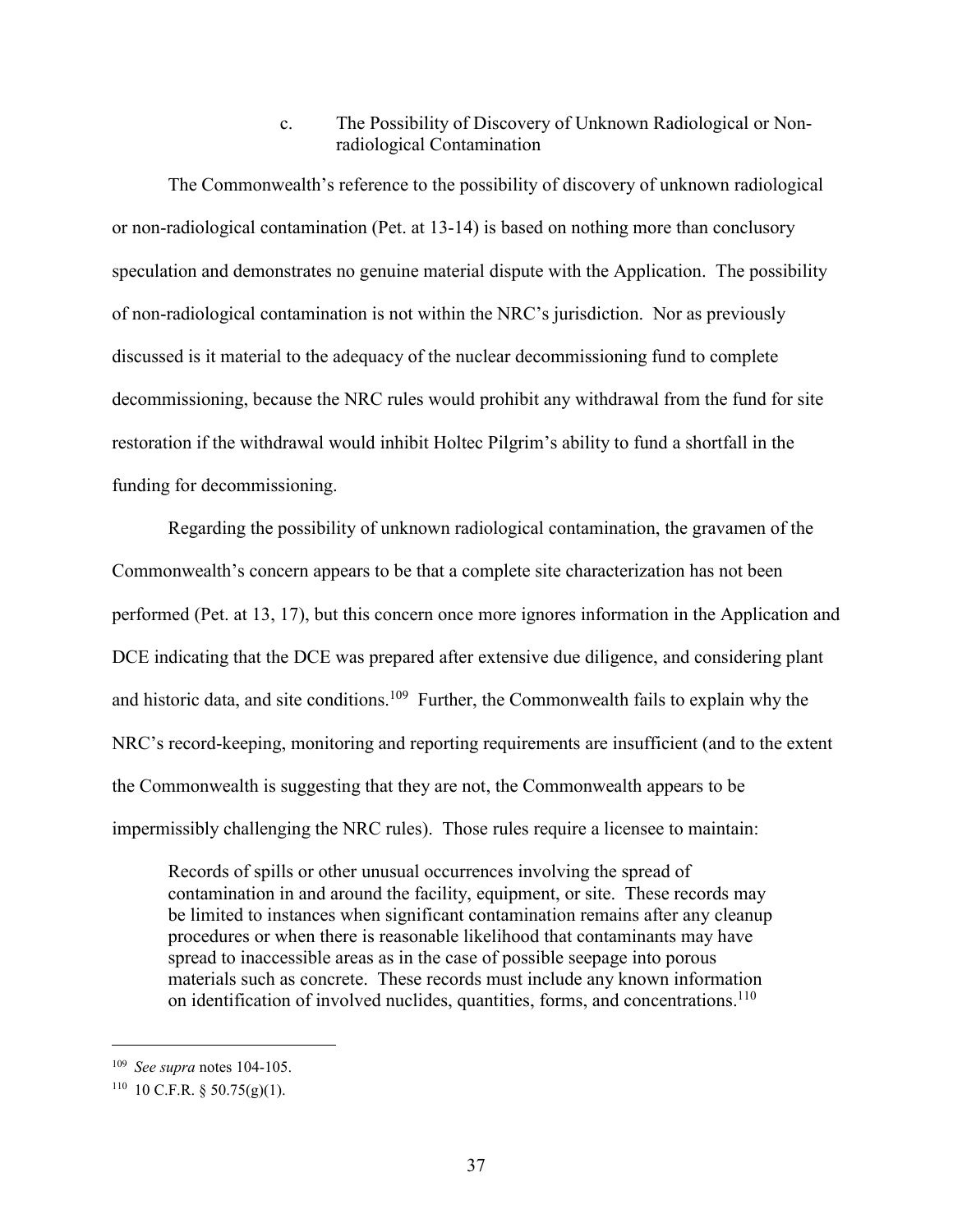This provision in the NRC rules is specifically intended to prevent incomplete knowledge that might result in underestimation of decommissioning costs.<sup>111</sup> The Commonwealth also ignores the NRC's Decommissioning Planning Rule, which requires *inter alia* licensees to conduct surveys of areas, including the subsurface, that are reasonable to evaluate concentrations or quantities of residual radioactivity, and to maintain the records from surveys describing the location and amount of subsurface residual radioactivity identified at the site with the records important to decommissioning required by 10 C.F.R. § 50.75(g).<sup>112</sup> This rule is intended to ensure that a licensee has a reasonably accurate estimate of the extent to which residual radioactivity is present at the facility, particularly in the subsurface soil and groundwater, to improve decommissioning planning and adequately ensure that a decommissioning fund will cover the costs of decommissioning.<sup>113</sup>

Further, even before the NRC's Decommissioning Planning Rule was promulgated, Pilgrim was monitoring groundwater pursuant to an industry Ground Water Protection Initiative. Currently, a total of 23 wells are being sampled on a routine basis, as reported in Pilgrim's most recent Annual Radioactive Effluent Release Report.<sup>114</sup>

The Commonwealth does not address or dispute this existing, docketed information on current subsurface conditions and for this reason too fails to demonstrate any genuine material dispute with the Application. As previously noted, a petitioner has a strict obligation to examine

<sup>&</sup>lt;sup>111</sup> General Requirements for Decommissioning Nuclear Facilities, Final Rule, 53 Fed. Reg. 24,018, 24,026 (June 27, 1988).

<sup>112</sup> 10 C.F.R. § 20.1501.

<sup>113</sup> Decommissioning Planning; Final Rule, 76 Fed. Reg. 35,512, 35,514 (June 17, 2011) ("Decommissioning Planning Rule"). "The purpose of this final rule is to improve decommissioning planning and thereby reduce the likelihood that a site will become a legacy site . . .", *i.e.*, "a facility that is decommissioning and has an owner that cannot complete the decommissioning work for technical or financial reasons." *Id.* at 35,516.

<sup>114</sup> Annual Radioactive Effluent Release Report for January 1 through December 31, 2017 (May 15, 2018) (ADAMS Accession No. ML18141A428).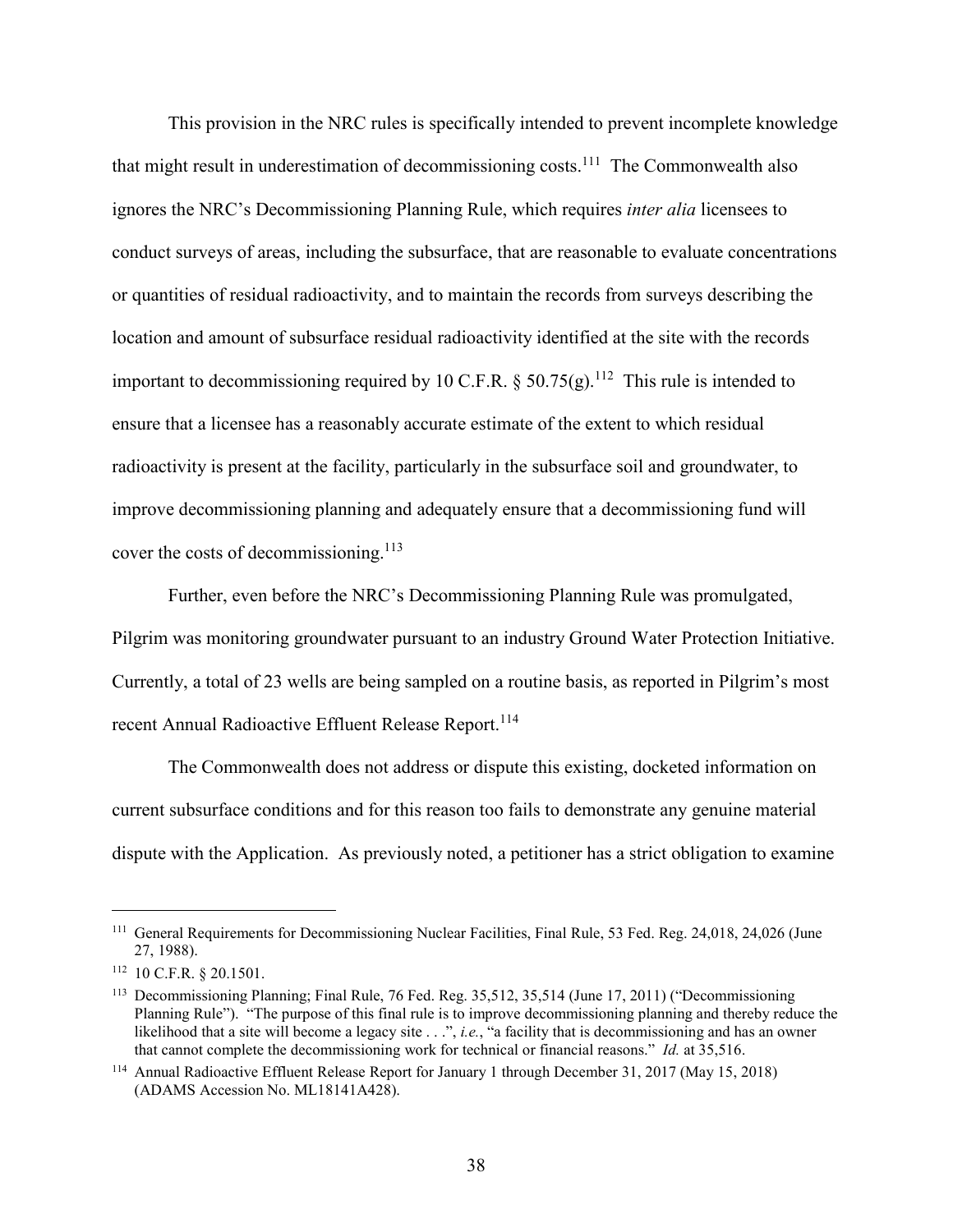the publicly-available documentary material pertaining to the facility to ascertain whether there is a basis for its contentions. $^{115}$ 

Indeed, the Commonwealth and its affiants provide no concrete and site-specific information indicating that Applicants have overlooked significant sources of radiological or non-radiological contamination<sup>116</sup> at the Pilgrim site. Nor have they shown that such alleged oversights would cause site remediation and restoration costs to exceed HDI's cost estimates.

Similarly, because the Commonwealth and its affiants have not "shown how the identified contaminants will elevate decommissioning costs," they have not demonstrated that the cash flow analysis in the Application is based on "unreasonable assumptions."117 In particular, Mr. Priest, who is the only Commonwealth affiant who discusses radiological contaminants at Pilgrim, states that in 2010, tritium was measured in one well (Priest Decl., ¶ 8), but he does not provide any indication of its significance or explanation of why it would impact the DCE. Mr. Priest states that to the extent that tritium is discovered in excess of the drinking water maximum contaminant level ("MCL"), Holtec will have to ensure remediation. *Id.* The MCL corresponds to a 4 millirem standard,<sup>118</sup> far below the 25 millirem standard for unrestricted release established in the NRC rules.<sup>119</sup> Thus, Priest's statement that further remediation would be required impermissibly challenges the NRC rules.<sup>120</sup>

 <sup>115</sup> *See supra* note 55.

<sup>116</sup> The Commonwealth cites Locke Decl. ¶ 6 and Howland Decl. ¶ 7 in support of an assertion that "it is likely that large quantities of non-radiological hazardous materials have been released at the site." Pet. at 35. Neither of the affiants makes such a statement.

<sup>117</sup> *Vermont Yankee*, CLI-16-17, 84 N.R.C. at 118-19.

<sup>&</sup>lt;sup>118</sup> The EPA's safe drinking water standard for tritium is a 20,000 pCi/l maximum contaminant level ("MCL") that would produce a total body or organ dose of 4 millirem/year. *See* Interim Primary Drinking Water Regulations, 41 Fed. Reg. 28,402, 28,404 (July 9, 1976).

<sup>119</sup> 10 C.F.R. § 20.1402.

 $120$  In any event. Mr. Priest does not identify any current tritium measurement in excess of the MCL. As reflected in the most recent Annual Radioactive Effluent Release Report, all measurements of tritium in groundwater in 2017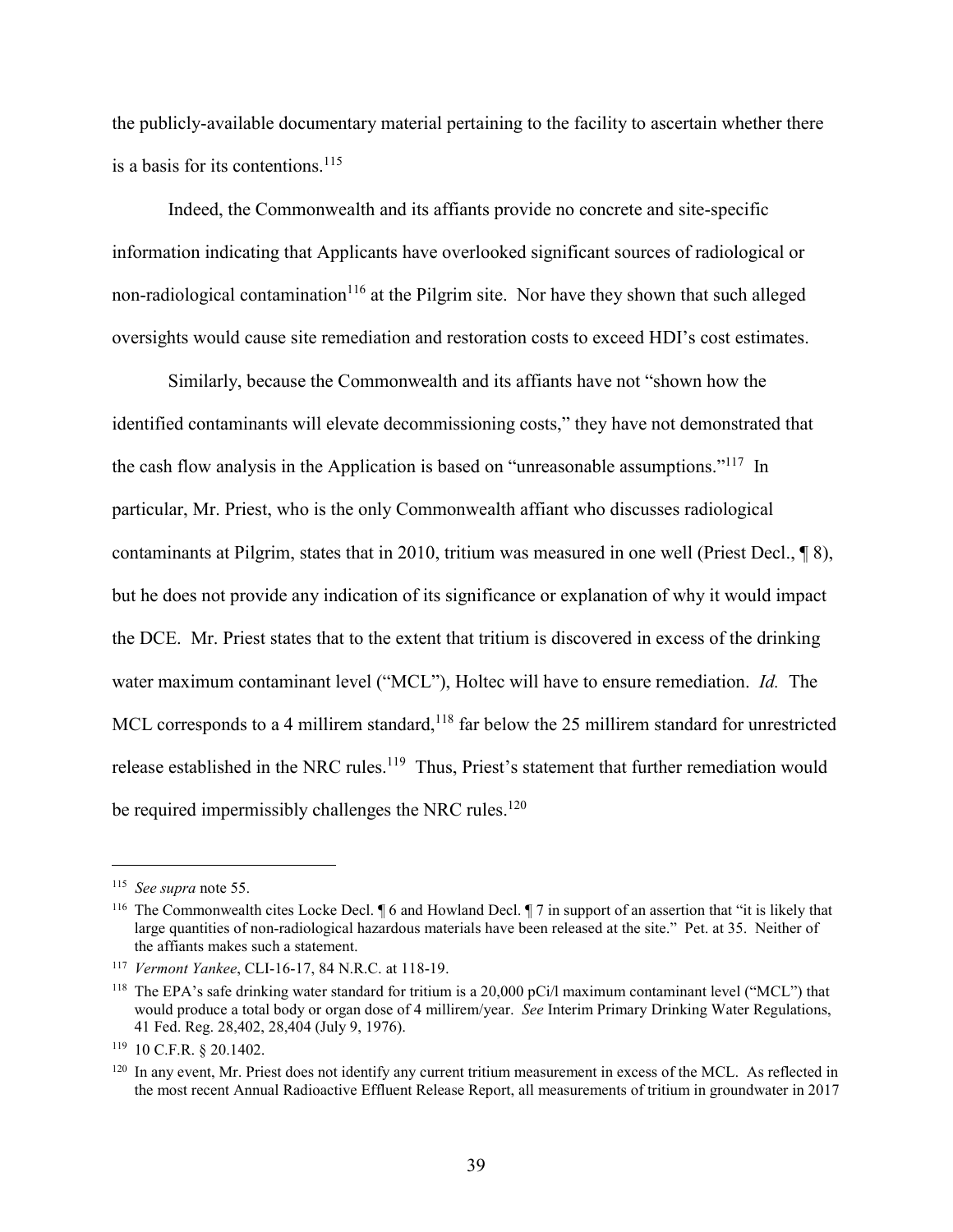Mr. Priest refers vaguely to a few other instances of contamination (Priest Decl., ¶ 9), but again makes no attempt to demonstrate their significance. Instead, he merely states that the Commonwealth does not know whether this information was captured by the decommissioning records required by 10 C.F.R. § 50.75(g). *Id.* Such lack of knowledge does not demonstrate any genuine material dispute. Mr. Priest states that "[l]ong-lived radionuclides are likely to be found in soils and groundwater far from the small excavation made to repair leaks that likely allowed reactor condensate to enter site soils for many years." Priest Decl., ¶ 10. Mr. Priest provides absolutely no basis for this statement – no basis for asserting that the presence of long-lived radionuclides is likely, no basis for asserting that leakage occurred for many years, and no basis assuming that levels of radionuclides in soil are not reasonably known or would affect the decommissioning costs estimate.

Finally, Mr. Priest states that Maine Yankee and Connecticut Yankee uncovered long half-life radionuclides in soils, and that "[s]imilar contaminants can be expected at the Pilgrim property, including carbon-14, nickel-63, strontium-90, cesium-137 and transuranics, which include radioisotopes of plutonium, curium, neptunium, and americium." Priest Decl. ¶ 11. Again, Mr. Priest provides absolutely no basis for asserting that similar contaminants can be expected, or that even if some were, that the levels would materially affect the DCE.

 $\overline{a}$ 

were below the MCL. Annual Radioactive Effluent Release Report for January 1 through December 31, *supra* note 114, at Appendix B. The report showed concentrations of tritium detected in the onsite wells in 2017 ranging from non-detectable at less than 229 pCi/L, up to a maximum concentration of 6,030 pCi/L (*id.* at 70) – well below the drinking water standard. *See also* Mass. Department of Public Health, Pilgrim Nuclear Power Station Tritium Groundwater Investigation Update (May 1, 2018) (summarizing tritium measurements), available at https://www.mass.gov/files/documents/2018/11/30/pnps-may-1-2018-update.pdf.

In 2018, a leak occurred in a feedwater check valve, and migrated into groundwater through the seismic gap between the reactor building and turbine building, resulting in elevated levels of tritium in one of the monitoring wells reaching about twice the MCL. The leak was identified and repaired, and the levels of tritium in the monitoring well have returned to concentrations that are a fraction of the MCL. This will be reflected in the Annual Radioactive Effluent Release Report for January 1 through December 31, 2018, expected to be submitted to the NRC in May. Thus, there are no current measurements in excess of the MCL.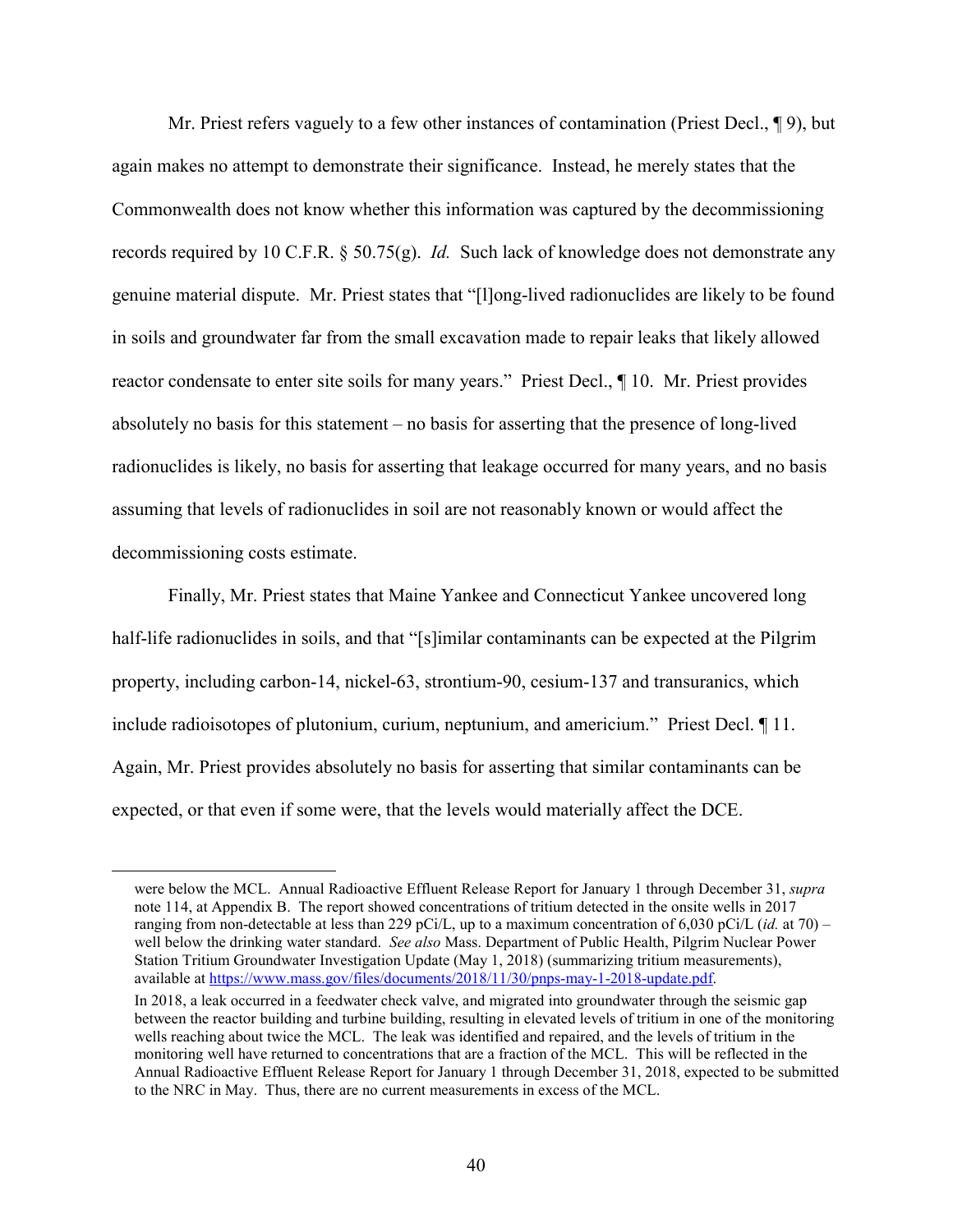These speculative statements, provided without any reasoned explanation why the records required by 10 C.F.R. § 50.75(g), including the results of subsurface monitoring at Pilgrim, should be assumed to be inaccurate, provide no genuine basis for a contention. As the Commission has held, speculation, even by an expert, fails to provide the requisite support for an admissible contention.<sup>121</sup> "Unsupported hypothetical theories or projections, even in the form of an affidavit, will not support invocation of the hearing process."<sup>122</sup> Again, "an expert opinion that merely states a conclusion … without providing *a reasoned basis or explanation* for that conclusion is inadequate  $\dots$ <sup>123</sup>

Nor do the Commonwealth's references to Connecticut Yankee and Maine Yankee (Pet. at 17) provide any basis for the Contention. The Commonwealth alleges (without citation or other support) that previously undiscovered strontium-90 doubled the cost of decommissioning Connecticut Yankee. *Id.* The Commonwealth also alleges that Maine Yankee encountered pockets of highly-contaminated groundwater leading to cost increases. *Id.* But these decommissioning projects preceded both the subsurface monitoring now required by the Decommissioning Planning Rule and the industry's groundwater protection initiative, conducted in large measure to ensure that subsurface conditions are understood so that they will not have an unexpected impact on decommissioning. Consequently, the Commonwealth does not show how or explain why this prior experience is applicable or material to Pilgrim. Nor does the

 <sup>121</sup> *See, e.g., Entergy Nuclear Generation Co. (*Pilgrim Nuclear Power Station), CLI-12-15, 75 N.R.C. 704, 714 (2012) ("At the threshold contention admissibility stage . . . '[b]are assertions and speculation,' even by an expert, are insufficient to trigger a full adjudicatory proceeding"); *Dominion Nuclear Connecticut, Inc.* (Millstone Nuclear Power Station, Unit 3), CLI-08-17, 68 N.R.C. 231, 240 (2008)

<sup>&</sup>lt;sup>122</sup> Power Auth. of N.Y. (James A. Fitzpatrick Nuclear Power Plant and Indian Point, Unit 3), CLI-00-22, 52 N.R.C. 266, 315 (2000).

<sup>123</sup> *USEC, Inc.* (Am. Centrifuge Plant), CLI-06-10, 63 N.R.C. 451, 472 (2006) (emphasis added) (quoting *Private Fuel Storage*, LBP-98-7, 47 N.R.C. at 181).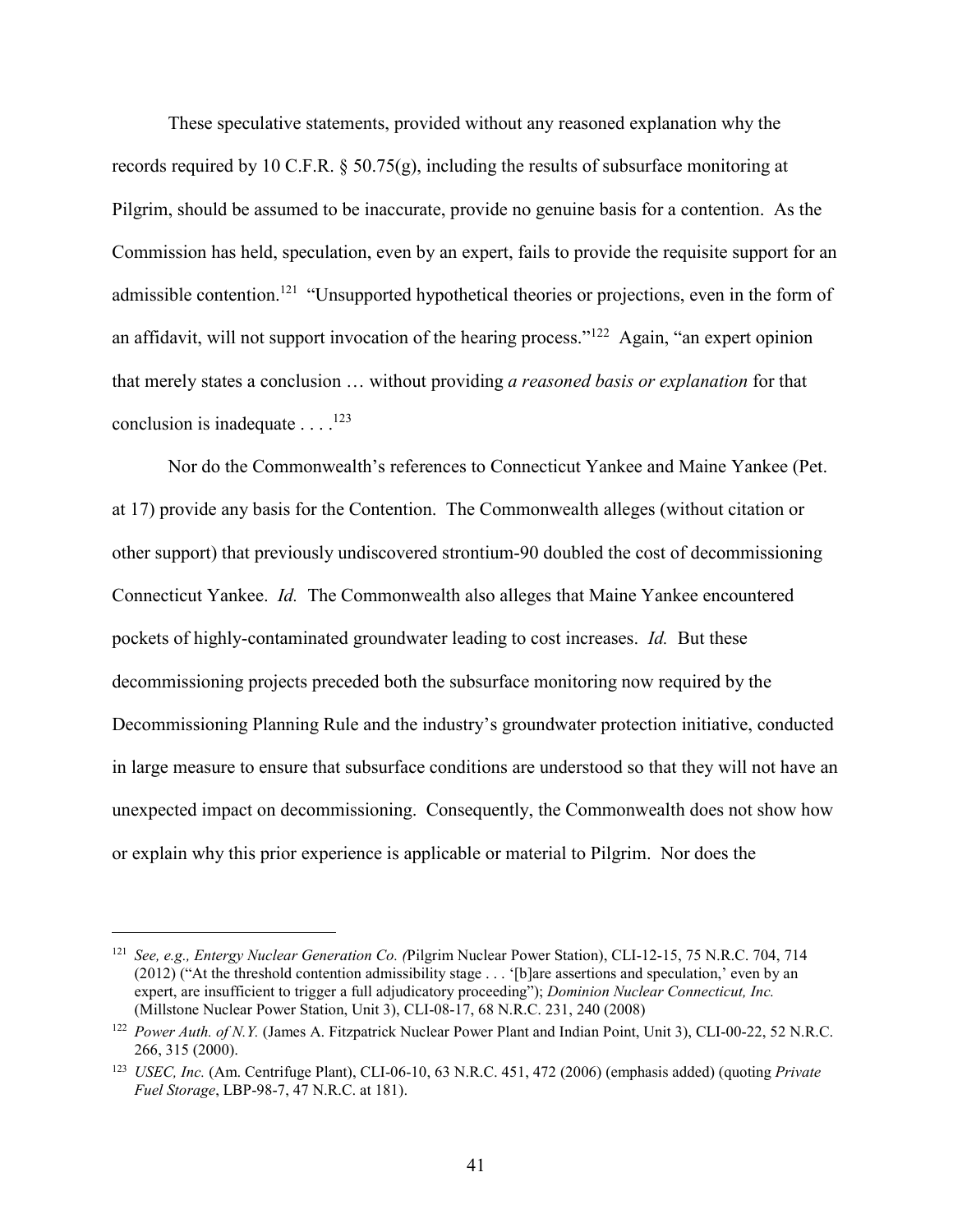Commonwealth make any effort to compare the DCE against the cost of completed decommissioning projects. As previously stated, the Pilgrim decommissioning was compared to costs from similar activities from seven other decommissioned BWR nuclear power plants.<sup>124</sup> The Commonwealth does not address and provides no basis to dispute this benchmarking.

Moreover, the Commonwealth's argument that Holtec must complete a "full" site investigation and characterization prior to the proposed license transfer (Pet. at 17; Priest Decl., **[↑ 4**) reflects a fundamental misunderstanding of—and improper challenge to—the NRC's license termination regulations. Those regulations require that the LTP (to be submitted at least two years before the scheduled termination of the license) include among other things a site characterization, site remediation plans, detailed plans for the final radiation survey, and an updated site-specific estimate of remaining decommissioning costs.<sup>125</sup> This is precisely the type of information that the Commonwealth and its experts (wrongly) claim is required now. Likewise, the Commonwealth argument that Holtec must complete a full site characterization is inconsistent with the NRC's reasonable assurance standard, which accepts a licensee's financial assurances based on plausible assumptions and forecasts.

#### d. The Possibility of a Radiological Incident at the Site

The Commonwealth's reference to the possibility of a radiological incident occurring at the site, such as during the transfer of spent fuel into dry casks (Pet. at 14), does not raise a genuine dispute with the Application. As reflected in the Application, Holtec Pilgrim and HDI

 <sup>124</sup> *See supra* note 108.

<sup>125</sup> 10 C.F.R. § 50.82(a)(9)(ii). *See also* NUREG-1700, Rev. 2, Standard Review Plan for Evaluating Nuclear Power Reactor License Termination Plans (Apr. 2018); NUREG-1757, Rev. 1, Consolidated Decommissioning Guidance, Vol, 2, Characterization, Survey, and Determination of Radiological Criteria (Sept. 2006); Regulatory Guide 1.179, Rev. 1, Standard Format and Content of License Termination Plans for Nuclear Power Reactors (June 2011).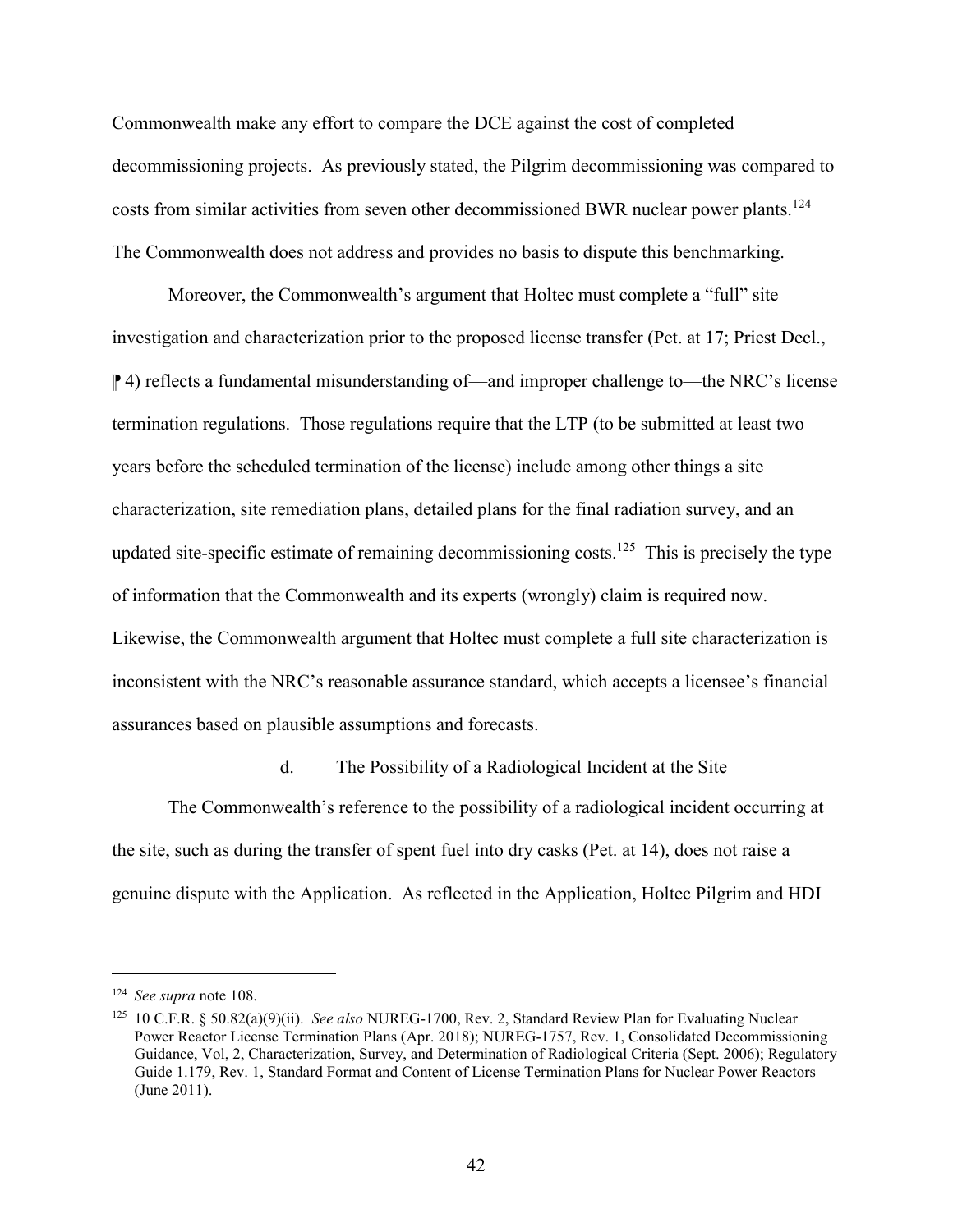will carry onsite property damage and offsite nuclear liability insurance meeting the coverage amounts required by the NRC.<sup>126</sup> The Commonwealth provides no explanation why this coverage would be insufficient. As the NRC has recognized, "[t]he risk of an offsite radiological release is significantly lower, and the types of possible accidents are significantly fewer, at a nuclear power reactor that has permanently ceased operations and removed fuel from the reactor vessel than at an operating power reactor."<sup>127</sup>

> e. The Possibility that DOE Might Require Repackaging of Spent Nuclear Fuel into New Containers

The Commonwealth's reference to the possibility that DOE might require repackaging of spent nuclear fuel into new DOE-approved transportation containers (Pet. at 14) does not raise any genuine dispute with the adequacy of the funding for spent fuel management. The Commonwealth does not dispute that Pilgrim's spent fuel is being transferred into multi-purpose canisters<sup>128</sup> suitable for onsite storage, transportation, and disposal. Nor does it provide any information indicating any likelihood that DOE would require the industry to repackage spent fuel. More importantly, the Commonwealth does not address or evaluate the Federal Government's liability, even if repackaging were required.<sup>129</sup>

> f. The Possibility that DOE May Recover All or Some of Its Past Payments for the Packaging of Spent Fuel into Dry Casks

The Commonwealth speculates that if DOE removes the spent nuclear fuel without requiring repackaging, DOE might then pursue recovery of all or some of its past payments for

 <sup>126</sup> *See* LTA, Encl. 1 at 19.

 $127$  Regulatory Improvements for Power Reactors Transitioning to Decommissioning, Regulatory Basis Document (Nov. 20, 2017) at 1 (ADAMS Accession No. ML17215A010).

<sup>128</sup> DCE at 24-25.

 $129$  Because DOE's breach necessitated moving spent fuel into dry cask storage, DOE would also be liable for any costs of removing spent fuel from dry cask storage, if repackaging were necessary. Further, if repackaging were required, DOE would be responsible under the Standard Contract for providing the new cask or canister.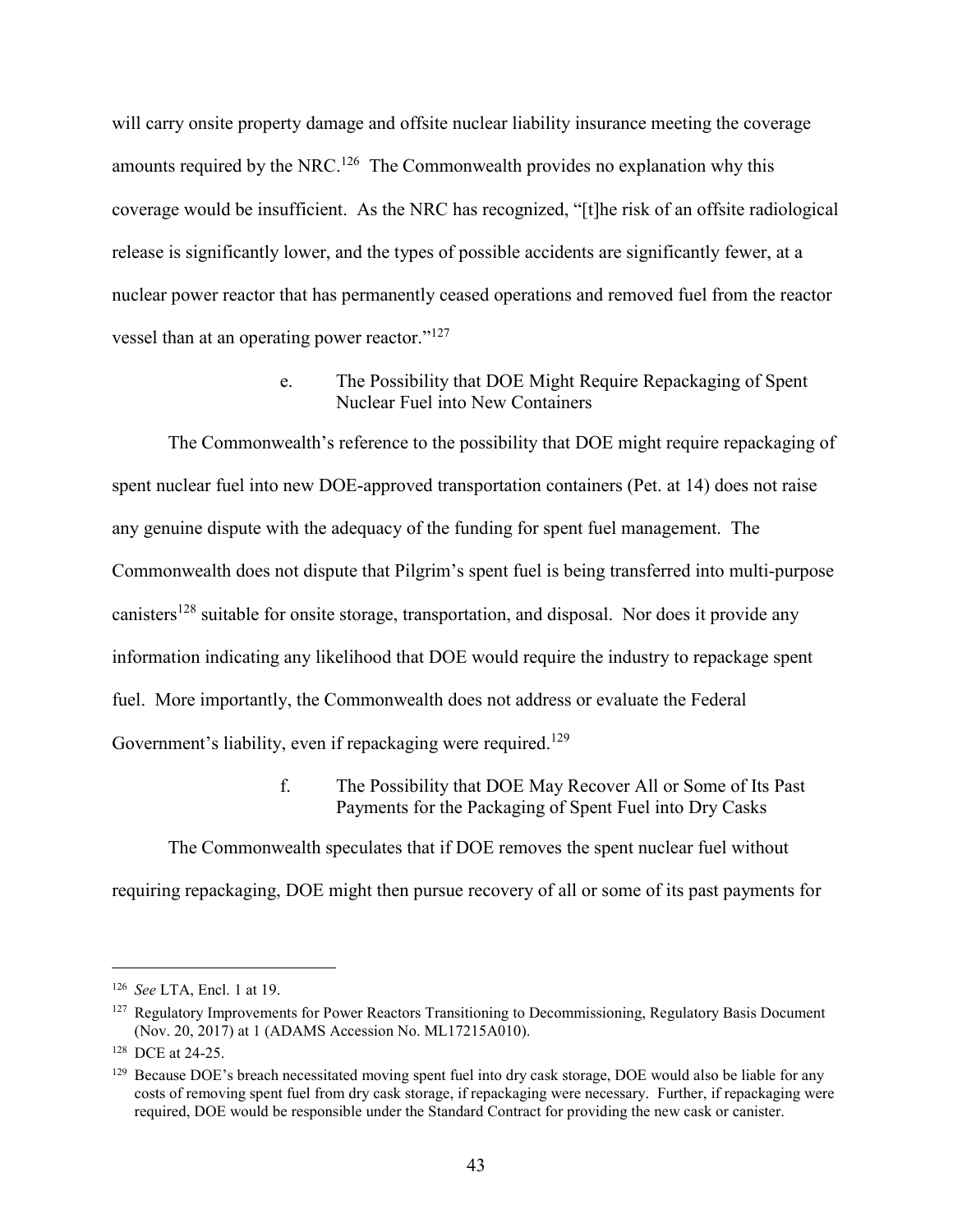the packaging of spent nuclear fuel into dry casks. Pet. at 15; Brewer Decl., ¶ 14. This claim is entirely speculative. Neither the Commonwealth nor its declarant, Mr. Brewer, provide any reason to believe that DOE is likely to assert such a claim, or likely to prevail on it. The Commonwealth and Mr. Brewer identify no tested or accepted legal theory that would allow DOE to reverse prior judgments or recoup any portion of the past damages that the Courts have awarded to the owners of Pilgrim.<sup>130</sup>

Nor does the Commonwealth explain how the speculated recovery by DOE after "DOE removes the spent nuclear fuel without requiring packaging" would in any way impact the funding needed for decommissioning. Decommissioning of all portions of the site other than the ISFSI will be completed by 2026 under HDI's schedule, and any funds in the NDT set aside for the minimal cost of radiologically decommissioning the ISFSI should be beyond the reach of creditors, including DOE if it had any residual claim against Holtec Pilgrim. Thus, the Commonwealth's speculation fails to demonstrate any genuine dispute with the Application on a material issue of law or fact.

#### g. The Possibility that HDI Might Not Secure Permission to Dispose of Class B and C Waste with the Texas Compact Commission

The Commonwealth's reference to the possibility that HDI might not secure permission to dispose of Class B and C waste with the Texas Compact Commission (Pet. at 15) is speculative and fails to demonstrate any genuine material dispute with the Application. The Commonwealth does not identify any difficulty that existing licensees, including those outside

<sup>&</sup>lt;sup>130</sup> Brewer's claims regarding DOE recovery risks are the same as those he made in a declaration supporting Vermont's hearing request in the Vermont Yankee license transfer proceeding. *Compare In the Matter of Entergy Nuclear Vermont Yankee, LLC and Entergy Nuclear Operations, Inc*.; Consideration of Approval of Transfer of License and Conforming Amendment (Vermont Yankee Nuclear Power Station), Docket No. 50- 271-LT-2, Affidavit of Warren K. Brewer (June 12, 2017) (ADAMS Accession No. ML17164A420). Despite identifying these same risks, Mr. Brewer admitted that recovery of a significant portion of spent fuel expenses from DOE is likely. *Id.* at 5.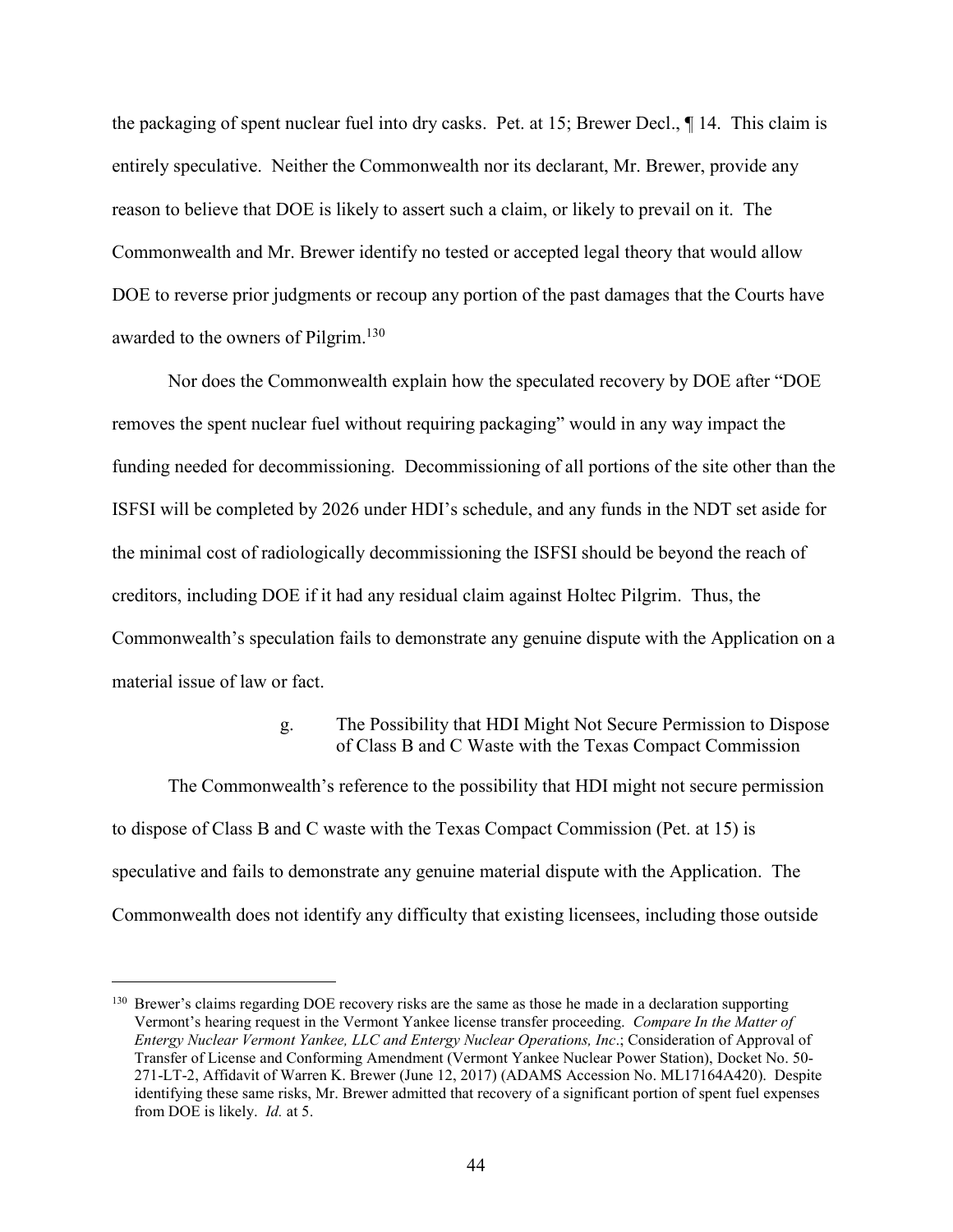the Texas Compact, have experienced in gaining approval from the Texas Compact Commission to import waste Class B and C waste for disposal at the WCS facility in Andrews, Texas. The Commonwealth's affiant, Mr. Newhard, inaccurately states that "Holtec does not indicate that it is affiliated with or has contracted with the Texas facility or with any other particular disposal facility." Newhard Decl.,  $\P$  7. The DCE states that "Holtec currently holds a contract with WCS that permits disposal of radioactive waste from any decommissioning project in the United States."<sup>131</sup> The Commonwealth also inaccurately states that if Holtec cannot secure permission to dispose of its Class B and C waste at the Texas facility, Holtec's disposal costs may increase by as much as \$170 million. Pet. at 45. The Commonwealth refers to Mr. Newhard's declaration at ¶8, but there, Mr. Newhard is comparing HDI's estimated total cost of radwaste disposal against a \$322 million estimate in NUREG-1307, Rev. 17 for disposal of all radwaste from a reference BWR for a generator not affiliated with a compact having a disposal facility.<sup>132</sup> Comparing these estimates for all radwaste says nothing about the added cost that might be incurred if Class B and C waste could not be disposed of in the Texas facility. (It should also be noted that the reference BWR in NUREG-1307 is considerably bigger than Pilgrim – 3400 MWt versus Pilgrim's 2028 MWt thermal rating.) Finally, while Mr. Newhard states that Holtec has provided no supporting documentation of its disposal cost estimates, the Application clearly states that "Disposal facilities were selected, *and pricing was confirmed.*"133 The Commonwealth's speculation and mischaracterization of the Application provides no basis to question an estimate of disposal costs that is based on confirmed pricing.

 <sup>131</sup> DCE at 27.

<sup>132</sup> *See* NUREG-1307, Rev. 17, Report on Waste Burial Charges (Feb. 2019) at B-5 (Table B-2) (providing the \$322 million to which Mr. Newhard appears to be referring in paragraph 8 of his declaration).

<sup>133</sup> LTA, Enc1, Att. D (2nd unnumbered page); DCE at 26 (emphasis added).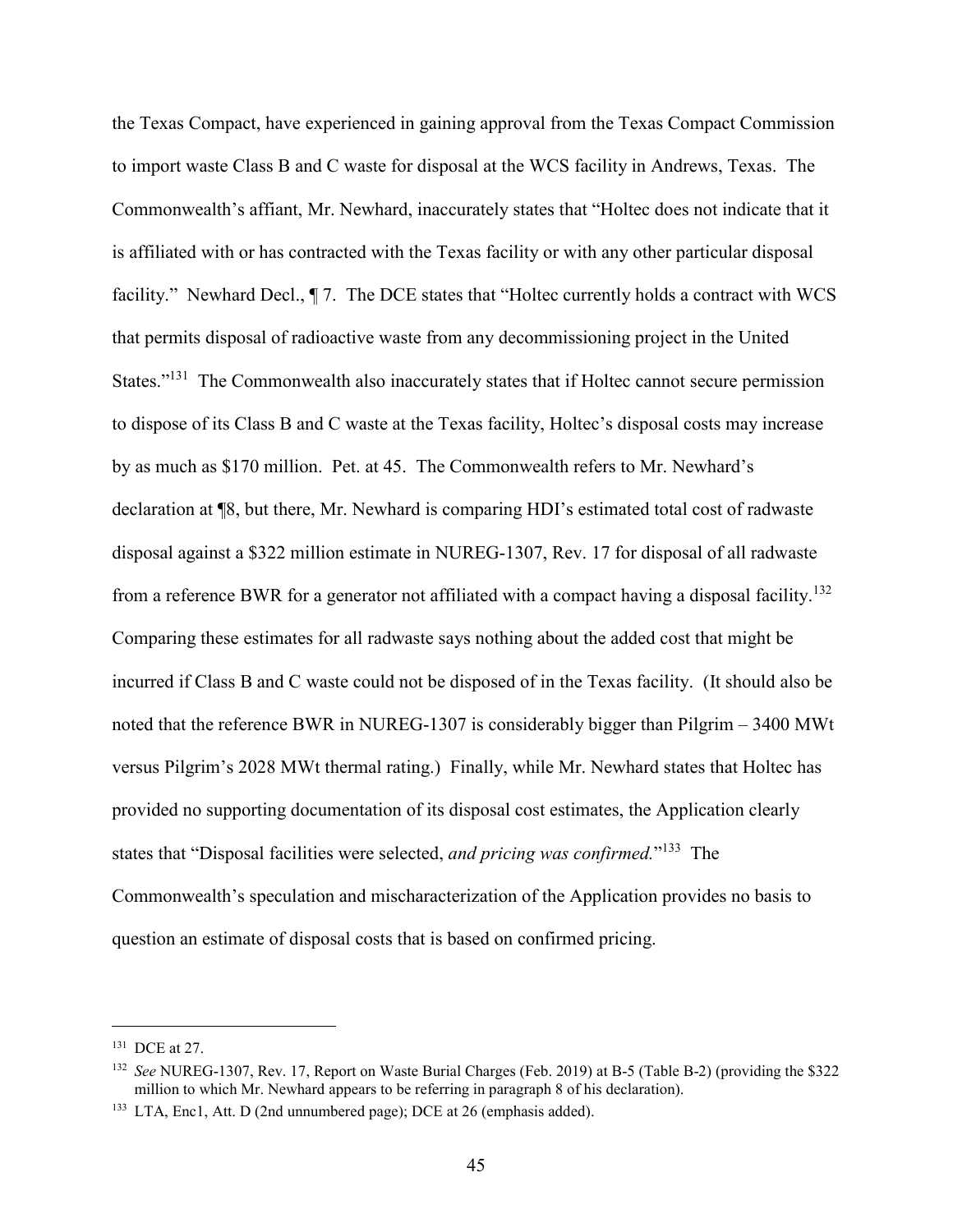h. The Possibility that DOE Fails to Remove All Spent Fuel by 2062

The Commonwealth's reference to the possibility that DOE fails to remove all spent nuclear fuel by 2062 (Pet. at 18) is speculative and raises no genuine material dispute with the Application. The Commonwealth inaccurately states that "[n]owhere . . . does Holtec explain or seek to justify this conclusion." *Id.* This claim ignores the explanation and justification in the DCE.

HDI assumes a spent fuel management plan for the Pilgrim spent fuel that is based on the assumption that DOE will commence acceptance of PNPS's spent fuel in 2030 and, assuming a maximum rate of transfer described in the DOE Acceptance Priority Ranking & Annual Capacity Report (Reference 10), the spent fuel is projected to be fully removed [from] the Pilgrim site in 2062, consistent with the current DOE spent fuel management and acceptance strategy (References 9 and 10). $134$ 

Thus, HDI's assumptions are based on the current DOE strategy and described acceptance rate.

Consistent with the DOE strategy, the projection does not depend on a final repository, but rather

assumes that DOE could commence acceptance after a fuel storage facility begins operation.<sup>135</sup>

The Commonwealth argues that HDI's assumption is incongruous with the NRC's analysis in the Continued Storage Rule (Pet. at 18), but the analysis of environmental impacts codified in the Continued Storage Rule, bounding all scenarios to address the requirements of the National Environmental Policy Act, is distinct from and irrelevant to the DCE and cash flow analysis required to determine whether Holtec Pilgrim and HDI meet the financial assurance requirements under the NRC regulations and Atomic Energy Act.136 The Commonwealth's

<sup>&</sup>lt;sup>134</sup> DCE at 24. Reference 9 is "Strategy for the Management and Disposal of Used Nuclear Fuel and High Level Radioactive Waste," U.S. DOE, January 11, 2013. *See* DCE at 52. Reference 10 is "Acceptance Priority Ranking & Annual Capacity Report," DOE/RW-0567, July 2004. *See id.*

<sup>135</sup> DCE at 43.

<sup>136</sup> In CLI-16-17, the Commission stated that "with regard to the fuel-costs claim, while the Continued Storage generic environmental impact statement acknowledges for purposes of NEPA that fuel could remain on site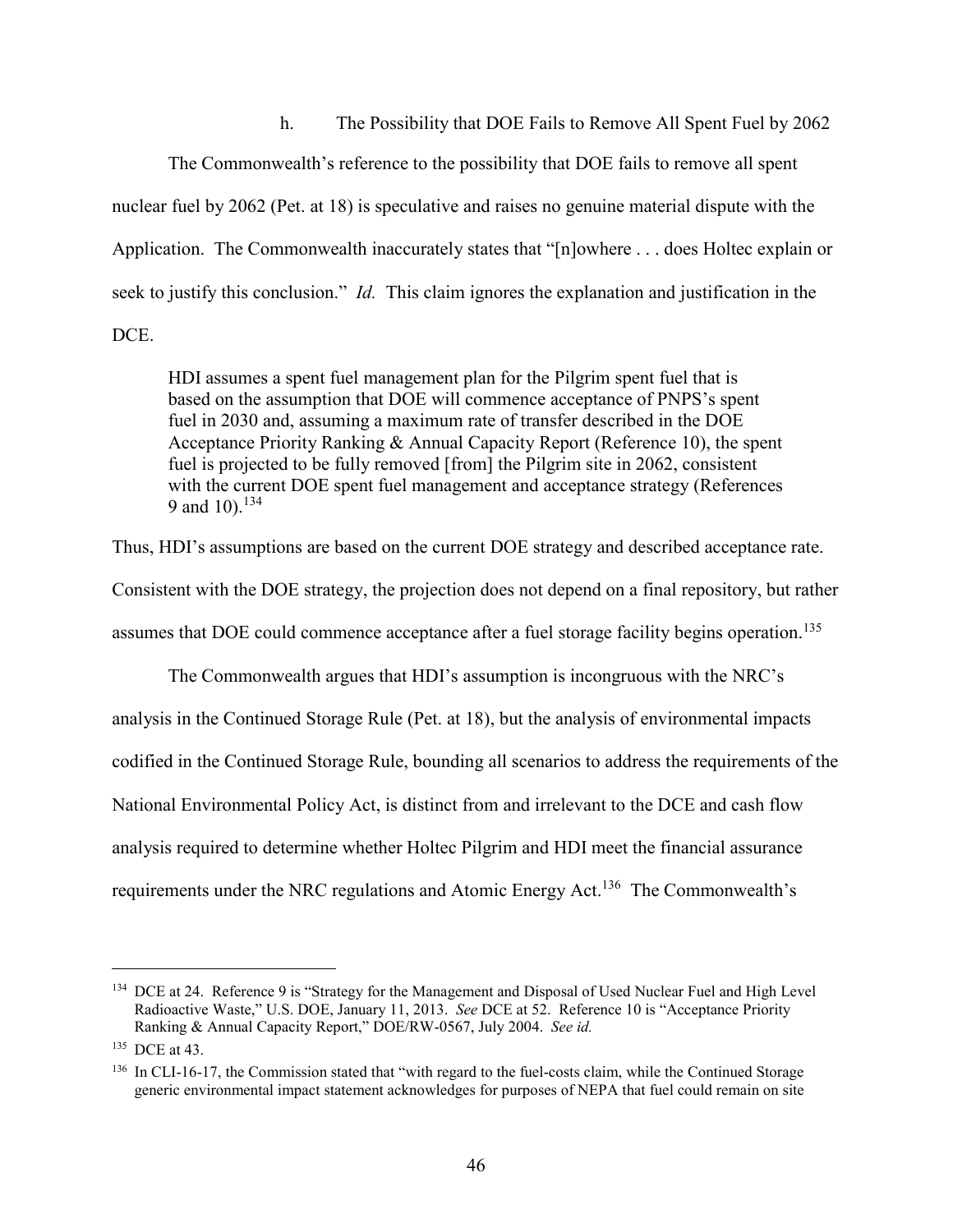affiant, Mr. Brewer, also asserts that "[t]here is no certainty in the Holtec assumption that DOE will have removed all spent nuclear fuel from PNPS by 2062 . . .<sup>"137</sup> As previously discussed, the NRC does not require such absolute certainty in a licensee's financial projections but instead accepts financial assurance as providing requisite reasonable assurance when based on plausible assumptions and forecasts.<sup>138</sup>

Here, the DCE and cash flow analysis are based on the best information available from DOE regarding its strategy. The Commonwealth's attempt to cast doubt on the reasonable and plausible assumption regarding the timing of DOE acceptance – an assumption based on the best available information – does not provide a sufficient basis to challenge the reasonable assurance provided by Holtec Pilgrim's and HDI's financial projections, or demonstrate any genuine material dispute with the Application. In any event, the Commonwealth does not demonstrate that its concern is material, as any further delay in DOE acceptance would result in liability of and recovery from DOE of the added costs of spent fuel storage.<sup>139</sup>

i. Other Claims Relating to The Possibility of Overruns and Delays

The Commonwealth makes a few additional claims regarding the likelihood of price overrun and delays, but none of these claims demonstrates a genuine dispute with the

<u>.</u>

indefinitely, it finds the short-term period of storage most likely." *Vermont Yankee*, CLI-16-17, 84 N.R.C. at 118.

<sup>&</sup>lt;sup>137</sup> Brewer Decl., ¶ 15.

<sup>138</sup> *Seabrook Station*, CLI-99-6, 49 N.R.C. at 221-22.

<sup>&</sup>lt;sup>139</sup> For the same reason, the Commonwealth's observation that Entergy's ISFSI decommissioning cost estimate is greater than HDI's ISFSI decommissioning cost estimate (Pet. at 19) raises no material issue. The NRC rules will require HDI and Holtec Pilgrim to resubmit their ISFSI decommissioning funding plan every three years with adjustments as necessary to account for changes in cost and the extent of contamination. 10 C.F.R. § 72.30(c). These funding plans must include identification and justification of key assumptions, and must certify that financial assurance for the cost estimate is provided.  $10 \text{ C.F.R.}$  § 72.30(b)(3), (4), (6). Thus, any needed adjustment to the funding assurance for ISFSI decommissioning will be assessed and made at frequent intervals over the storage period. As previously discussed, DOE recoveries over that period, not credited in the cash flow analysis, provide a means for making such adjustments; and ultimately, any increase in ISFSI decommissioning costs will result in increased DOE liability.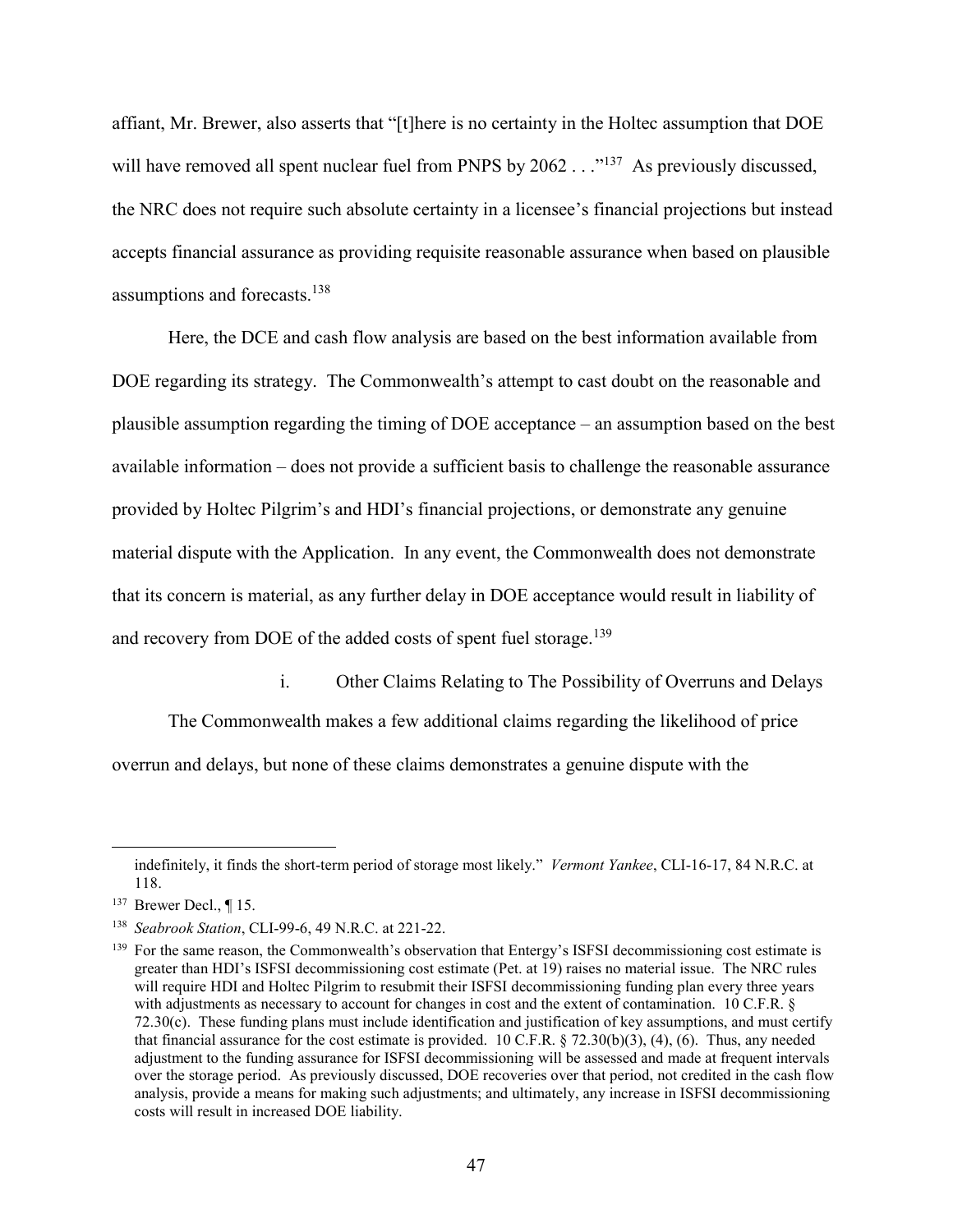Application. The Commonwealth states that site-specific decommissioning cost estimates for Diablo Canyon and San Onofre are roughly double what the NRC's formula amount (in 10 C.F.R. § 50.75(c)) predicted. Pet. at 19. The funding assurance in the Application is based on a site-specific estimate, not on the formula amount. Further, the Commonwealth provides no explanation why the estimates for large, multi-unit pressurized water reactors in California (owned by public utilities subjected to added California public utility commission requirements) are material to a much smaller, single unit boiling water reactor in Massachusetts. The Commonwealth similarly asserts that DOE has a track record of underestimating the costs of remediating its nuclear sites (Pet. at 20) but provides no information that would show that DOE's nuclear sites are in any way comparable to Pilgrim. Finally, the Commonwealth asserts that Holtec experienced a long delay at San Onofre, because of an incident in lowering a dry cask into a cavity enclosure container at the ISFSI pad. Pet. at 20-21. This event involved placing the canister in the underground HI-STORM UMAX storage system at San Onofre.<sup>140</sup> The ISFSI at Pilgrim employs the HOLTEC HI-STORM 100 storage system,<sup>141</sup> which is not an underground system involving the same loading issues. The Commonwealth does not identify any issues relating to the HI-STORM 100 storage system that present any material risk of delaying Pilgrim decommissioning. <sup>142</sup>

<sup>&</sup>lt;sup>140</sup> *See* Revised San Onofre Nuclear Generating Station, NRC Special Inspection Report 050-00206/2018-005, 050-00361/2018-005, 050-00362/2018-005, 072-00041/2018-001 and Notice of Violation (Dec. 19, 2018) (ADAMS Accession No. ML18341A172) (cited in Pet. at 21 n.23), Encl. 3 (Special Inspection Charter).

<sup>141</sup> *See* DCE at 25,

 $142$  The Commonwealth refers to several cited and apparent violations at San Onofre (Pet. at 21), but the Commonwealth has not challenged HDI's technical qualifications in this proceeding, nor has it provided any information that HDI or Holtec Pilgrim is likely to violate requirements. "[N]o genuine dispute with regard to any issue of material fact or law" is raised where an intervenor relies on the existence of past violations, but then fails to "present<sup>[]</sup> any information indicating that any person or procedures associated with those past violations will be employed at, or involved with, the [proposed facility]." *USEC, Inc. (American Centrifuge Plant)*, LPB-05-28, 62 N.R.C. 585, 617-19 (2005). *See also GPU Nuclear, Inc.* (Oyster Creek Nuclear Generating Station), CLI-00-6, 51 N.R.C. 193, 207 (2000) (absent documentary support that an applicant is likely to violate NRC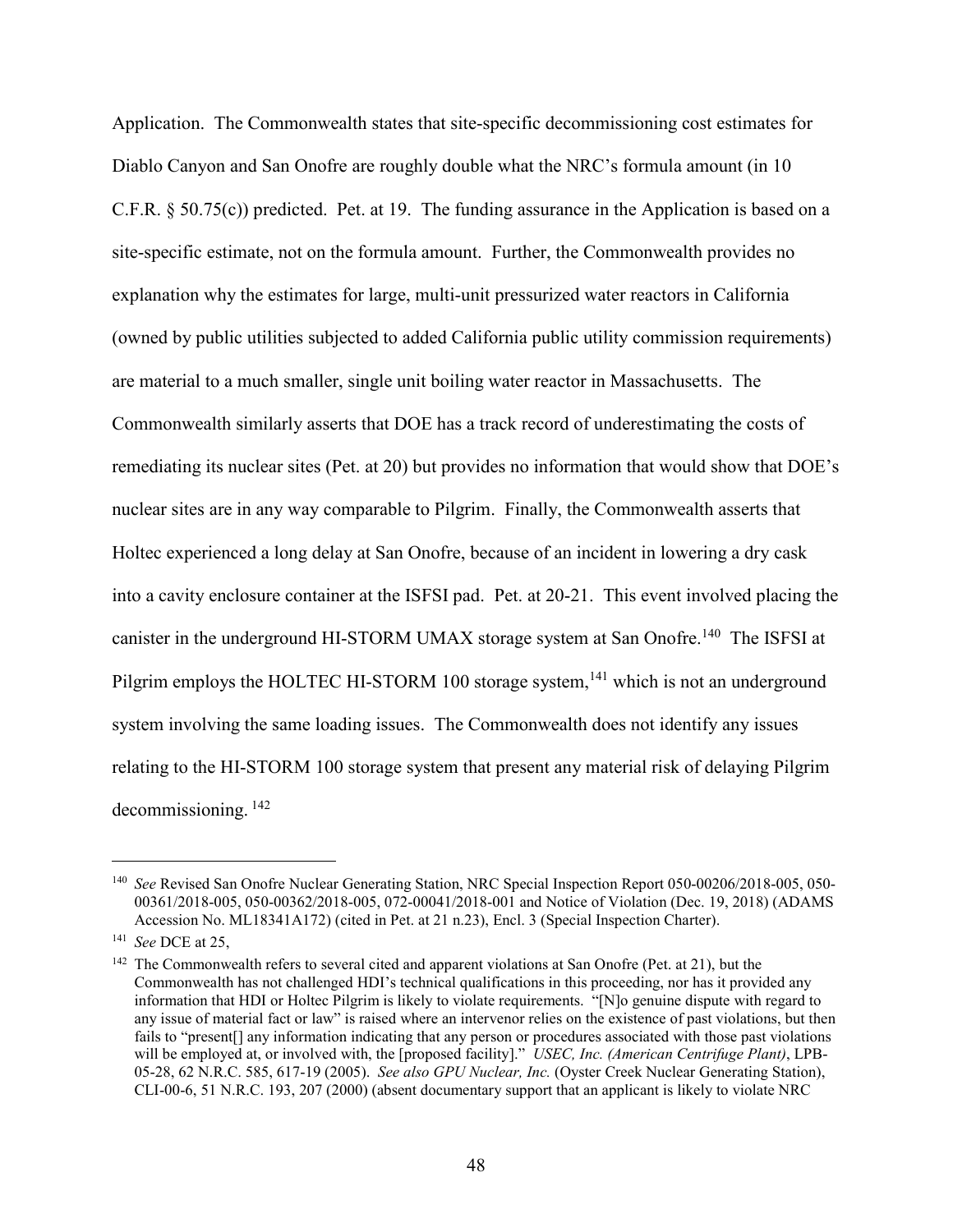The Commonwealth also argues that HDI's and Holtec Pilgrim's structure as limited liability companies increases risk (Pet. at 23). The use of limited liability corporations in the nuclear industry (and many other industries) is hardly unusual. Indeed, it is very common, and such corporations are routinely approved by the NRC as licensed owners and operators of nuclear power plants.<sup>143</sup> Even if HDI and Holtec Pilgrim were structured as traditional corporations, liability would not extend beyond the corporate boundaries to parent companies. The Commonwealth's concerns regarding a lack of access to ratepayer funding is similarly groundless. Many current licensed owners/operators of nuclear power plants – including the current Pilgrim licensees – are merchant companies that do not have access to a guaranteed rate base. This fact has not proven to be an obstacle to their ability to demonstrate compliance with the NRC financial qualifications and decommissioning funding assurance requirements.

For all these reasons, Contention 1 lacks an adequate basis, impermissibly challenges the NRC rules in a number of respects, fails to raise material issues, and is not supported by sufficient information demonstrating any genuine material dispute with the Application. Accordingly, it should be rejected.

#### **B. Commonwealth's Contention 2 Is Inadmissible**

Contention 2, which argues that an environmental review of the Application is required by NRC regulations and NEPA (Pet. at 27), is inadmissible. Contention 2 is inadmissible

regulations, "this agency has declined to assume that licensees will contravene our regulations"), *citing Curators of the University of Missou*ri, CLI-95-8, 41 N.R.C. 386, 400 (1995); *Northern Indiana Public Service Co.* (Bailly Generating Station, Nuclear-1), ALAB-207, 7 A.E.C. 957, 958 (1974); *Virginia Elec. & Power Co.* (North Anna Power Station, Units 3 and 4), LBP-74-56, 8 A.E.C. 126, 148 (1974).

<sup>143</sup> *See Oyster Creek*, CLI-00-6, 51 N.R.C. at 208 ("The Commission has issued reactor licenses to limited liability organizations for decades and [petitioner] has given us no reason to depart from that practice."); *Power Auth. of N.Y.*, CLI-00-22, 52 N.R.C. at 298 ("[Petitioner] acknowledges that we have issued reactor operating licenses to limited liability corporations in the past and that we have recently approved a transfer of such a license to an LLC whose only asset was the generating facility.").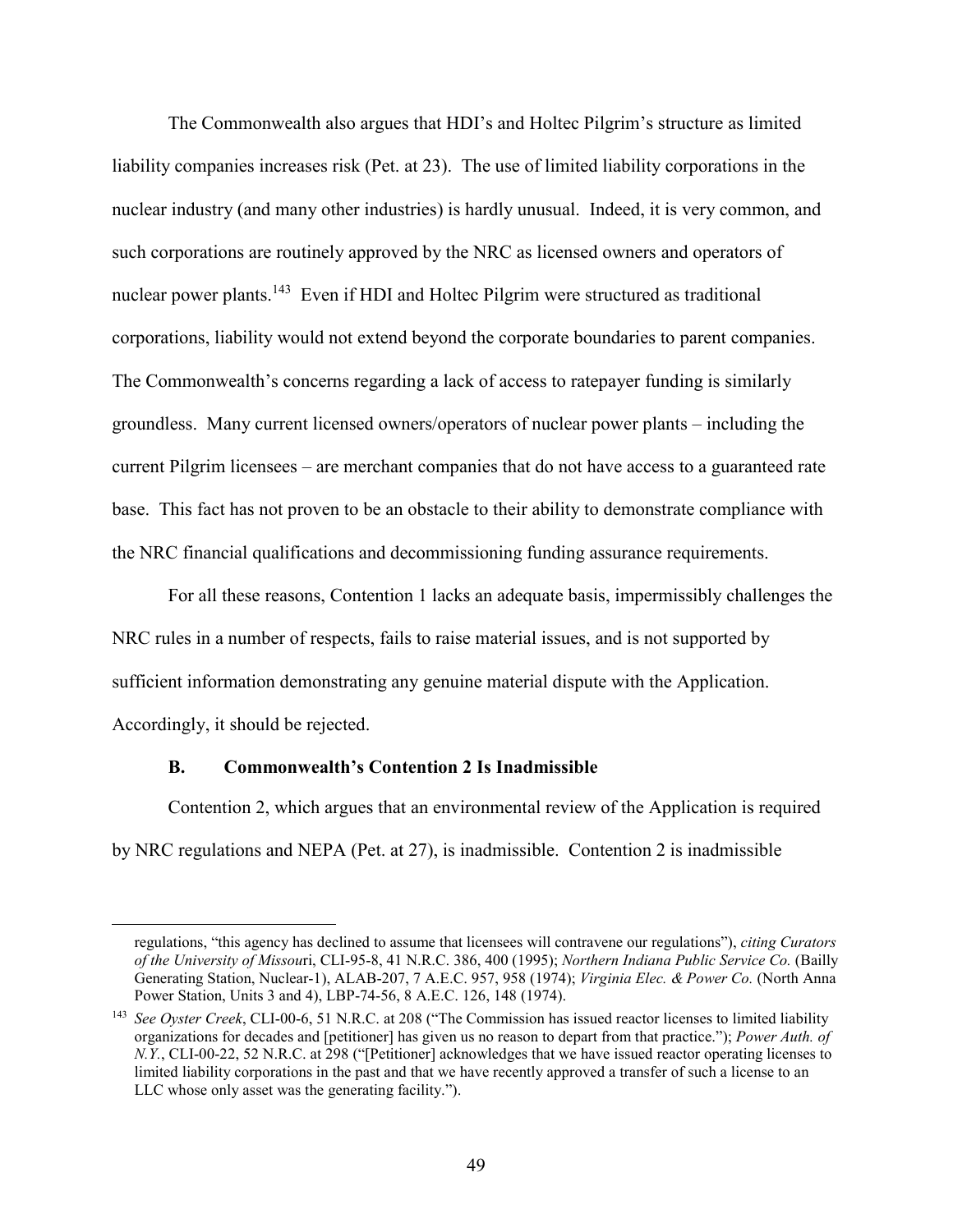because it fails to raise an issue material to the findings that the NRC must make, lacks factual and expert support, fails to raise a genuine dispute with the Application, and constitutes an improper challenge to the Commission's Decommissioning Rule, the categorical exclusion for license transfers, and the Continued Storage Rule.<sup>144</sup>

#### **1. Contention 2 Is Barred as an Impermissible Challenge to the Categorical Exclusion Applicable to License Transfers**

Contention 2 is an impermissible challenge to 10 C.F.R.  $\S$  51.22(c)(21), which excludes from environmental review "[a]pprovals of direct or indirect transfers of any license issued by NRC and any associated amendments of license required to reflect the approval of a direct or indirect transfer of an NRC license." The Commonwealth's attack on this rule is barred by 10 C.F.R. § 2.335, absent approval of a properly-supported waiver petition, which the Commonwealth has not submitted.

The Commonwealth argues that the categorical exclusion does not apply to the Pilgrim license transfer, because: 1) the removal of the portion of license condition 3.J pertaining to the existing \$50 million fund provided by Entergy is not "required to reflect the approval of" the transfer of the license (§ 51.22(c)(21)); and 2) the elimination of a \$50 million contingency allowance means that "special circumstances" apply precluding reliance on the categorical exclusion. Pet. at 32-34. Both these arguments ignore the purpose of the \$50 million contingency fund and the fact that it will be naturally obsoleted by the license transfer. Given that the removal of the \$50 million contingency fund is clearly a part of the license transfer – and would necessarily be a part of any license transfer where the former owner had access to supplemental funding provided by an affiliate – the Commonwealth's contention is an

 $144$  10 C.F.R. § 2.309(f)(1)(iii-vi).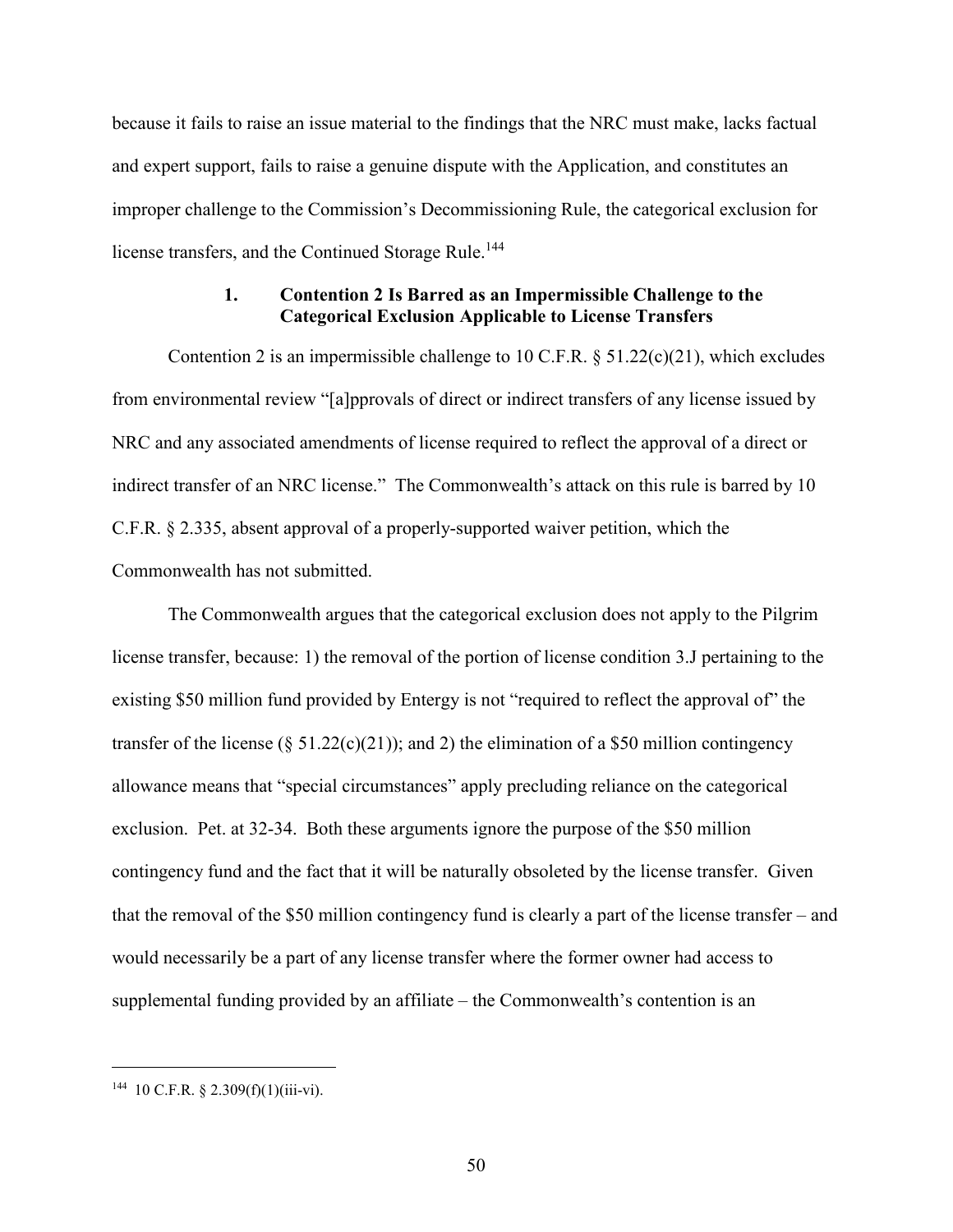impermissible collateral attack on the Commission's rule categorically excluding license transfers from environmental review.<sup>145</sup>

Removal of the portion of license condition 3.J, which currently requires Entergy to provide a "\$50 million contingency fund" is clearly an amendment associated with the license transfer and required to reflect approval of that transfer. The \$50 million contingency fund that forms the basis of the Commonwealth's claim was one of the conditions placed on Entergy Nuclear when it acquired Pilgrim from Boston Edison in 1999, at a time when the NDT was at least \$396 million.<sup>146</sup> Removal of this license condition is associated with and required to reflect approval of the current license transfer because, as previously discussed, the amendment conforms the license to reflect the proposed transfer, where Holtec Pilgrim and HDI are basing their financial qualifications on the adequacy of the NDT and are not relying on any parent support agreement or other forms of supplemental financial assurance to support their financial qualifications. In short, the amendment deletes a condition that relates to a support agreement provided by Entergy<sup>147</sup> (which is now extinguishing its interests in and responsibility for Pilgrim), and that is not part of the financial assurances that Holtec Pilgrim and HDI propose. The NRC Staff may choose to place *new* conditions on the license arising from the Holtec acquisition after performing its review, but that would still require removal of the Entergy license conditions at issue.

Moreover, the Commonwealth has provided no support for the claim that removing this condition would have any environmental impact whatsoever, let alone that it would constitute

<sup>&</sup>lt;sup>145</sup> As discussed *supra* in Section V.A.1, challenges to the Commission rules and regulations are not subject to attack without the Commonwealth filing a petition for waiver.

<sup>146</sup> LTA, Encl. 1, Att. A, at 4.

<sup>147</sup> *See supra* note 62.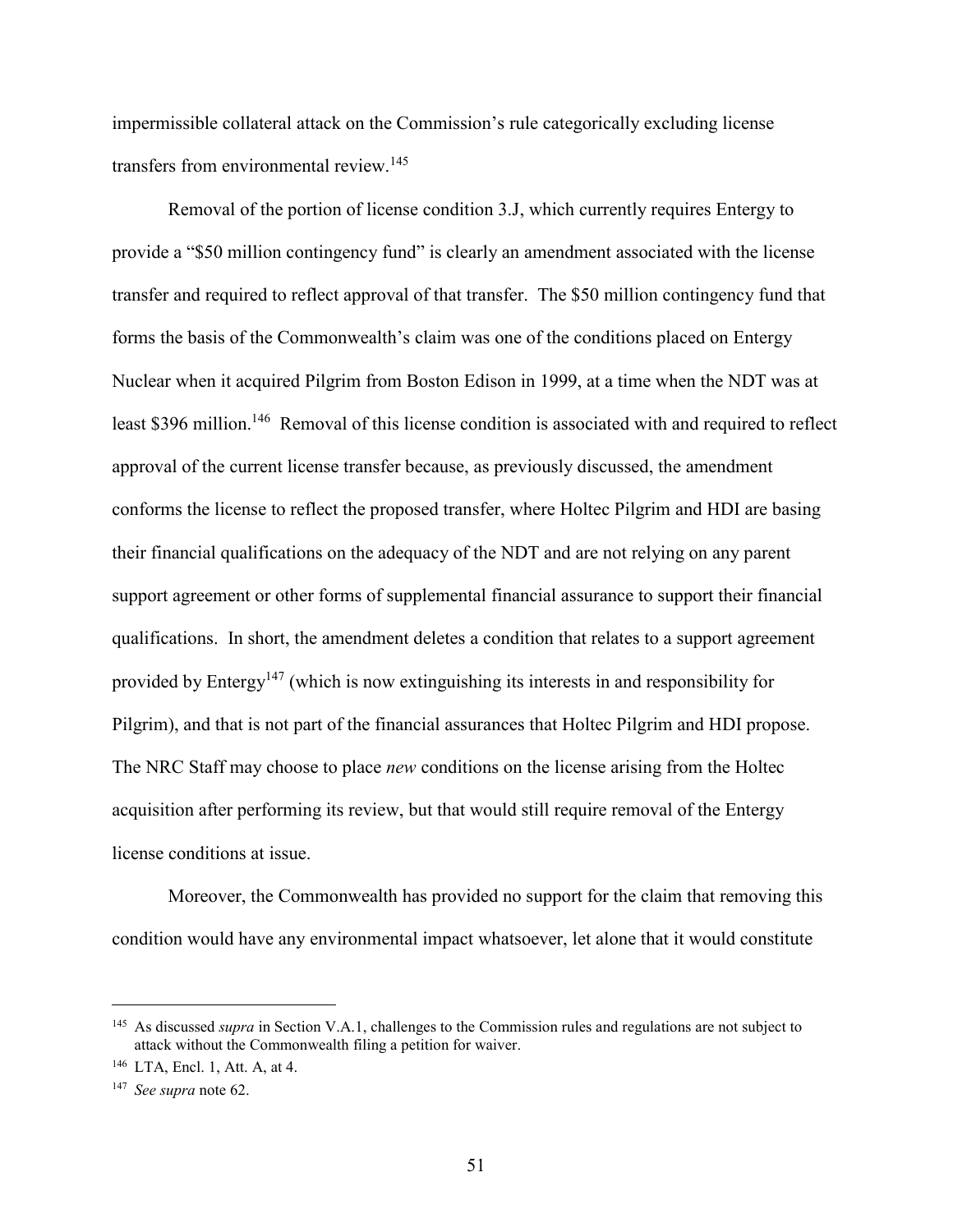"extraordinary circumstances in which a normally excluded action may have a significant environmental effect."<sup>148</sup> At the time of the deal closing, the NDT will contain at least \$1.03 billion,<sup>149</sup> significantly more than the \$396 million in the trust fund when the license condition requiring a \$50 million contingency fund was put into place. The Commonwealth has put forth no reason to expect the removal of the license condition pertaining to Entergy's \$50 million support agreement to have any environmental impact when the trust has increased by such a substantial amount.

Moreover, by the clear terms of the existing license condition, Entergy could fully expend the \$50 million contingency fund for operating and maintenance costs during plant operations, the costs to transition the plant to decommissioning prior to shutdown, or postshutdown work including spent fuel management prior to the closing of the transaction.<sup>150</sup> Thus, this license condition has no bearing on the amount of funds that would be available to HDI and Holtec Pilgrim.

The Commonwealth also argues that the elimination of the license condition is a "special circumstance," under 10 C.F.R. § 51.22(b), precluding the NRC from relying on a categorical exclusion. While the term "special circumstances" has not been defined by the Commission,<sup>151</sup> the Commonwealth argues that it is meant to comply with CEQ regulations specifying that agencies must "provide for extraordinary circumstances in which a normally excluded action may have a significant environmental effect." *See* Pet. at 33 (citing 40 C.F.R. § 1508.4). Yet, even using that test, the Commonwealth fails to provide any support for how deleting the

 <sup>148</sup> 40 C.F.R. § 1508.4.

<sup>149</sup> LTA, Encl. 1 at 17.

<sup>&</sup>lt;sup>150</sup> LTA, Encl. 1, Att. A at 4 ("Once the plant has been placed in a safe-shutdown condition following a decision to decommission, Entergy Nuclear will use any remainder of the \$50m contingency fund. . . .").

<sup>&</sup>lt;sup>151</sup> Environmental Protection Regulations for Domestic Licensing and Related Regulatory Functions and Related Conforming Amendments, 49 Fed. Reg. 9,352, 9,366 (Mar. 12, 1984).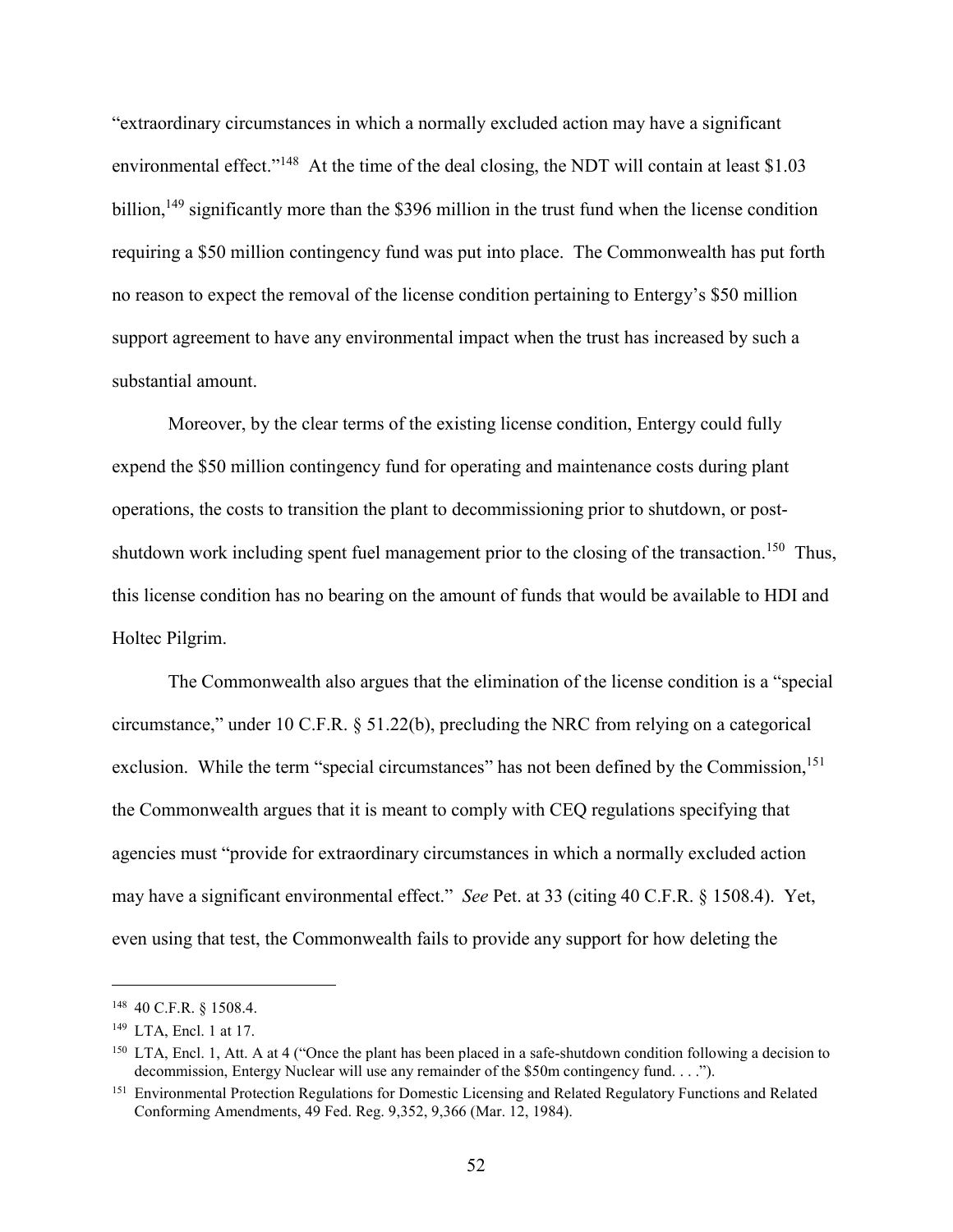contingency fund (which could be expended prior to the transaction anyway) would cause a significant environmental effect and thus a special circumstance. Nor does the Commonwealth provide any support for the argument that sole reliance on the NDT would cause a significant environmental effect. In fact, given that the Commission must determine that the financial assurances are adequate before approving the license, and the Commonwealth has raised no material dispute with those assurances (as discussed in the response to Contention 1, *supra*), no special circumstances or significant environmental effects are apparent.

Finally, it is of note that in promulgating the categorical exclusion rules, the Commission not only declined to define the term "special circumstances," but it also declined to provide the opportunity for affected parties to present their views before deciding to invoke the special circumstance exception.152 As the Commission explained,

Although there may be occasions when the Commission will wish to seek comment from affected persons or the public at large before making a finding of special circumstances, the Commission believes that its responsibilities for protecting the public health and safety and giving appropriate consideration to environmental values will be best served if it retains the flexibility and authority to direct its staff to prepare environmental assessments or environmental impact statements very early in the decision making process.<sup>153</sup>

Entertaining contentions on the application of special circumstances would also arguably undercut the Commission's discretion to direct the Staff on the use of categorical exclusions, particularly in an instance such as this, where the Petitioner has no factual or expert support, has not alleged an issue material to the findings that the NRC must make, and appears to be arguing for the application of NEPA in the absence of any alleged environmental impact.

 <sup>152</sup> *Id.* at 9,365-66.

<sup>153</sup> *Id.* at 9,366.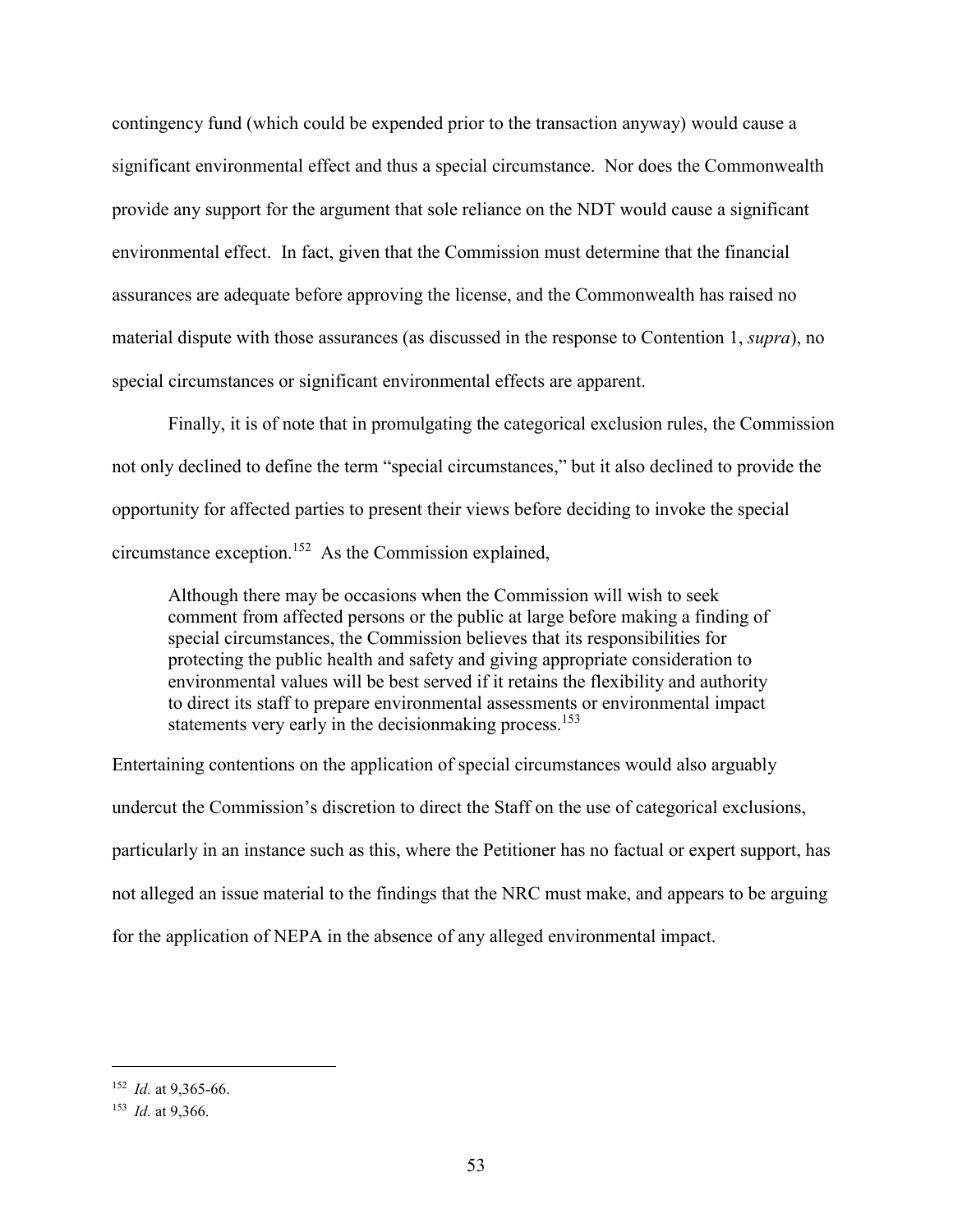In summary, the Commonwealth has failed to show that the categorical exclusion under 10 C.F.R. § 51.22(c)(21) is inapplicable in this instance, and has failed to submit any waiver petition demonstrating "special circumstances" warranting an environmental analysis or to even allege an environmental impact arising from the change. Because the Commonwealth has not submitted any properly supported petition seeking waiver of the categorical exclusion, its argument amounts to an impermissible challenge to the NRC's categorical exclusion rule and should be denied.

### **2. The Commonwealth's Concern that the Application and Exemption May Result in a Shortfall in Funding Lacks Basis and Fails to Demonstrate Any Genuine Material Dispute with the Application**

Even if it were not barred by the categorical exclusion, Contention 2 is inadmissible because it is not supported by information demonstrating that the Application would result in any significant environmental impact. The gravamen of the Commonwealth's argument appears to be that an EIS must be prepared on the proposed license transfer, because it allegedly gives rise to the possibility of a decommissioning funding shortfall and associated environmental and economic effects. *See* Pet. at 34-36. The Commonwealth claims that the amount of decommissioning funds would be nearly drained by 2063, leaving Holtec with no committed source of funds to cover spent fuel management and resulting in an increased risk of radiological accidents. Pet. at 35.154 As previously discussed, the Commonwealth ignores the NRC's oversight of the use of the NDT (which includes annual reporting and funding adjustment requirements), as well the provisions in the NRC's rules that prohibit withdrawals that would

<sup>&</sup>lt;sup>154</sup> In support of its argument that the absence of committed funds for the "very possible outcome" of indefinite storage will increase the probability and consequences of radiological accident, the Commonwealth relies solely on the legal authority of a vacated board decision. *See* Pet. at 35 (citing *Entergy Nuclear Vermont Yankee, LLC* (Vermont Yankee Nuclear Power Station), LBP-15-24, 82 N.R.C. 68 (2015), vacated *Entergy Nuclear Vermont Yankee, LLC* (Vermont Yankee Nuclear Power Station), CLI-16-8, 83 N.R.C. 463 (2016)).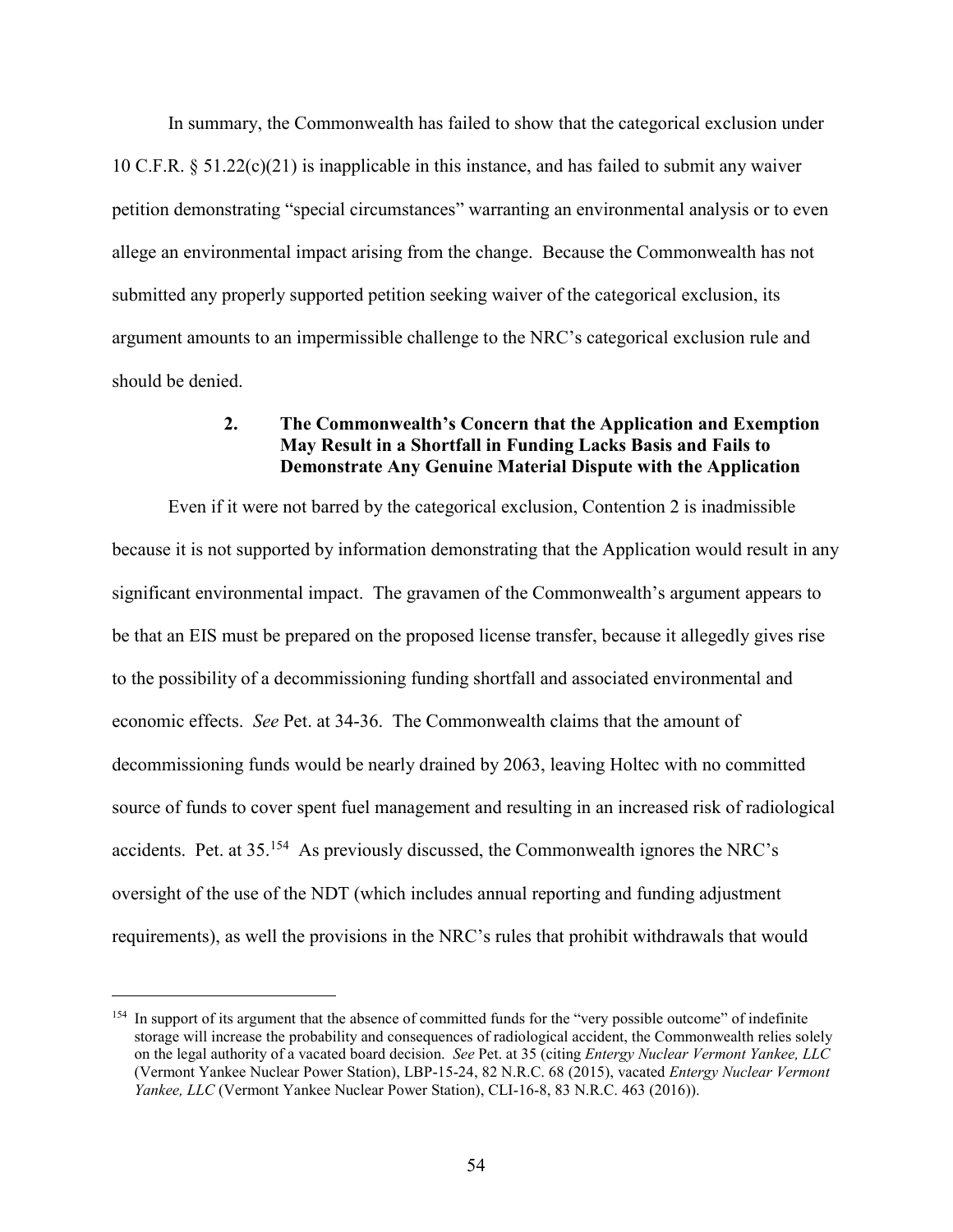inhibit the ability of the licensee to complete the funding of any shortfalls or inhibit the completion of decommissioning.<sup>155</sup> As previously noted, the NRC does not presume that a licensee will violate its regulations."156 The Commonwealth also ignores the information in the Application demonstrating Holtec Pilgrim's ability to adjust funding.

Further, the Commonwealth's argument rests on the incorrect premise that any possibility of an environmental effect requires an environmental impact statement. The Commonwealth cites 42 U.S.C. § 4332(2)(C) and *Blue Mountains Biodiversity Project v. Blackwood*, 161 F.3d 1208, 1211 (9th Cir. 1998) for the proposition that "the mere *possibility* of significant environmental impacts precludes a FONSI and triggers the need for an EIS." Pet. at 29 (emphasis in original). Neither of these citations supports this proposition. As the Commission has held, NEPA is governed by a rule of reason and does not extend to all conceivable consequences of agency decisions.<sup>157</sup> Instead, NEPA requires only a discussion of "reasonably foreseeable" impacts and not "remote and speculative" scenarios.<sup>158</sup>

As discussed in detail above in Section V.A.3, the Commonwealth does not establish how the NDT would become underfunded, given the substantial protections in place in the NRC's

 <sup>155</sup> *See* 10 C.F.R. § 50.82(a)(8)(i)(C).

<sup>156</sup> *See supra* note 103.

<sup>157</sup> *Private Fuel Storage, LLC* (Indep. Spent Fuel Storage Installation), CLI-02-25, 56 N.R.C. 340, 347 (2003). As the Commission observed, CEQ regulations require an EIS to direct effects, which are those which are caused by the action and occur at the same time and place, and indirect effects, which are caused by the action and are later in time or farther removed in distance, but still reasonably foreseeable. *Private Fuel Storage*, CLI-02-25, 56 N.R.C. at 348, citing 10 C.F.R. § 1508.8.

<sup>158</sup> *Id.* at 348. The Commonwealth also cites *San Luis Obispo Mothers for Peace v. Nuclear Regulatory Comm'n*, 449 F.3d 1016, 1030 (9th Cir. 2006) for the proposition that "Courts will reverse a decision not to prepare an EIS when the agency has failed to consider all substantially possible effects of the action." Aside from being a decision the NRC has declined to follow outside the 9th Circuit – s*ee Ameren Energy Co., LLC* (Oyster Creek Nuclear Generating Station), CLI-07-8, 65 N.R.C. 124, 128-29 (2007) – *San Luis Obispo* does not establish such a standard. Indeed, *San Luis Obispo* recognizes that an agency is not required to consider consequences that are speculative. 49 F.3d at 1033 ("Ilt is true that the agency is not required to consider consequences that are 'speculative.'").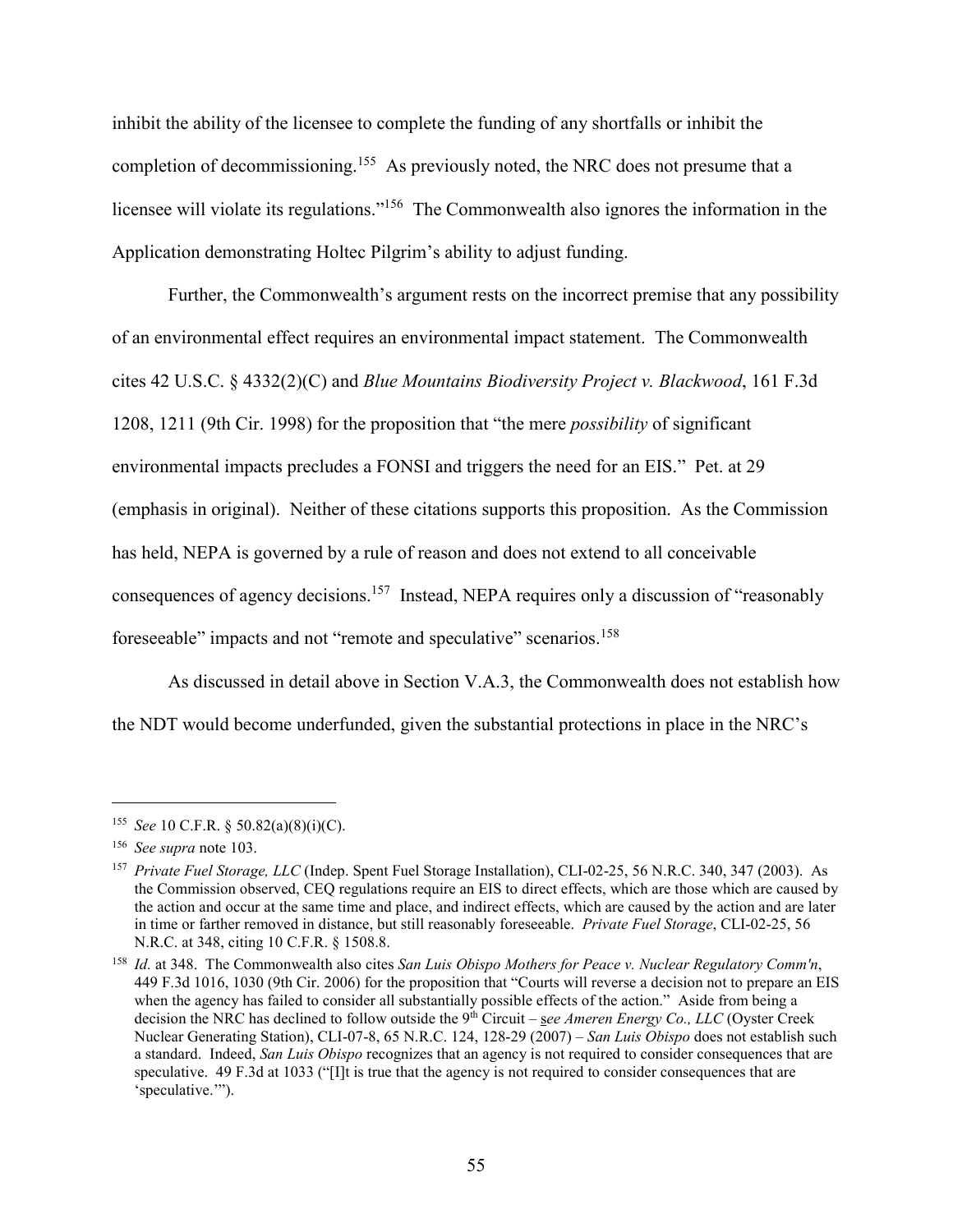decommissioning funding rules and Holtec Pilgrim's ability to adjust decommissioning funding as needed. As detailed in the Application "financial assurance status reports must be submitted to the NRC annually" throughout decommissioning.<sup>159</sup> The Application explains,

The report must include, among other things, amounts spent on decommissioning, the remaining trust fund balance, and estimated costs to complete radiological decommissioning. If the remaining NDT balance, plus earnings on such funds calculated at not greater than a 2 percent real rate of return, plus any other financial assurance methods being relied upon, does not cover the estimated costs to complete radiological decommissioning, 10 CFR 50.82(a)(8)(vi) requires that *additional financial assurance to cover the estimated costs to complete radiological decommissioning must be provided*. These annual reports provide a means for the NRC to monitor the adequacy of the funding available for the radiological decommissioning of PNPS notwithstanding the exemption allowing HDI to use funds for spent fuel management and site restoration activities from the trust fund. $160$ 

Yet, the Commonwealth does nothing to address this assessment, and provides no support

for its claim that the NDT will be inadequate. As described in Section V.A.3, the Application establishes that there is significant conservatism in the financial (cash flow) analyses demonstrating the ability of Holtec Pilgrim and HDI to fund decommissioning, spent fuel management and site restoration costs. Instead of addressing that analysis, the Commonwealth merely speculates that the exemption will increase the probability or consequences of radiological accidents because there will only be \$3.615 million in the NDT in 2063, leaving no source of funds for spent fuel management after that year. Pet. at 35.<sup>161</sup> However, the Application also clearly shows that the fund includes over \$500 million available to pay for spent

 <sup>159</sup> LTA, Encl. 2 at E-7.

 $^{160}$  *Id.* at E-7 – E-8.

<sup>&</sup>lt;sup>161</sup> The year 2063 is when the license is expected to be terminated and the fund is projected to be released from Commission jurisdiction for Holtec Pilgrim's and HDI's use. LTA, Encl. 1, Att. D (1<sup>st</sup> unnumbered page); *id.*, Encl. 2 at E-6. If this occurs, as currently expected based on the best information currently available on DOE's strategy for accepting spent nuclear fuel, the value of the fund at that time is irrelevant—HDI and Holtec Pilgrim can use the remaining money for any purpose after the license has been terminated.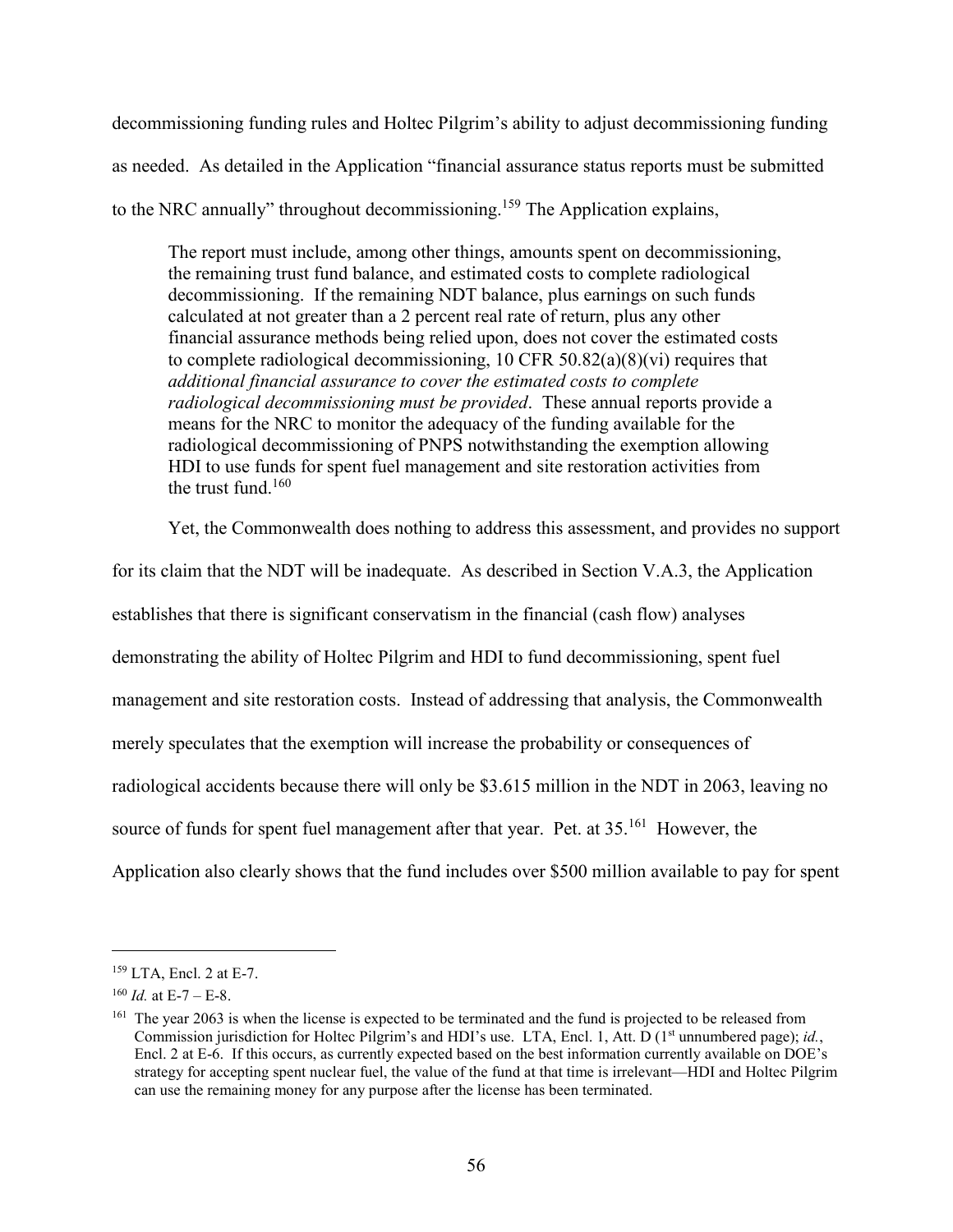fuel management costs, with the availability of substantial additional cash flow from DOE recoveries.<sup>162</sup> The Commonwealth does not address the use of this \$500 million, nor does it address the conservatisms in the Application analysis. Further, if spent fuel management were required after 2063, the Commonwealth provides no reason to believe that DOE would not be liable for the added storage costs. The Commonwealth thus fails to provide support for its claim that there will be an increase in the probability or consequences of radiological accidents.

As noted above, Commission regulations clearly plan for Commission oversight of the fund throughout decommissioning, with a mechanism for the Commission to demand more funding or assurance if needed. By claiming that Holtec Pilgrim and HDI need to provide funding for indefinite spent fuel storage and non-radiological clean up (Pet. at 35), the Commonwealth is challenging the Commission regulations that take a year-by-year, real time approach to ensuring the adequacy of decommissioning funds. Further, the Commission has opined that it is not unreasonable for the NRC Staff to assume a short-term (and not indefinite) period of spent fuel storage when analyzing the cost of onsite storage, with annual reports used to plan for any shortfalls.<sup>163</sup>

Moreover, there is no basis for the Commonwealth's allegation that the exemption would permit Holtec to divert approximately \$500 million from the NDT leaving it little or no money to address non-radiological contamination. Pet. at 36. The Commonwealth does not explain how any funds could be improperly diverted from the NDT. Nor is there any basis for a concern that DOE recoveries might not be available, leading to a shortfall in funds for site restoration. Under HDI's schedule for decommissioning, decommissioning and restoration of the site (other than

 <sup>162</sup> *See supra* at Section V.A.3.

<sup>163</sup> *Vermont Yankee*, CLI-16-17, 84 N.R.C. at 118.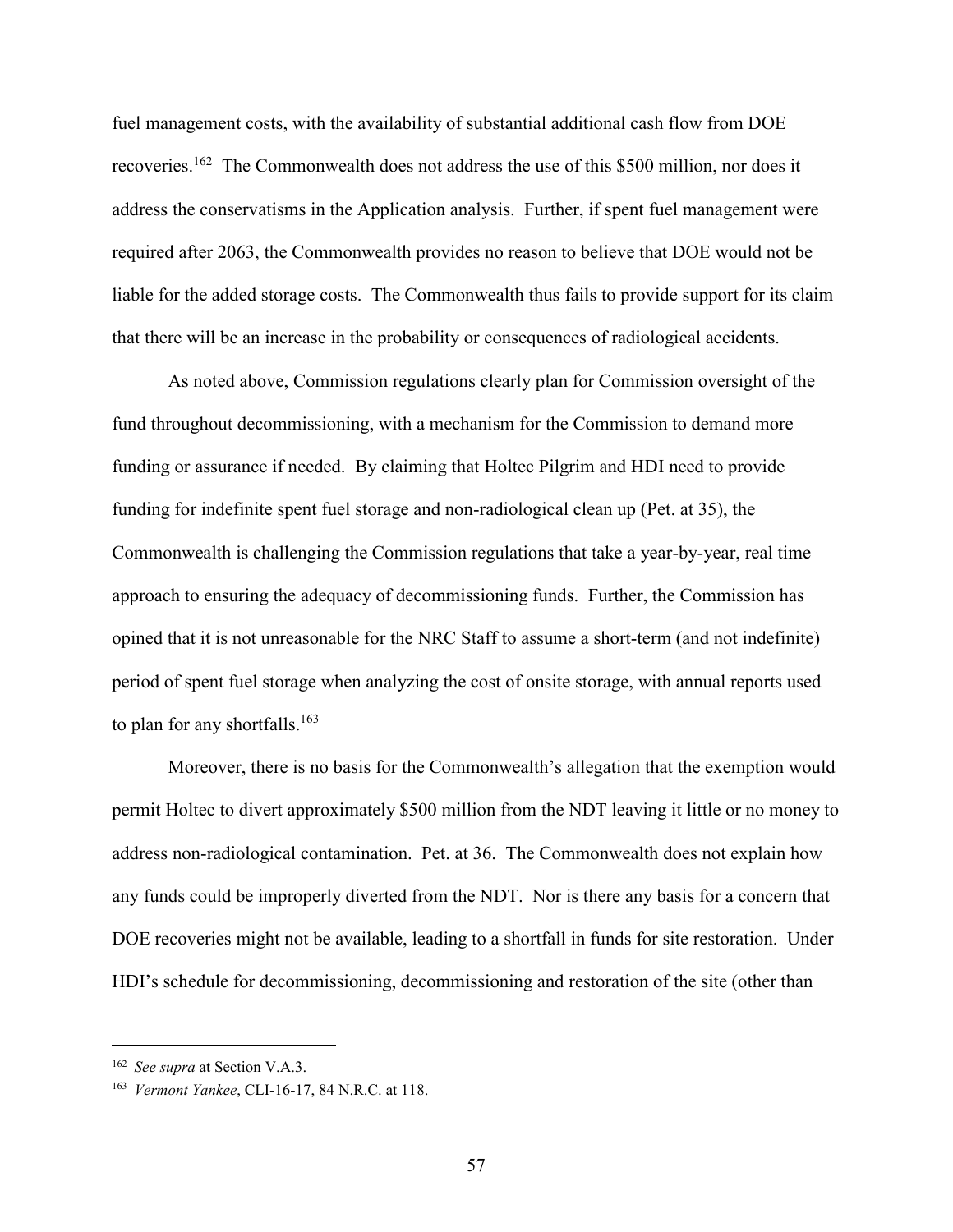the ISFSI) will be completed in 2026, at which time over \$200 million is projected to still remain in the fund<sup>164</sup> without any credit for DOE recoveries, and the additional cash flow from DOE recoveries (that could be used to adjust funding if necessary) will continue for many years thereafter.

Consequently, the possibility of a shortfall in decommissioning funding preventing completion of decommissioning or spent fuel management is not a reasonably foreseeable consequence of the license transfer. On the contrary, it is a highly remote and speculative claim that presupposes that (1) the determination of adequate funding that the NRC must make in order to approve the Application and exemption is incorrect, (2) the continuing funding assurance required by the comprehensive NRC's rules and oversight is inadequate, (3) none of the hundreds of millions recoverable from DOE would be available to provide additional funding assurance if needed, and (4) HDI and Holtec Pilgrim would violate their licenses and the NRC rules by failing to provide funding assurance and complete licensed activities.

Further, to the extent that the Commonwealth is asserting that the exemption request could somehow lead to unanalyzed impacts of spent fuel storage, including radiological accidents, it is impermissibly challenging the Continued Storage Rule, which codifies the environmental impacts of spent fuel storage analyzed in NUREG-2157, "Generic Environmental Impact Statement for Continued Storage of Spent Nuclear Fuel."

### **3. The Commonwealth's Claims Regarding the PSDAR Are Outside the Scope of this Proceeding and Impermissibly Challenge NRC Rules**

The Commonwealth also makes a number of arguments that the PSDAR necessitates an environmental review as part of this license transfer proceeding, but none of these arguments has

<sup>&</sup>lt;sup>164</sup> LTA, Encl. 1, Att. D ( $5<sup>th</sup>$  and  $6<sup>th</sup>$  unnumbered pages) (Pilgrim Nuclear Power Station Decommissioning Cash Flow Analysis).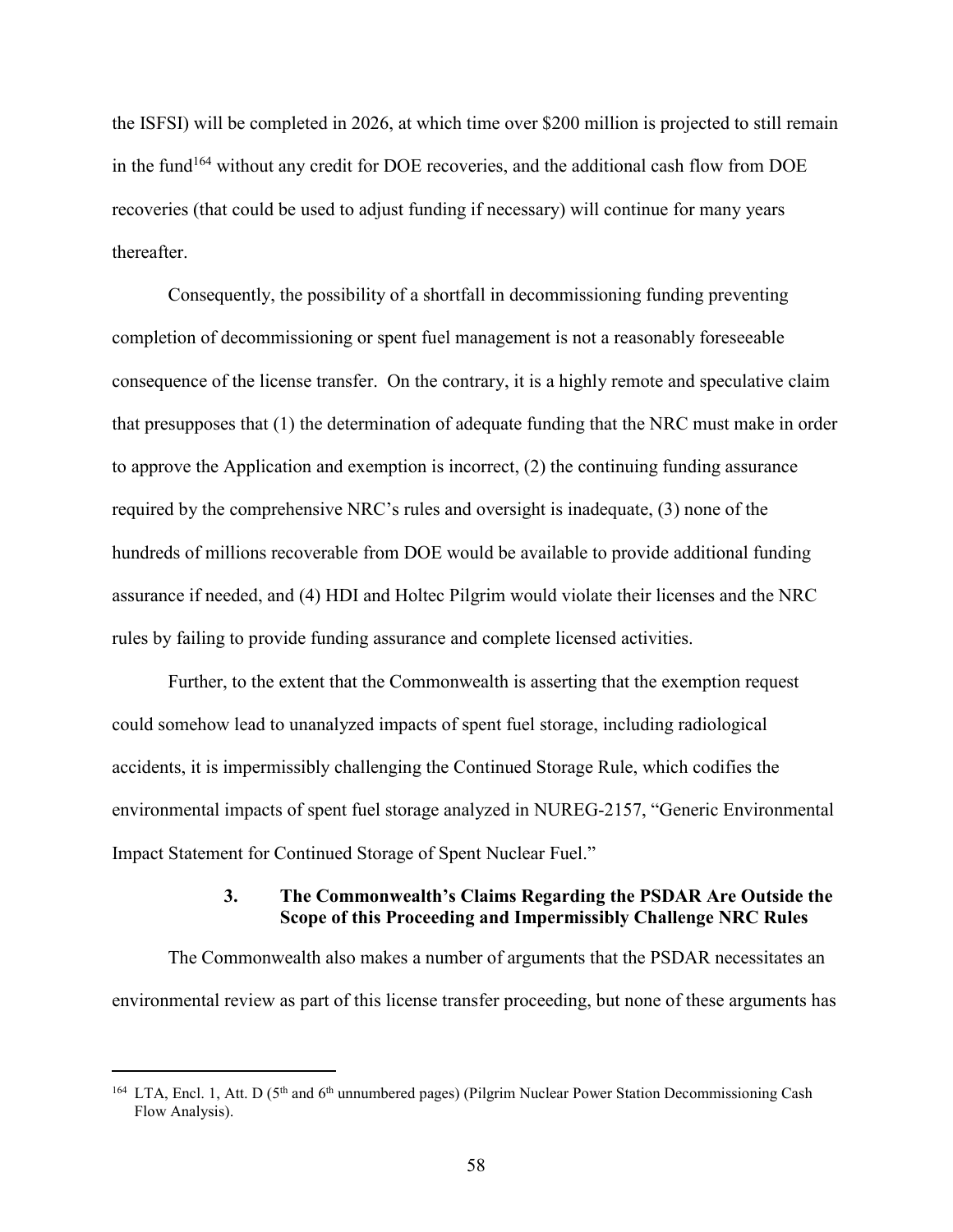any merit. For example, the Commonwealth describes the Application and PSDAR as a combined proposal and states that NRC approval thus constitutes a major federal action. Pet. at 37. The Commonwealth also argues that the Commission must prepare an EIS approving the Application, Exemption Request, Revised PSDAR and cost estimate. *Id.* at 27.<sup>165</sup>

In addition, the Commonwealth argues that the Revised PSDAR is not bounded by the previous EISs because there is "new and significant information that requires preparation of a site-specific supplemental EIS," (*id.* at 38), such as "information regarding the reasonably foreseeable potential that the increasingly adverse effects of climate change will impact site decommissioning, site restoration, and spent fuel management activities" (*id.*). The Commonwealth claims that an increase in storms and coastal flooding, and other climate change effects are not considered "in the specific context of decommissioning and site restoration." *See* Pet. at 38-40. The Commonwealth also argues that the Revised PSDAR must include an environmental analysis on the possibility of a cask drop accident, spent fuel pool accidents, and the possibility of a shortfall in the fund. *Id.* at 40-42.

As previously discussed, the Commonwealth argument that the PSDAR is being approved lacks any basis and represents a challenge to the NRC rules. 10 C.F.R.  $\S 50.82(a)(4)$ , which requires the submission of a PSDAR, does not require any approval of that document.<sup>166</sup> Further, as the Commission has stated, the PSDAR does not amend the license, and as such the

 <sup>165</sup> As previously discussed, in Contention 1, the Commonwealth asserted that "approving the LTA request effectively approves the Revised PSDAR and its financial and environmental analysis." Pet. at 8.

<sup>166</sup> *See also* 1996 Decommissioning Rule, 61 Fed. Reg. at 39,281 ("The purpose of the PSDAR is to provide a general overview for the public and the NRC of the licensee's proposed decommissioning activities until 2 years before termination of the license. The PSDAR is part of the mechanism for informing and being responsive to the public prior to significant decommissioning activities taking place. It also serves to inform and alert the NRC staff to the schedule of license activities for inspection and planning purposes and for decisions regarding NRC oversight activities.  $\dots$  [T]he final rule eliminates the need for an approved decommissioning plan  $\dots$ "); *Vermont Yankee*, CLI-16-17, 84 N.R.C. at 126 ("the Staff does not formally approve a licensee's PSDAR").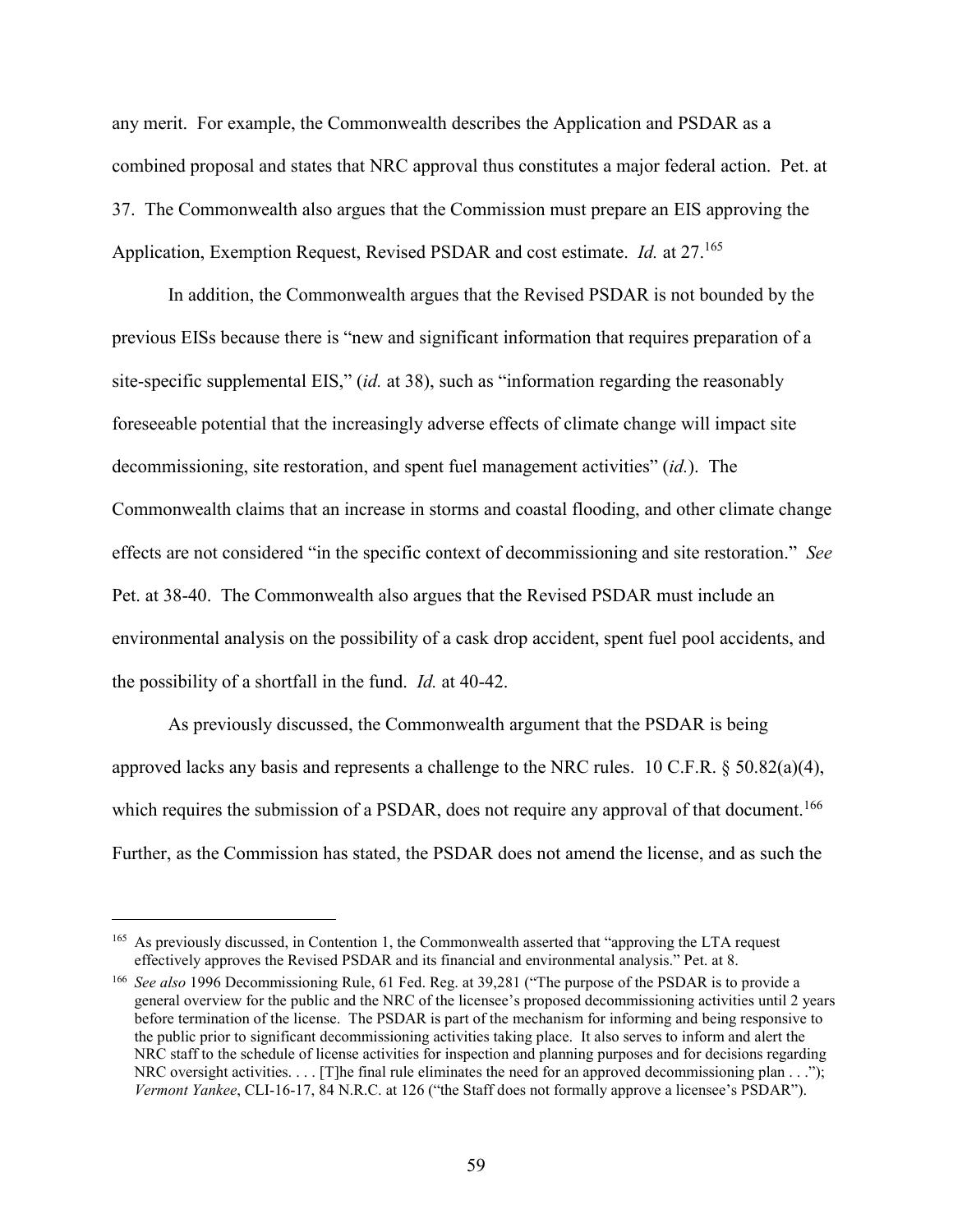licensee is not required to submit a corresponding environmental report.<sup>167</sup> After a plant permanently ceases operation, the NRC rules allow a licensee to perform major decommissioning activities ninety days after the PSDAR is submitted without any further approval.<sup>168</sup> Thus, the activities that HDI and Holtec Pilgrim plan to take, as described in the Revised PSDAR, are activities that the NRC rules allow. HDI and Holtec Pilgrim must demonstrate in the Application that they are financially qualified to perform these activities, but they neither need nor are requesting any approval of the activities.

In the same vein, the PSDAR does not represent a federal action. As the Commonwealth notes in its Petition, there is federal action "where regulatory approval is necessary to a licensee's actions." *See* Pet. at 37 n.54 (citing 40 C.F.R. § 1508.18). The approval of a license transfer application does not require NRC approval over any decommissioning activities. Moreover, if the Commonwealth's argument were accepted, all license transfers would require a full NEPA analysis as the financial qualifications of transferees always relate to subsequent, projected licensed activities (such as plant operations).

Additionally, the caselaw cited by the Commonwealth for the proposition that decommissioning activities require a NEPA analysis is no longer applicable. The Commission previously determined that *Citizens Awareness Network, Inc. v. Nuclear Regulatory Comm'n*, 59 F.3d 284, 293 (1st Cir. 1995), has been rendered obsolete by the more recent 1996 Decommissioning Rule. Since the 1996 Rule prohibits any major decommissioning with impacts outside existing environmental analysis, the NRC has rejected the idea that review of the

 <sup>167</sup> *Vermont Yankee*, CLI-16-17, 84 N.R.C. at 124.

<sup>168</sup> *See* 10 C.F.R. § 50.82(a)(5).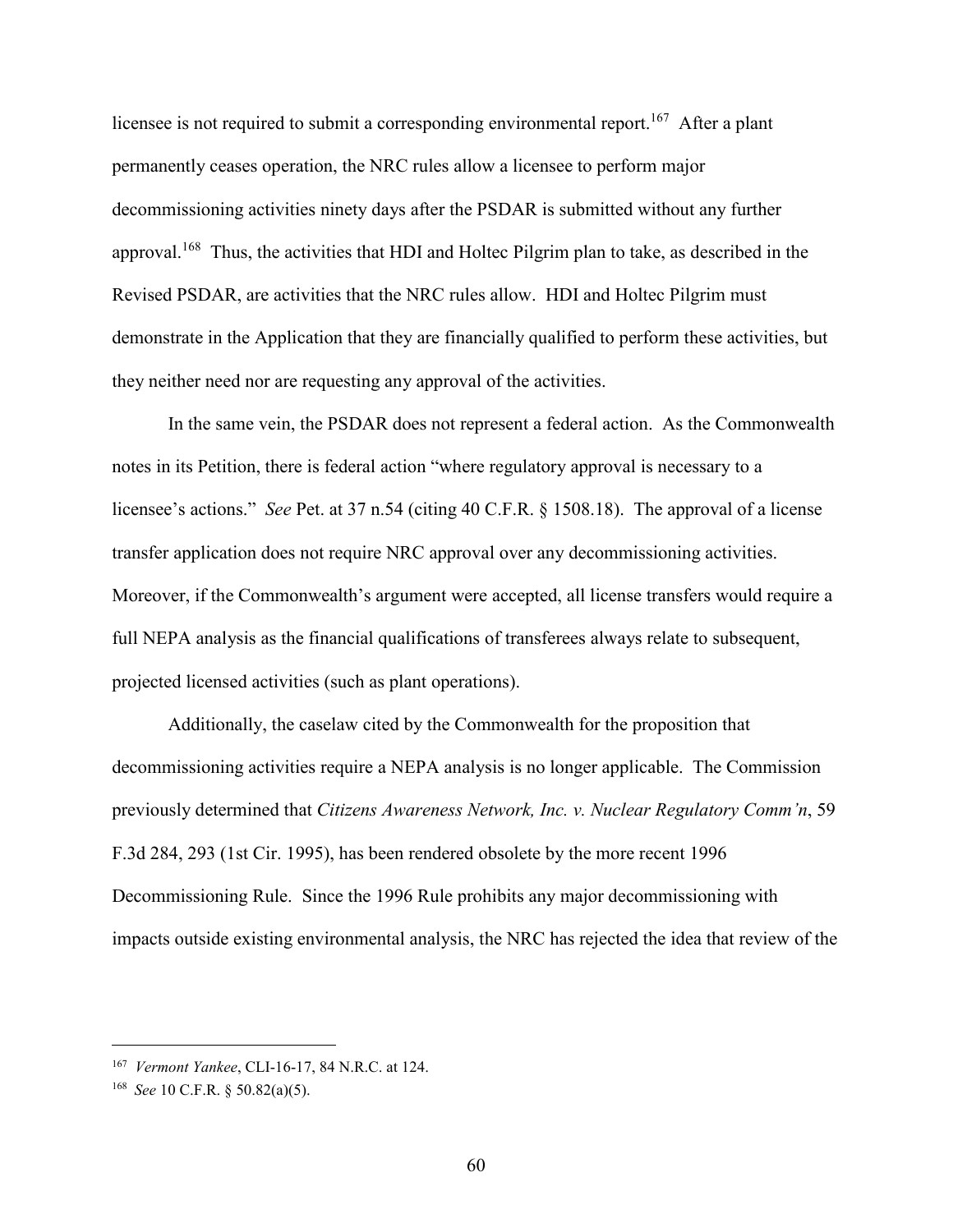PSDAR "should be defined as a major federal action under NEPA."169 The Commission has also rejected the argument that, under *Ramsey v. Kantor* cited by the Commonwealth (Pet. at 37), the NRC Staff's review of a PSDAR renders it a major federal action.<sup>170</sup>

Moreover, as the Commission has explained:

In promulgating the Final Decommissioning Rule, the NRC specifically considered and rejected the idea that review of the PSDAR should be defined as a major federal action under NEPA because environmental analysis of activities to be performed under the PSDAR will necessarily have been performed in accordance with prior site-specific or generic analysis. Unless the environmental impacts of *particular decommissioning activities* will fall outside the previously performed analysis, the rule does not contemplate additional NEPA analysis at the PSDAR stage.<sup>171</sup>

Yet, contrary to this clear precedent, the Commonwealth alleges that the Commission's rule amounts to "skirt[ing] NEPA or other statutory commands," (Pet. at 36) in a clear challenge to the rule.

Even if the environmental impacts of the decommissioning activities described in the

Revised PSDAR were within the scope of this proceeding (which they are not), the

Commonwealth does not allege specific environmental impacts from "*any particular* 

*decommissioning activities*"<sup>172</sup> at Pilgrim. By the plain terms of the contention, alleging that "the

increasingly adverse effects of *climate change will impact* site decommissioning," the

Commonwealth's climate-change allegations appear to be focused on how the environment

might impact the site. Pet. at 38.173 The Commonwealth then fails to demonstrate or support

 <sup>169</sup> *See Vermont Yankee*, CLI-16-17, 84 N.R.C. at 125-26.

<sup>170</sup> *Id.* at 126-27.

<sup>171</sup> *Id.* at 126.

<sup>172</sup> *Vermont Yankee*, CLI-16-17, 84 N.R.C. at 126.

<sup>&</sup>lt;sup>173</sup> The Revised PSDAR fails to address "information regarding the reasonably foreseeable potential that the increasingly adverse effects of climate change will impact site decommissioning, site restoration, and spent fuel management activities."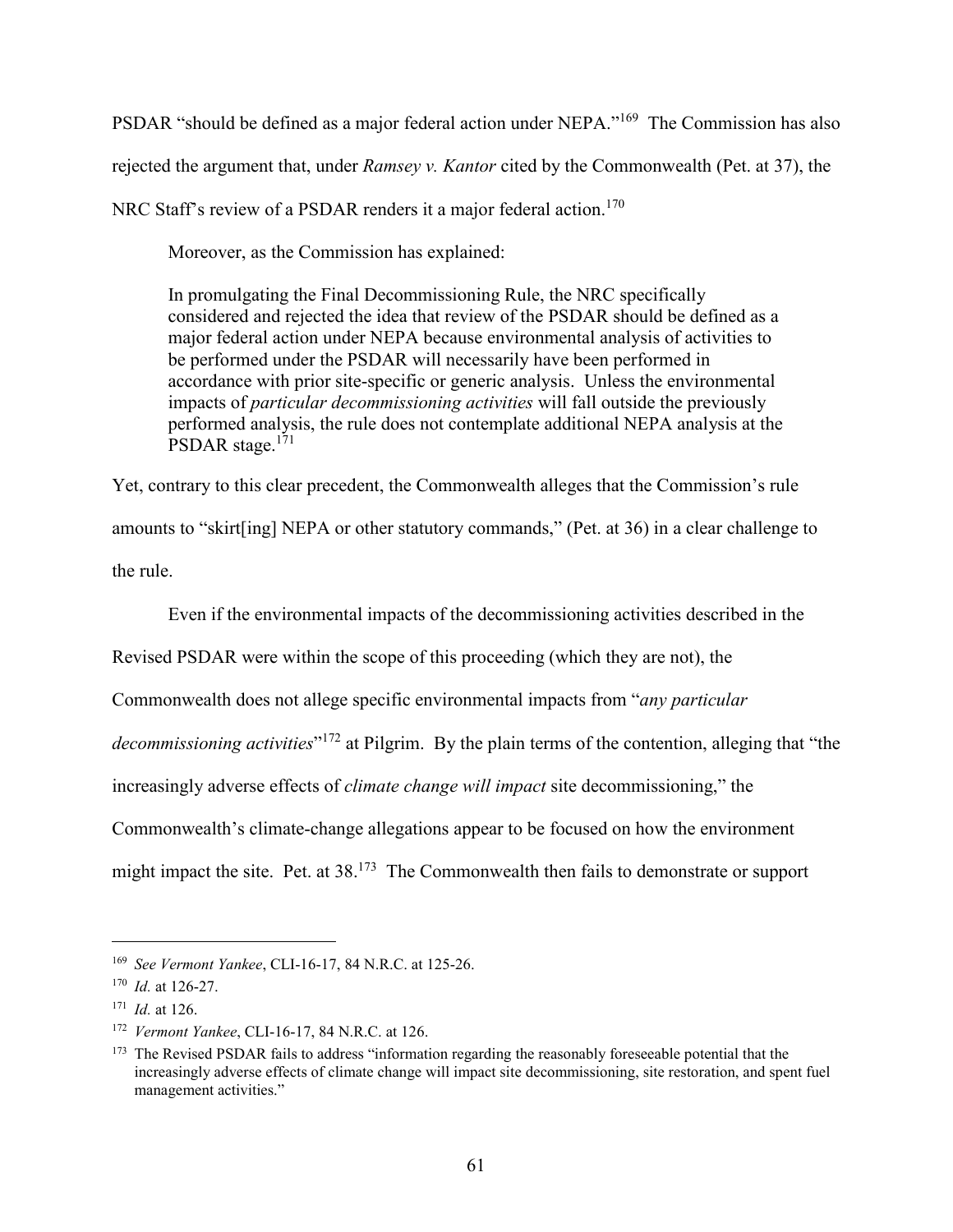how climate change would increase the environmental impact of any particular decommissioning activities. *See* Pet. at 38-40.<sup>174</sup> The Commonwealth provides no information showing that sealevel rise or other weather effects would have any impact on decommissioning during the next 6 years when all of the site other than the ISFSI will be decommissioned. If anything, HDI's decommissioning activities ("DECON") will reduce any risks associated with climate-change and flooding because HDI will accelerate the decommissioning.<sup>175</sup>

Nor does the Commonwealth identify any specific analysis or finding in the GEIS on decommissioning<sup>176</sup> that would be affected by new information or explain why any such effect would significantly and materially alter the conclusions. The Commonwealth merely argues that the Commission's generic environmental impact statements should be tossed aside as they predate the "extreme, record-breaking weather-related effects of climate change." Pet. at 40. The Commonwealth could make the same argument for any site or decommissioning project.

<sup>&</sup>lt;sup>174</sup> The Commonwealth makes a couple of unsupported, speculative assertions that climate change will have significance to "the potential for spent fuel pool fires or dry cask rupture" and the possibility of "storm surges and their height could exacerbate existing non-radiological contamination on-site." Petition at 39-40. Neither of these claims addresses specific *decommissioning activities* at the Pilgrim. Indeed, as discussed later, spent fuel management is not even within the NRC's definition of decommissioning. The claims also lack factual or expert support and constitute, at best, the type of research project and crystal ball inquiry that is not required by NEPA. *Entergy Nuclear Generation Co.* (Pilgrim Nuclear Power Station), CLI-10-22, 72 N.R.C. 202, 208 (2010) ("An [EIS] is not intended to be 'a research document.'" (citation omitted)); *Natural Res. Def. Council v. Morton*, 458 F.2d 827, 837 (D.C. Cir. 1972) ("[NEPA] does not require [a] crystal ball inquiry." (internal quotations omitted)).

<sup>&</sup>lt;sup>175</sup> The Revised PSDAR proposes the use of the DECON method (wherein "the equipment, structures, and portions of the facility and site that contain radioactive contaminants are promptly removed or decontaminated to a level that permits termination of the license shortly after cessation of operations") while Entergy's PSDAR was based on the SAFSTOR method (wherein "after the plant is shut down and defueled, the facility is placed in a safe, stable condition and maintained in that state (safe storage)"). *See* Revised PSDAR at 2, 4-5.

<sup>176</sup> NUREG-0586, *Final Generic Environmental Impact Statement on Decommissioning of Nuclear Facilities: Supplement 1, Regarding the Decommissioning of Nuclear Power Reactors (Nov. 2002) ("NUREG-0586 Supp.* 1").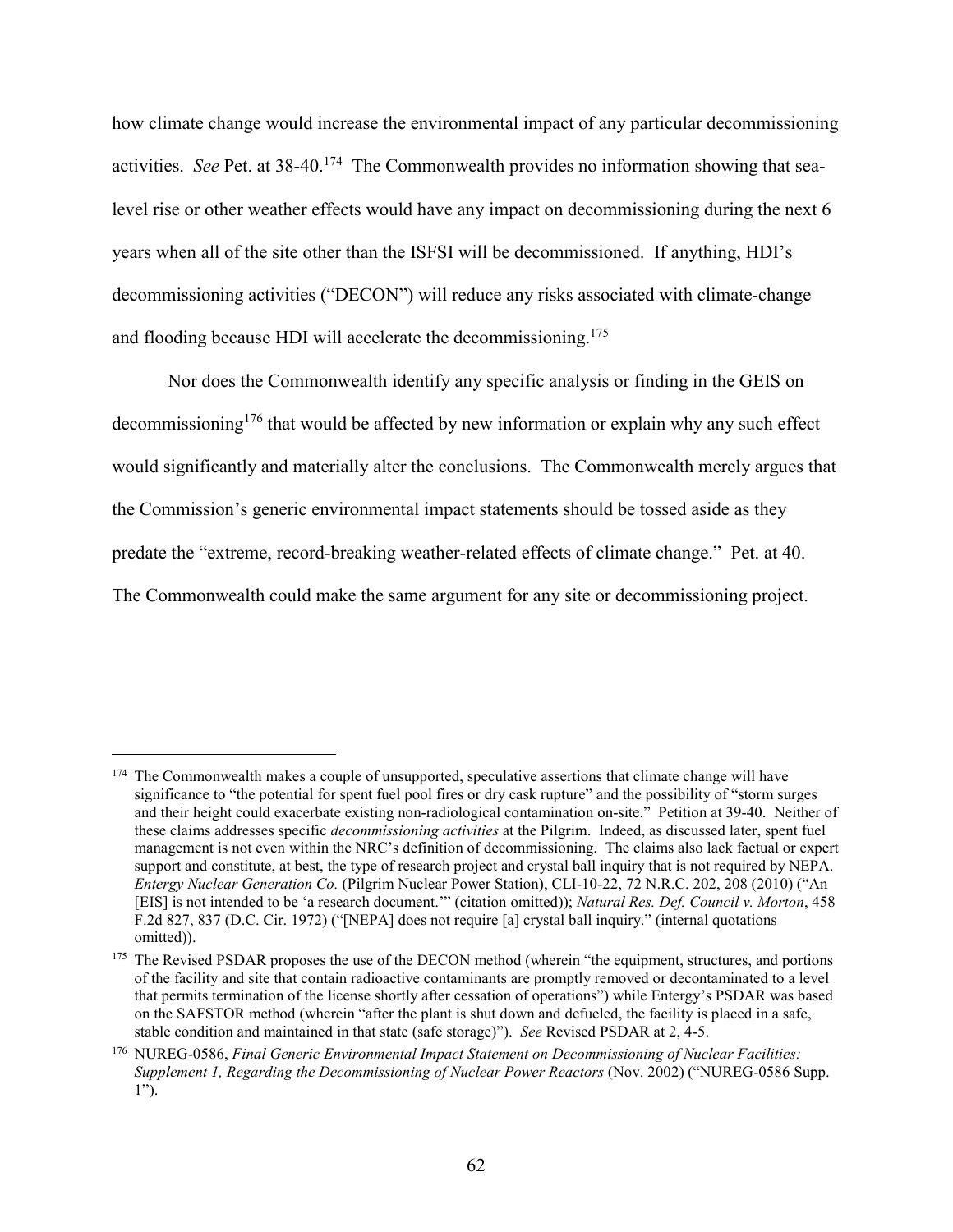The Commonwealth's claim that climate change could have any impact on spent fuel storage is not even within the NRC's definition of decommissioning.<sup>177</sup> Therefore, accidents from spent fuel storage are not "environmental impacts associated with site-specific *decommissioning activities*" that must be discussed in the PSDAR pursuant to 10 C.F.R. §  $50.82(a)(4)(i)$ , or impacts within the scope of the GEIS on decommissioning.<sup>178</sup> Moreover, the Commonwealth does not provide any information demonstrating that climate change might affect the ISFSI, as the ISFSI is being relocated to a higher location,<sup>179</sup> and the Commonwealth provides absolutely no information that its projected elevation might be impacted.

Moreover, the Commonwealth's claim that the PSDAR must consider new and significant information relating to spent fuel storage (Pet. at 38), including the significance of climate change to the potential for spent fuel pool fires and dry cask rupture (*id.* at 40), and potential impacts of the consequences of a mishap during the transfer of spent nuclear fuel transfer  $(id.$  at 40-41), is an impermissible challenge to the Continued Storage Rule.<sup>180</sup> In the 2014 Generic Environmental Impact Statement for Continued Storage of Spent Nuclear Fuel (NUREG-2157) codified by the, Continued Storage Rule, the NRC has analyzed, in detail, the environmental impacts of spent fuel storage following permanent cessation of operations, including impacts under short-term, long-term, and indefinite storage scenario, and including the

<sup>&</sup>lt;sup>177</sup> *See, e.g.,* Reg. Guide 1.202 at 2 ("The NRC's definition of decommissioning does not include other activities related to facility deactivation and site closure, including operation of the spent fuel storage pool, construction and/or operation of an independent spent fuel storage installation. . . ."); *see also* 10 C.F.R. § 50.75 n.1.

<sup>178</sup> *See* NUREG-0586, Supp. 1 at 1-6, excluding spent fuel management activities from the scope of its environmental review

<sup>&</sup>lt;sup>179</sup> DCE at 25; Transcript of Public Meeting on Pilgrim Post-Shutdown Decommissioning Activities Report (Jan. 15, 2018) at 19, 54 (ADAMS Accession No. ML19031C835).

<sup>180</sup> 10 C.F.R. § 51.23 ("The Commission has generically determined that the environmental impacts of continued storage of spent nuclear fuel beyond the licensed life for operation of a reactor are those impacts identified in NUREG–2157, "Generic Environmental Impact Statement for Continued Storage of Spent Nuclear Fuel.").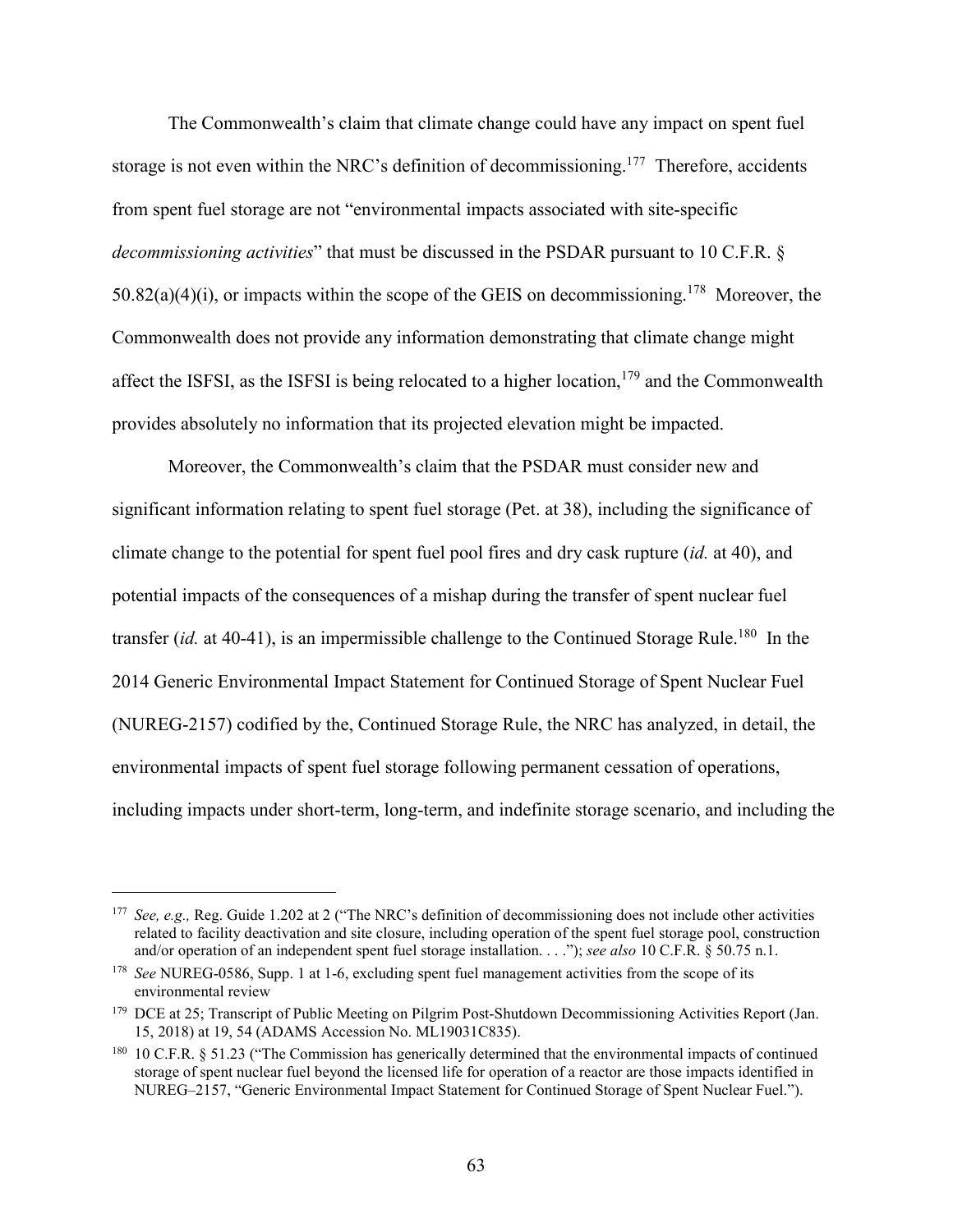impacts of accidents.<sup>181</sup> That analysis specifically considers climate change.<sup>182</sup> The Commonwealth does not address or challenge the analysis in NUREG-2157, or include any petition for waiver of the Continue Storage Rule. Thus, all claims regarding the environmental impacts of spent fuel storage are barred by 10 C.F.R. § 2.335 and must be rejected.

### **VI. CONCLUSION**

For the foregoing reasons, the Commission should determine that Commonwealth has failed to put forward an admissible contention and should therefore deny the Commonwealth's Petition.

Respectfully submitted,

*/signed electronically by David R. Lewis /*

\_\_\_\_\_\_\_\_\_\_\_\_\_\_\_\_\_\_\_\_\_\_\_\_\_\_\_\_\_\_

Susan H. Raimo Entergy Services, LLC 101 Constitution Avenue, NW Suite 200 East Washington, DC 20001 Tel. 202-530-7330 Email: sraimo@entergy.com

Counsel for Entergy

Andrew Ryan Holtec International Holtec Technology Campus 1 Holtec Boulevard Camden, NJ 08104 Telephone: (856) 797-0900 x 3875 e-mail: a.ryan@holtec.com

David R. Lewis Anne Leidich Pillsbury Winthrop Shaw Pittman, LLP 1200 Seventeenth Street, N.W. Washington, DC 20036-3006 Tel. 202-663-8474 E-mail: David.lewis@pillsburylaw.com

Peter D. LeJeune Alan D. Lovett Balch & Bingham LLP 1710 Sixth Avenue North Birmingham, AL 35203-2015 Telephone: 205-226-8774 204-226-8769 Email: plejeune@balch.com alovett@balch.com

Counsel for Holtec

March 18, 2019

<sup>&</sup>lt;sup>181</sup> NUGEG-2157, Generic Environmental Impact Statement for Continued Storage of Spent Nuclear Fuel (Sept. 2014), §§ 4.18-4.19. and App. F.

<sup>182</sup> *See id*. at 4-89 to 4-90.